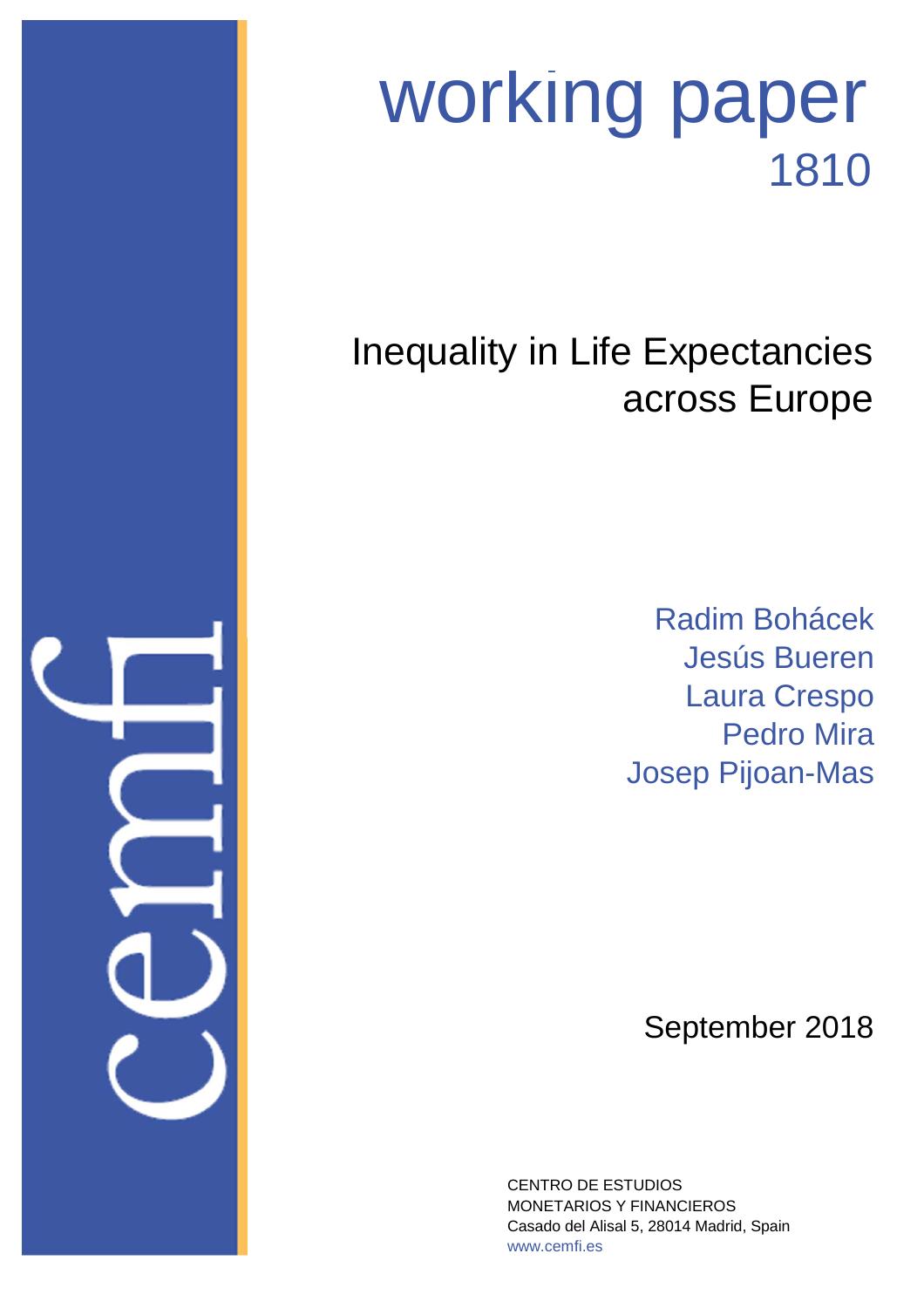CEMFI Working Paper No. 1810 September 2018

### Europe Inequality in Life Expectancies across

#### **Abstract**

We use harmonized household panel data from 10 European countries (SHARE) plus US (HRS) and England (ELSA) to provide novel and comparable measurements of education and gender differences in life expectancy and disability-free life expectancy, as well as in the underlying multistate life tables. Common across countries we find significant interactions between socio-economic status and gender: (a) the education advantage in life expectancy is larger for males, (b) the female advantage in life expectancy is larger among the low educated, (c) education reduces disability years and this added advantage is larger for females, and (d) females suffer more disability years but this disadvantage is hardly present for the high educated. Common across countries we also find that the education advantage in disability years is due to better health transitions by the highly-educated, and that the female disadvantage in disability years is due to better survival in ill-health by females. Looking at the differences across countries, we find that inequalities are largest in Eastern Europe, lowest in Scandinavia, and that the education gradient in life expectancy for males correlates positively with income inequality and negatively with public health spending across countries.

JEL Codes: I14, I24, J14, J16.

Keywords: Life expectancy, healthy life expectancy, education gradient, gender gap.

GERGE-EI Radim Bohácek Jesús Bueren European University Institute

Laura Crespo Banco de España CEMFI

Josep Pijoan-Mas CEMFI pijoan@cemfi.es

Pedro Mira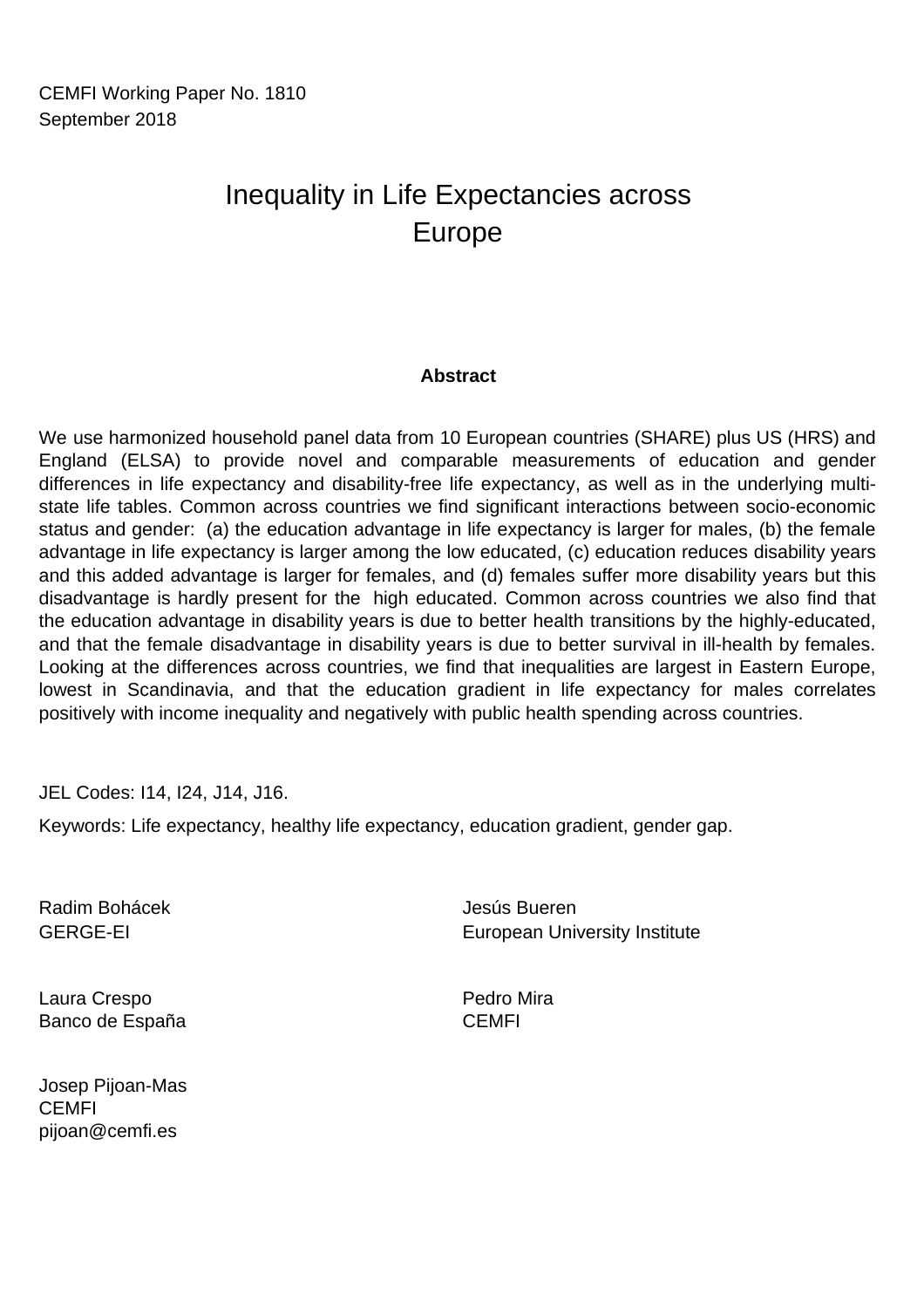#### **Acknowledgement**

We thank comments by Axel Börsch-Supan, Eileen Crimmins, Michael Dworski, Nezih Guner, Mathias Kredler, Pierre-Carl Michaud and by attendants to seminars held at Bank of Spain, RAND (Santa Monica) and SAEe (Girona). Radim Bohácek acknowledges funding from the Ministry of Education, Youth, and Sports of the Czech Republic, grant LM2015052 (SHARE-CZ); Pedro Mira acknowledges support from grant ECO2014-57768-P from the Ministerio de Economía y Competitividad; Josep Pijoan-Mas acknowledges funding from the 2017 Salvador de Madariaga Mobility Grant from the Ministerio de Educación and the hospitality of UCL Economics Department. The developers and funders of ELSA, HRS, and SHARE do not bear any responsibility for the analyses or interpretations presented here.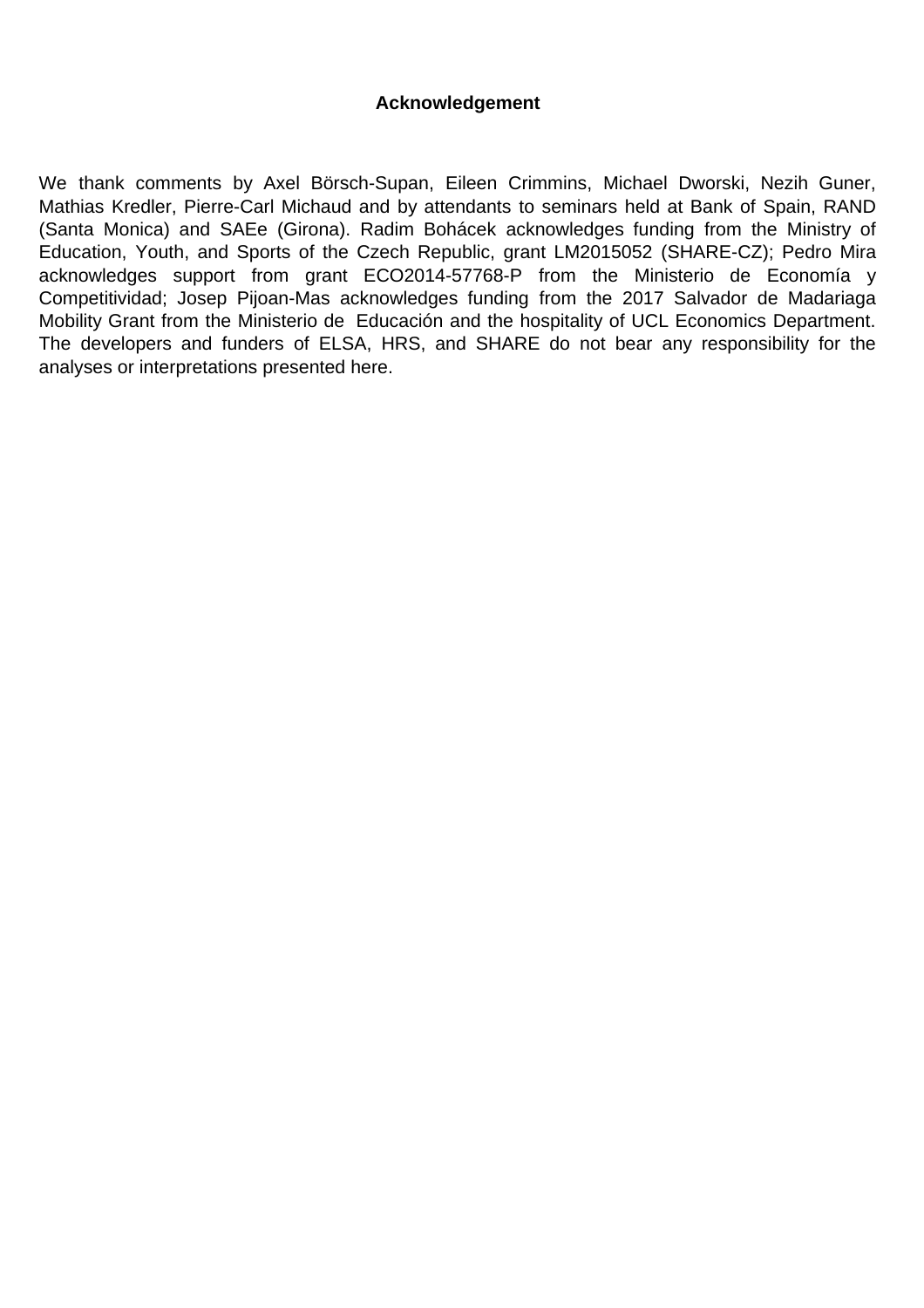#### 1 Introduction

The study of economic inequality has attracted a great deal of attention in the last decades. New data and methods have been developed and thanks to them we have today a fairly good picture of the differences in income and wealth inequality across countries, see for instance the recent survey report by [Alvaredo et al. \(2018\)](#page-46-0). However, less is known about the range of inequality in health outcomes and mortality across countries. This is unfortunate as health inequality might be more important in terms of welfare, it is likely to become more relevant in the coming years with the aging of population, and it certainly has first order implications for public policy. Furthermore, efforts to understand the origins of health inequality can benefit from both the differences and the similarities to be found across countries.

This paper aims to fill this gap by comparing the inequality in life expectancy and healthy life expectancy between education and gender groups across 10 European countries, the US and England. To do so, we put together harmonized and comparable household panel data from the Survey of Health, Ageing and Retirement (SHARE) for Continental Europe, the Health and Retirement Study (HRS) for the US, and the English Longitudinal Study of Ageing (ELSA) for England to compute multi-state life tables by gender and education starting at age 50 and comprising the period from 2002 to 2015. This delivers the associated gender and education differences in age-50 life expectancy and healthy life expectancy across countries, as well as other statistics of interest. We focus on education as a measure of socio-economic status because it is a good approximation to lifetime income and because of its small measurement error. We focus on gender because it is an important dimension of inequality across individuals that has been somewhat overlooked by the literature on health inequalities. In addition, because neither education nor gender change over the life cycle, these choices simplify the methods used to obtain the multi-state life tables and minimize issues related to reverse causality. We focus on age 50 because most health differences emerge after that age. Our measure of health is the absence of conditions limiting the activities of daily living (ADL), and hence we use the terms healthy life expectancy and disability-free life expectancy interchangeably. This definition of health is of high economic relevance because it is related both to the ability to work and to the need of long-term care.

We uncover three important common patterns across countries. First, we find that there is an important interaction between socio-economic status and gender in terms of life expectancies. In particular, the education gradient in life expectancy (the difference in life expectancy between college and non-college individuals) tends to be larger for males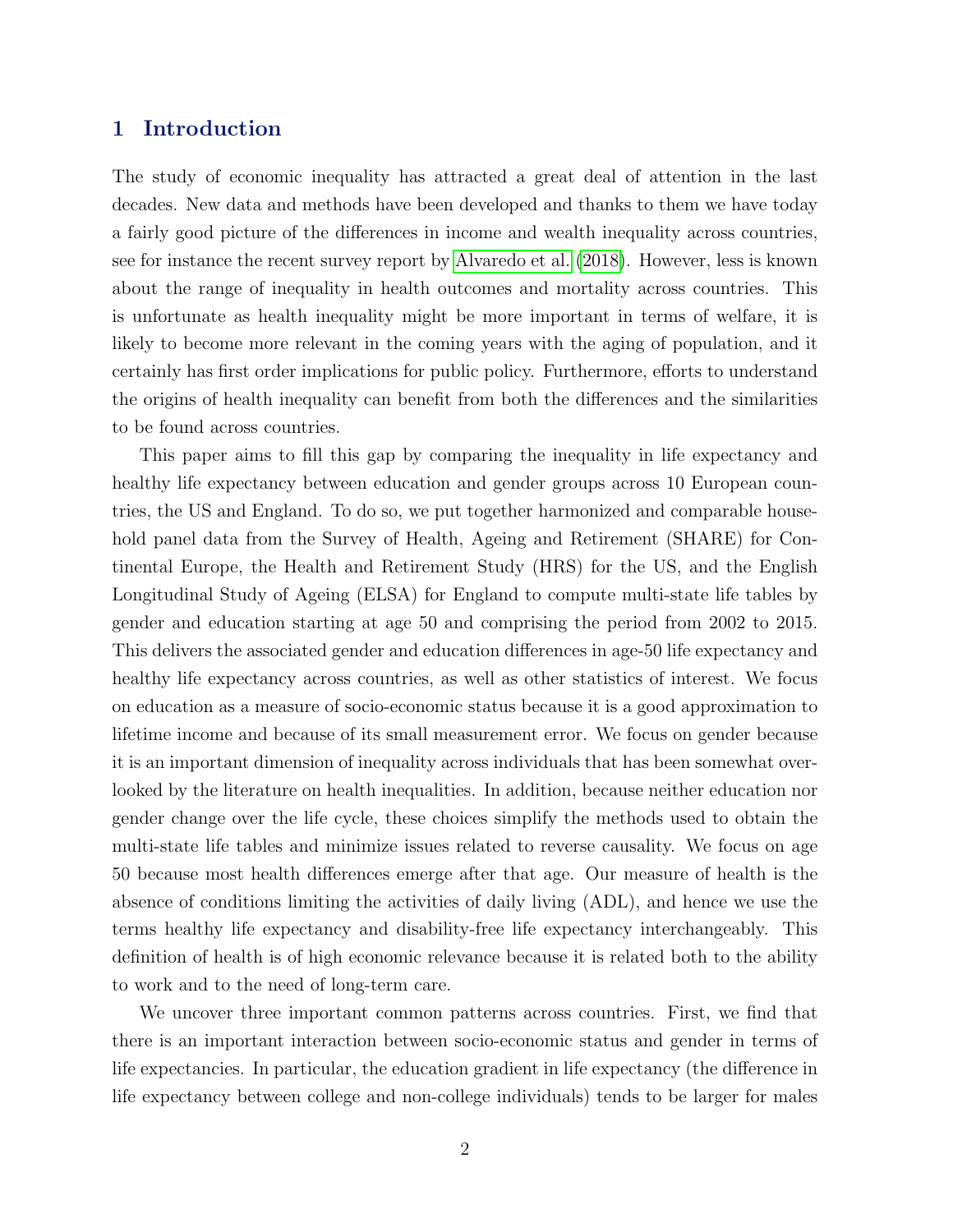than for females, while the gender gap in life expectancy (the difference in life expectancy between females and males) tends to be larger among the low educated than among the high educated. More precisely: in our sample of 12 countries the average education gradient is 3.4 years for males and 2.3 year for females, while the average gender gap is 3.9 years among the low-educated and 2.7 years among the high-educated.

Second, in almost all countries the education gradients are substantially larger in disability-free life expectancy than in life expectancy, and this is especially so among females. Given the identity linking life expectancy, disability-free life expectancy and disability-years, this implies that more educated individuals spend less time in disability, despite living longer. In particular, high-educated males spend on average 0.6 fewer years in disability than low-educated ones, while this difference is 1.7 years for females. This result connects with the literature on the compression of morbidity, which conjectures that as life expectancy increases over time there is a parallel decline in morbidity, see [Fries \(1980\)](#page-48-0). Our cross-sectional variation implies that an extra year of life for males (females) is associated with almost 2 (almost 6) fewer months in disability. We also find that this compression of morbidity arises because education is health-protecting after age 50, not because of differences in mortality conditional on health across education groups. Indeed, if the only difference between education groups was in the mortality rates conditional on health, the more educated would suffer more years in disability due to their higher survival. Finally, a consequence of the education gradient in disability years being larger for females than for males is that the larger socio-economic inequality among males than among females in terms of life expectancy gets reduced or reverted when looking at disability-free life expectancy.

And third, we see that in every country the gender gap in healthy life expectancy is smaller than in life expectancy, or in other words, women spend more years in disability. This pattern had been observed before and was described as "women get sicker but men die quicker" and it represents a "failure of compression" of sorts. Our novel result is that this puzzle applies primarily to the low educated individuals. In particular, low educated females (high educated) spend on average 1.4 (0.3) more years in disability than low-educated (high educated) males. This implies that, among the low-educated (high-educated) every extra year of life expectancy enjoyed by females relative to males is associated with 4 (1.5) extra months in disability. Our decomposition results show that this pattern happens because women experience higher survival rates than men once in disability combined with health transitions that are no better than those of males, or only slightly better.

In addition to the common characteristics across countries discussed above, we also find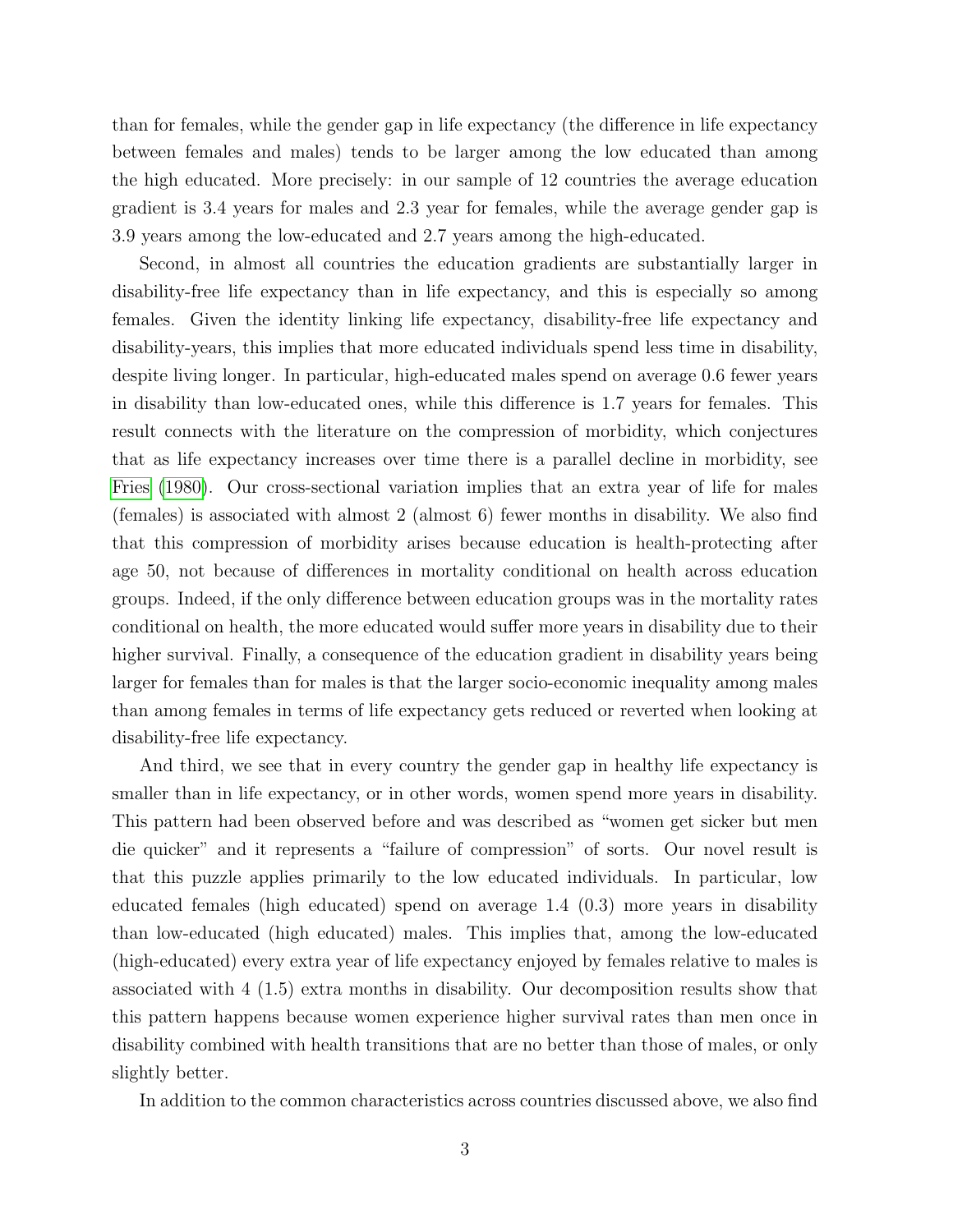that our cross-country data displays a large amount of heterogeneity. We can summarize our findings as follows. First, the education gradients in life expectancy in several Eastern and Western European countries are similar to or larger than the ones in the US. For instance, the education gradient in life expectancy for males is 3.6 years in the US, 5.4 years in Poland, 4.6 in Estonia, 3.9 in France and 3.8 in Austria, while the gradient in life expectancy for females is 3.2 years in the US, 5.9 in Czechia, and 3.0 in Slovenia. In contrast, the gradients tend to be smaller than in the US (but still important) in the Mediterranean and Scandinavian countries. Looking at how these gradients relate with other country variables, we find that the education gradients for males are positively related to income inequality and negatively related to the share of GDP spent in health by the government. However, the correlations for females are less clear. These results relate to the literature on the determinants of the educational gradient of health outcomes, and to the question whether the gradient is the result of the income channel (the fact that more educated individuals are richer). Our cross-country evidence is at odds with the income channel when taking together results for males and females. Regarding the gender gaps in life expectancy, we find that they are largest in Eastern Europe (around 5.5 years for both low educated and high educated individuals) and lowest in Scandinavia (less than 2 years for both low educated and high educated individuals), especially in Denmark. The rest of countries and regions display intermediate values of the gender gradient among low educated, and England, Western Europe and the Mediterranean display gender gaps for the high educated as low as or lower than the ones in the Scandinavian countries. The female disadvantage in disability years ("women get sicker but men die quicker") is largest in the Mediterranean and smallest in Scandinavia. All in all, inequalities are largest in Eastern Europe and smallest in Scandinavia.

Second, the interaction between gender and socio-economic status also varies across countries. For instance, the difference in the educational gradient of life expectancy between males and females is largest in the Mediterranean (2.3 years) and Western Europe (2.2 years) and virtually nonexistent in Scandinavia, with Eastern Europe containing a lot of heterogeneity. The difference in the gender gap of life expectancy between low and high educated individuals is largest in Poland and in Spain (where the female advantage is 4 and 3.5 years larger among the low-educated) and virtually non-existence in Scandinavia, the US, Italy, Slovenia and Czechia.

And third, the US stands out relative to Europe in two ways. The first one is the larger contribution of the education differences in health transitions (as opposed to education differences in mortality) in accounting for the gradients in life expectancy, health-life expectancy, and disability-years. The second one is that the US has the largest educational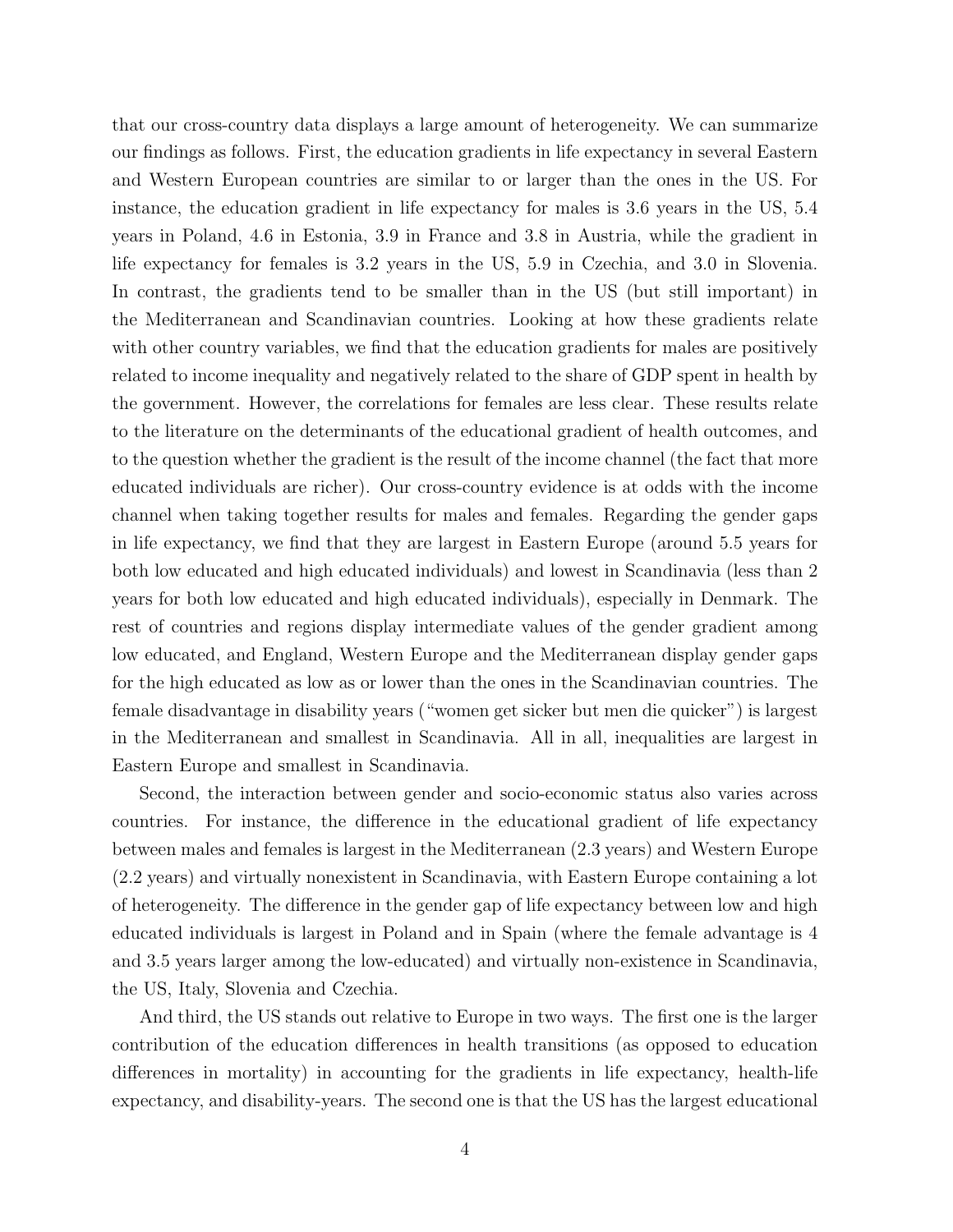difference in disability years for males, and one of the largest for females. That is to say, the detrimental effect of low education for the life expectancy is actually amplified more in the US than anywhere else when we consider its "disability-free" and "in-disability" components.

Methodologically, we face the challenge that the SHARE data is not straightforward to use for survival analysis because, for several reasons, it is quite an irregular panel. In this sense, our contribution is to write a three-state continuous time duration model tailored to match micro data obtained in discrete time at irregular intervals. We estimate the model with Bayesian techniques and produce the multi-state life tables that are the basis for the life expectancy calculations and decompositions. We validate the use of SHARE data for survival analysis by comparing our estimated life tables by gender to the ones from population data. We show that the SHARE tables match the population tables reasonably well in many countries and we select for our analysis the 10 best-fitting countries (out of 16). The value of this methodology goes beyond this paper as it can be easily applied to other surveys of similar design and it represents an alternative to the socalled Sullivan method. The Sullivan method is less demanding in terms of data because it only requires population survival rates and cross-sectional data on the health distribution.<sup>[1](#page-6-0)</sup> However, it has a few drawbacks. First, because it does not provide transitions, its scope is more limited. For instance, it cannot be used to analyze the persistence of health states or to decompose the observed gradients into differences in mortality versus differences in transitions. Second, in order to compute education gradients in life expectancies and healthy life expectancies the Sullivan method requires population life-tables by education, and these are not available for all countries. And third, it is based on somewhat more restrictive assumptions, namely that mortality rates be independent from the health state and that the expected number of good-to-bad health transitions equals the expected number of bad-to-good health transitions. Our panel data show these assumptions to be strongly violated.<sup>[2](#page-6-1)</sup>

<span id="page-6-0"></span><sup>&</sup>lt;sup>1</sup>The Sullivan method was developed in the 60's, see [Sanders](#page-49-0) [\(1964\)](#page-49-0), [Sullivan](#page-50-1) [\(1966\)](#page-50-0), and Sullivan [\(1971\)](#page-50-1). See discussion in [Laditka and Hayward](#page-48-1) [\(2003\)](#page-48-1).

<span id="page-6-1"></span><sup>&</sup>lt;sup>2</sup>In practice, however, the biases caused by these erroneous assumptions on the calculation of healthy life expectancies and their gradients are relatively small, which is why the Sullivan method is so widely used. Furthermore, note that the standard interpretation of life expectancies is based on the assumption that the environment is stationary so that age-specific health transitions and survival rates are constant across birth cohorts. In this situation, Sullivan and multi-state life table methods coincide up to a second order term.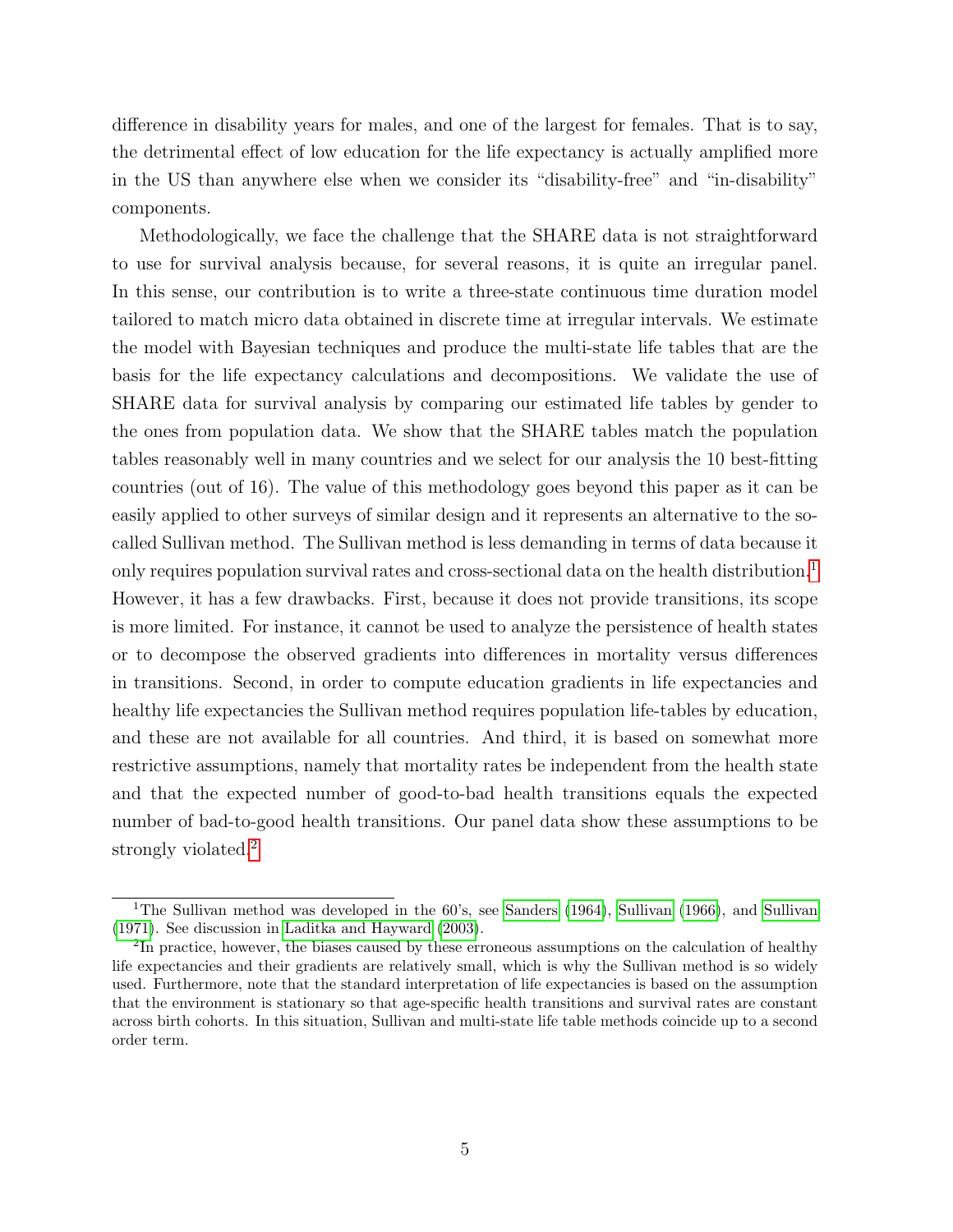#### 1.1 Related literature

The size of the education gradients of life expectancy and healthy life expectancy —and the shape of the underlying multi-state life tables— are consequential for many economic questions. First, because gradients are big, forecasts of future gains in life expectancy and healthy life expectancy need to keep track of the changes in education attainment of the underlying population. For instance, according to [Case and Deaton \(2017\)](#page-47-0), the growth in college attainment explains approximately 48 percent of the reduction in age-adjusted mortality in the US between 1910 and 2000. Second, the redistributive power of retirement pensions may be partly eroded by the longer life expectancies of richer individuals, see for instance [Brown \(2002\)](#page-46-1) or [Fuster et al. \(2003\)](#page-48-2). Third, the increase in the dependency ratio has led many countries to delay retirement age in order to balance their pay-as-yougo retirement systems. Many papers show that health is an important determinant of labor supply at old age, see [Blundell et al. \(2016\)](#page-46-2) for a recent survey. In this context, the gradient in healthy life expectancy is important for both the effectiveness and the welfare impact of such policies, see for instance [Wen \(2017\)](#page-50-2). And fourth, the unhealthy life expectancy (the difference between life expectancy and healthy life expectancy) is critical to predict expenses in long-term care needs and medical assistance. Hence, its gradient matters to understand the redistributive power of public policies that finance these programs, see for instance [De Nardi et al. \(2016\)](#page-47-1) or [Bueren \(2017\)](#page-46-3).

There are relatively good measures of the education gradient in life expectancy in the US using both data from death registers —see for instance [Meara et al. \(2008\)](#page-49-1)— and data from household surveys —see Pijoan-Mas and Ríos-Rull  $(2014)$ . However, this is not so in Europe. First, death registers are less useful in Europe because they do not record data on education. Some recent papers, however, have linked the death registers with census data to obtain education and sex-specific death rates of individuals up to 79 years of age. A limitation is that country samples are not always nationally representative and the resulting data are not homogenized across countries, which makes cross-country comparisons problematic.[3](#page-7-0) And second, regarding survey data only the European Community Household Panel (ECHP) –which covers the period between 1994 and 2000– has been used, see [Majer et al. \(2010\)](#page-49-3). A limitation of the ECHP is that the survey design is far from ideal for survival analysis because of the small number of old individuals and because of the lack of exit interviews to distinguish attrition from death events. In addition, the range of countries available in the ECHP is also limited as it does not include

<span id="page-7-0"></span><sup>&</sup>lt;sup>3</sup>This register-based mortality data set is managed by the Demetriq project ([http://www.demetriq.](http://www.demetriq.eu) [eu](http://www.demetriq.eu)). See for instance [Avendano et al.](#page-46-4) [\(2011\)](#page-46-4), [Mackenbach et al.](#page-49-4) [\(2008\)](#page-49-4) for results on socioeconomic inequalities in mortality across European countries.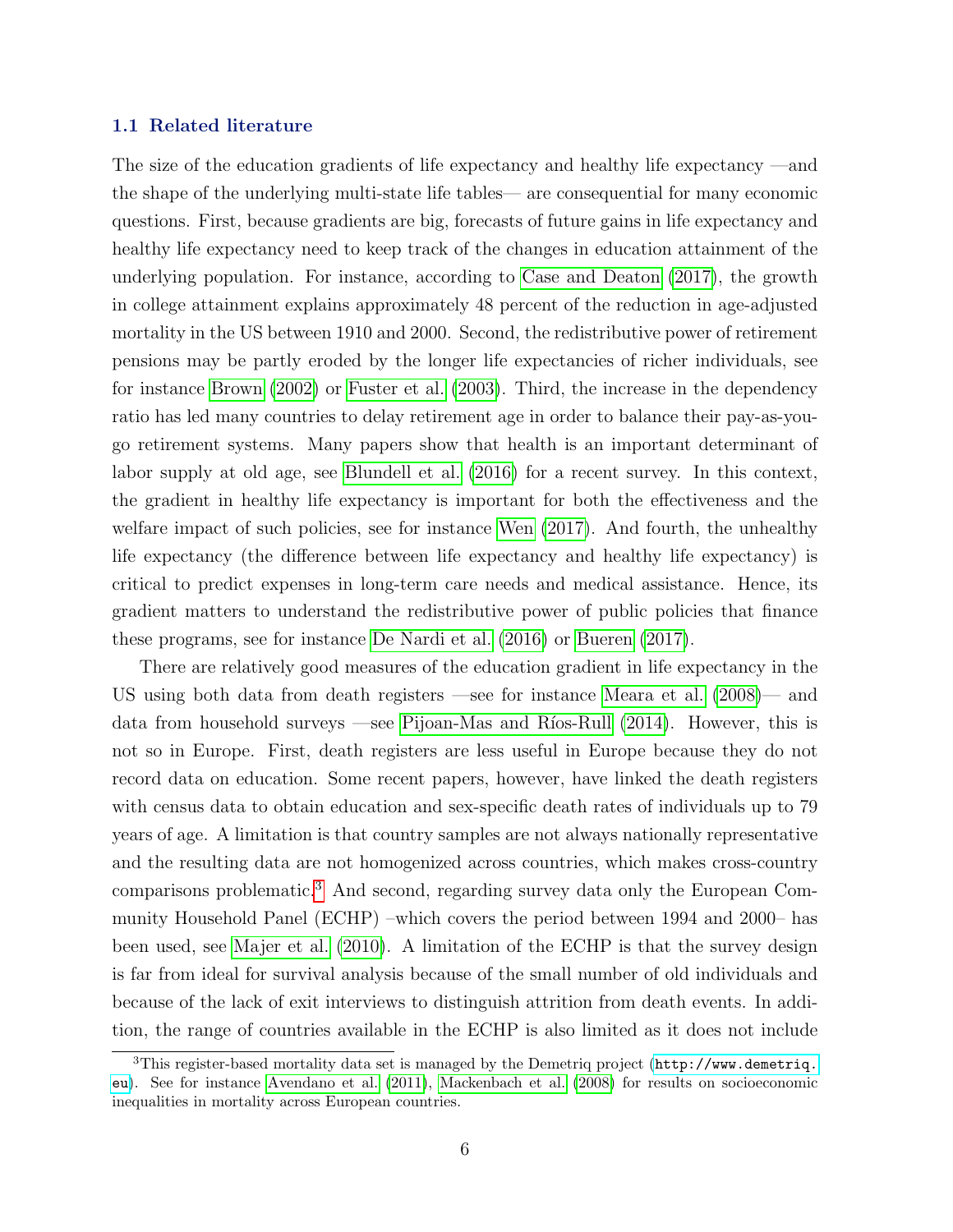countries of the former communist bloc. Our paper is the first one to use SHARE data for this purpose, for which in principle it is very well suited. Furthermore, due to the similar sample design and questionnaires of SHARE, ELSA, and HRS, we can provide clean comparisons of Continental European countries with England and the US.[4](#page-8-0) Regarding healthy life expectancy, there is even less available information. For Europe there are only two studies: [Maki et al. \(2013\)](#page-49-5) applying the Sullivan method to census-linked mortality data and [Majer et al. \(2010\)](#page-49-3) estimating multistate life tables with the ECHP survey data.

Finally, a recent literature has provided important findings about the widening gap of the education gradients of life expectancy in the US, see for instance [Meara et al. \(2008\)](#page-49-1) or [Montez et al. \(2011\)](#page-49-6), and about the increase in mortality rates of low-educated white males, see [Case and Deaton \(2017\)](#page-47-0). The increase in the educational gradient of mortality has been also documented in several European countries, see for instance [Mackenbach](#page-48-3) [et al. \(2015b\)](#page-48-3) or [de Gelder et al. \(2017\)](#page-47-2). Our work does not have much to say about this phenomenon as the time span of our underlying data is relatively short. However, our methods can be used to look at time changes when these surveys become larger (and can be already applied to the long HRS panel in the US).

The remainder of the paper is organized as follows. In Section [2](#page-8-1) we explain the methodological problems in using SHARE for survival analysis. In Section [3](#page-10-0) we explain the duration model we use to estimate multi-state life tables and how we build our measures of life expectancy from them. In Section [4](#page-15-0) we describe the data choices we make and in Section [5](#page-17-0) we present the main results. Finally, Section [6](#page-29-0) looks at the results with more detail by presenting some cross-country regressions, and Section [7](#page-37-0) concludes. The online Appendix provides a detailed comparison of country life tables by gender obtained with our SHARE data and the ones coming from population data.

#### <span id="page-8-1"></span>2 Survival analysis with SHARE data

The Survey of Health, Ageing and Retirement in Europe (SHARE) is an important source of data that has been so far underutilized for survival analysis. SHARE is particularly useful for three reasons. First, it is based on nationally representative country samples of the non-institutionalized civilian population aged 50 and older, and individuals are kept in the survey if they move into a nursing home. This allows to compare gradients across countries using a harmonized dataset. Furthermore, the survey design and questionnaires

<span id="page-8-0"></span><sup>4</sup>[Delavande and Rohwedder](#page-47-3) [\(2011\)](#page-47-3) also use data from HRS, ELSA, and SHARE to compare socioeconomic gradients of mortality. However, their approach is very different as they use a single cross-section for each country and exploit data on subjective survival probabilities.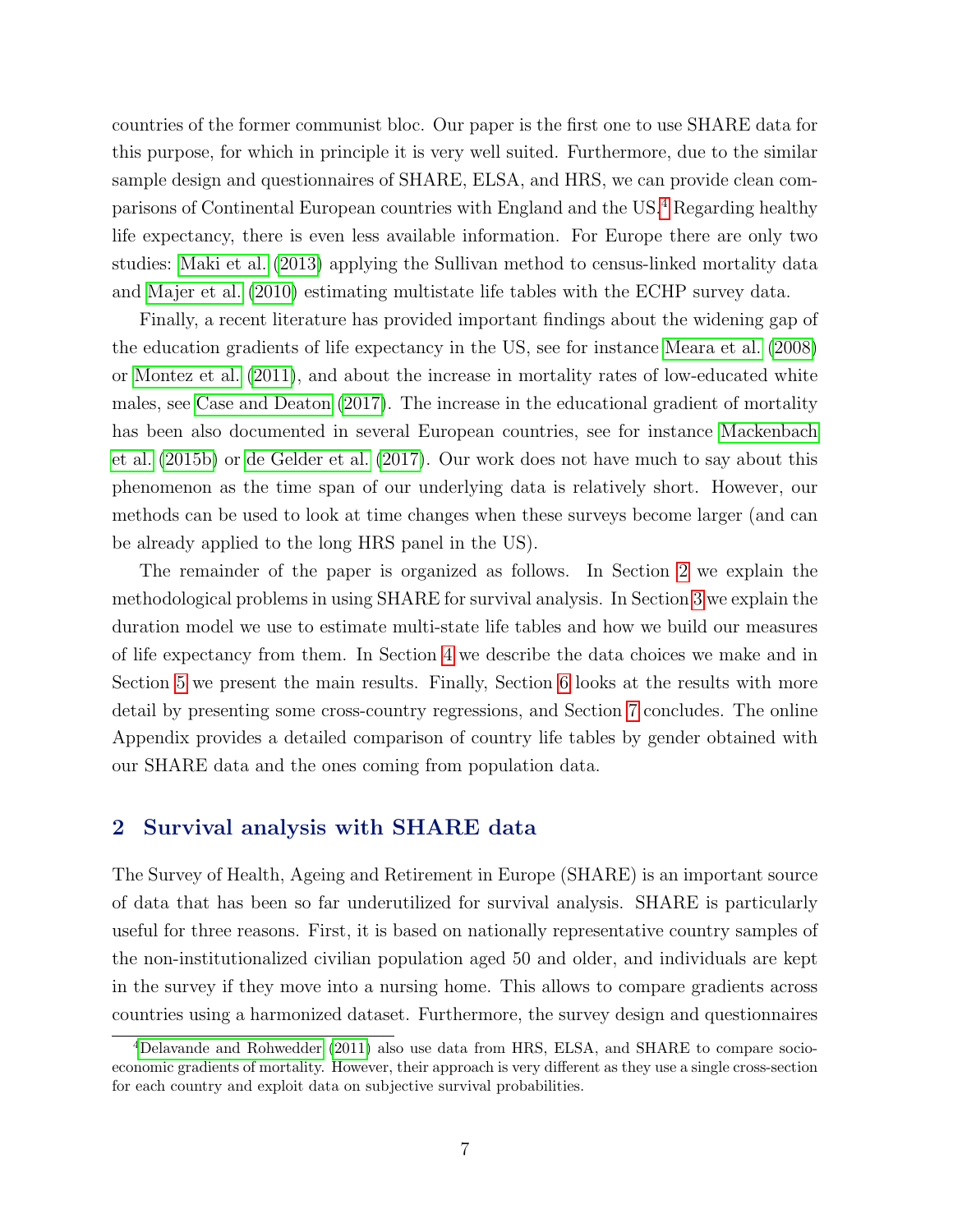are based on the ones used by the Health and Retirement Study (HRS) in the US, which in turn is the model for the English Longitudinal Study of Ageing (ELSA) in England, and similar surveys in many other countries.<sup>[5](#page-9-0)</sup> This increases the scope of comparability of results. Second, it explicitly attempts to obtain end-of-life interviews so it is arguably less likely to under-report deaths than other survey data. And third, its longitudinal dimension allows us to use a multistate model to improve on the Sullivan method to compute healthy life expectancies.

At the same time, there is a number of potential problems with the use of SHARE data for survival analysis. First, there is the possibility of biases in sample design, response rates at baseline, or sample retention inherent in survey data. The sample retention problem is important for survival analysis if attrition is larger for deceased individuals. However, in the online Appendix we argue that this potential problem should not prevent the use of SHARE for survival analysis, at least for many of its country samples. In particular, we show that for several countries the survival functions compare well to the corresponding population life tables. In addition, we show that the probability of attrition is unrelated to variables that predict survival.

Second, in practical terms, the SHARE panel is not straightforward to use for longitudinal analysis because it is not a perfectly regular panel. First, the time between surveys differs substantially across waves and across countries; second, wave 3 only contains retrospective data, so no information on health states or any time-changing socio-economic information is available; third, a few countries could not guarantee funding for all years and do not provide data for all waves; and fourth, a fraction of individuals in each country were lost for one or two waves and recovered afterwards. To bypass these problems we use a multi-state continuous time survival model with health as a dynamic latent variable. The model allows for flexible interactions of duration and regressors in a tractable way and is estimated with data on the particular observation windows for each individual. Then, we use the estimated model to compute multi-state life tables at annual frequency for each country-gender-education sample, which in turn are used to obtain life expectancies and healthy life expectancies.

And the third problem with SHARE is the small sample sizes for every country. This problem becomes more severe as one breaks down the data by gender, age, education, and health, and is hence of first order importance for the study of socio-economic gradients of

<span id="page-9-0"></span><sup>&</sup>lt;sup>5</sup>The other countries using the HRS design and questionnaires to collect data on ageing are Brazil, Canada, China, Costa Rica, India, Indonesia, Ireland, Japan, Mexico, New Zealand, North Ireland, Scotland, South Korea, and South Africa. See <https://g2aging.org/> for details. As of now, surveys for these countries still have few waves, if any at all.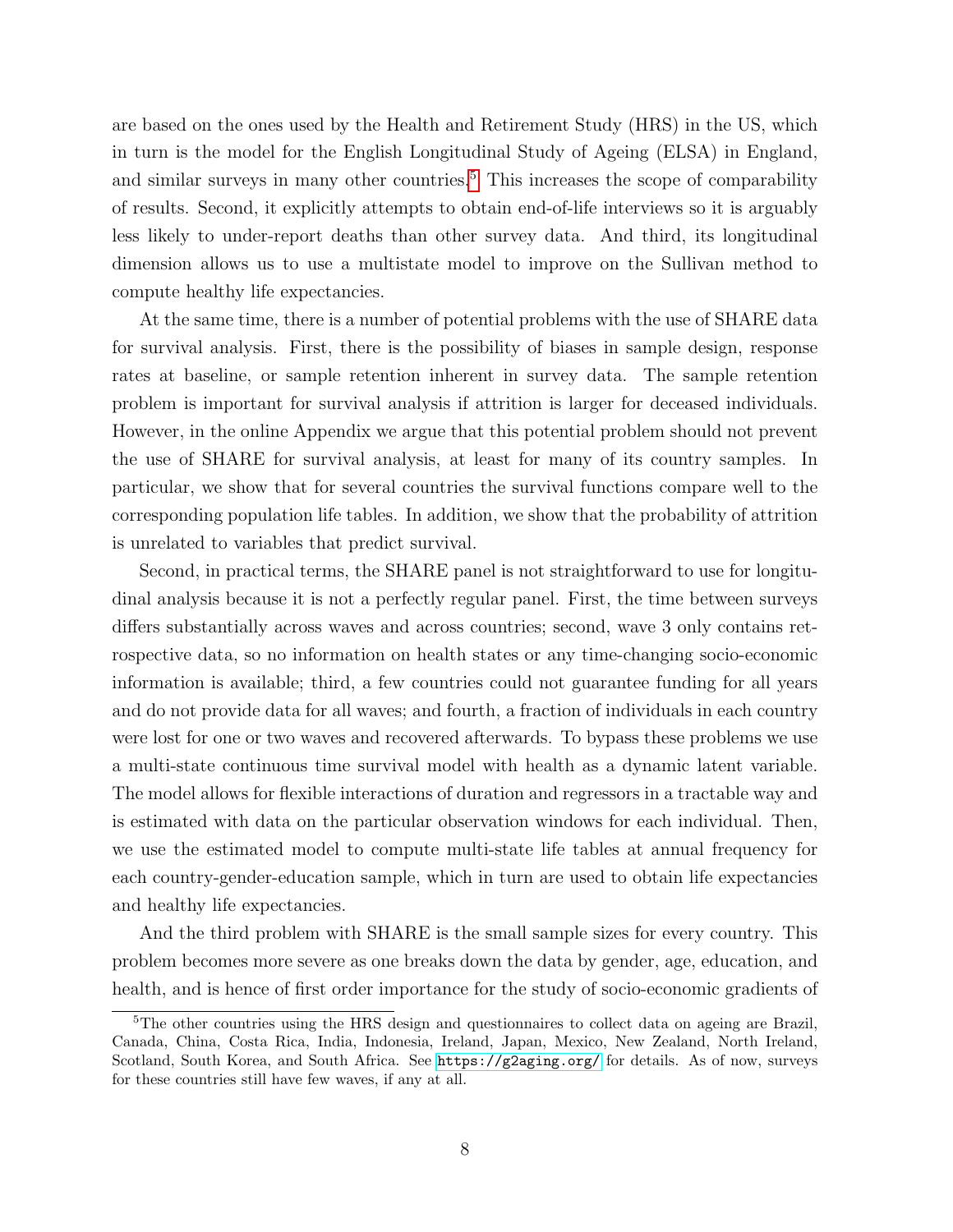health outcomes. To deal with this problem we do three things. First, we pool together individuals of different cohorts to estimate our duration model. In practice, this means that we ignore possible time changes in survival rates and health transitions, but given the relatively short time span of the data we expect this not to be major problem. Second, we use Bayesian techniques to estimate our statistical model of survival and impose a set of "regularity" priors that constrain the model parameters to preserve the age decline of health and survival. This set of priors changes neither point estimates nor their precision for most countries but helps narrowing the posterior distribution of the parameters on those country samples with fewer data. And third, we provide complementary estimates pooling together individuals of similar countries, which allows to reduce the standard errors of our life expectancies without changing the main results.

Perhaps because of these problems, previous work with SHARE for survival analysis is scarce: the only papers we are aware of are Boháček et al. (2015), [Nakajima and](#page-49-7) [Telyukova \(2015\)](#page-49-7), and Solé-Auró et al. (2015). Boháček et al. (2015), which reports on the first stages of this project, computes non-parametric survival functions for high and low educated individuals for several countries by use of the Kaplan-Meier estimator, which naturally deals with the irregularity of the panel. [Nakajima and Telyukova \(2015\)](#page-49-7) estimate multi-state health and survival age-dependent markovian matrices between waves 1 and 2 for Sweden only, so they do not need to deal with the irregularity of the panel. Sole-Auró [et al. \(2015\)](#page-49-8) estimates survival models for several deseases in order to compare prevalence, incidence, and mortality in Europe and the US. These authors deal with the irregularity of the panel and the small country samples by pooling the data of 5 SHARE countries together and by estimating proportional hazard models of mortality and of the onset of disease between waves 1 and 2.

#### <span id="page-10-0"></span>3 Methodology

<span id="page-10-1"></span>As discussed in Section [2,](#page-8-1) the time span between the two consecutive observations that form an individual transition differs across countries, waves, and individuals. This makes unfeasible to simply estimate wave to wave transitions and survival rates as it is typically done with HRS data. For this reason, in Section [3.1](#page-10-1) we set up a duration model with three states which is tailored to match microdata obtained in discrete time at irregular intervals; in Section [3.2](#page-13-0) we discuss the estimation methods, and in Section [3.3](#page-14-0) we discuss how we build the life expectancy measures from the estimated parameters.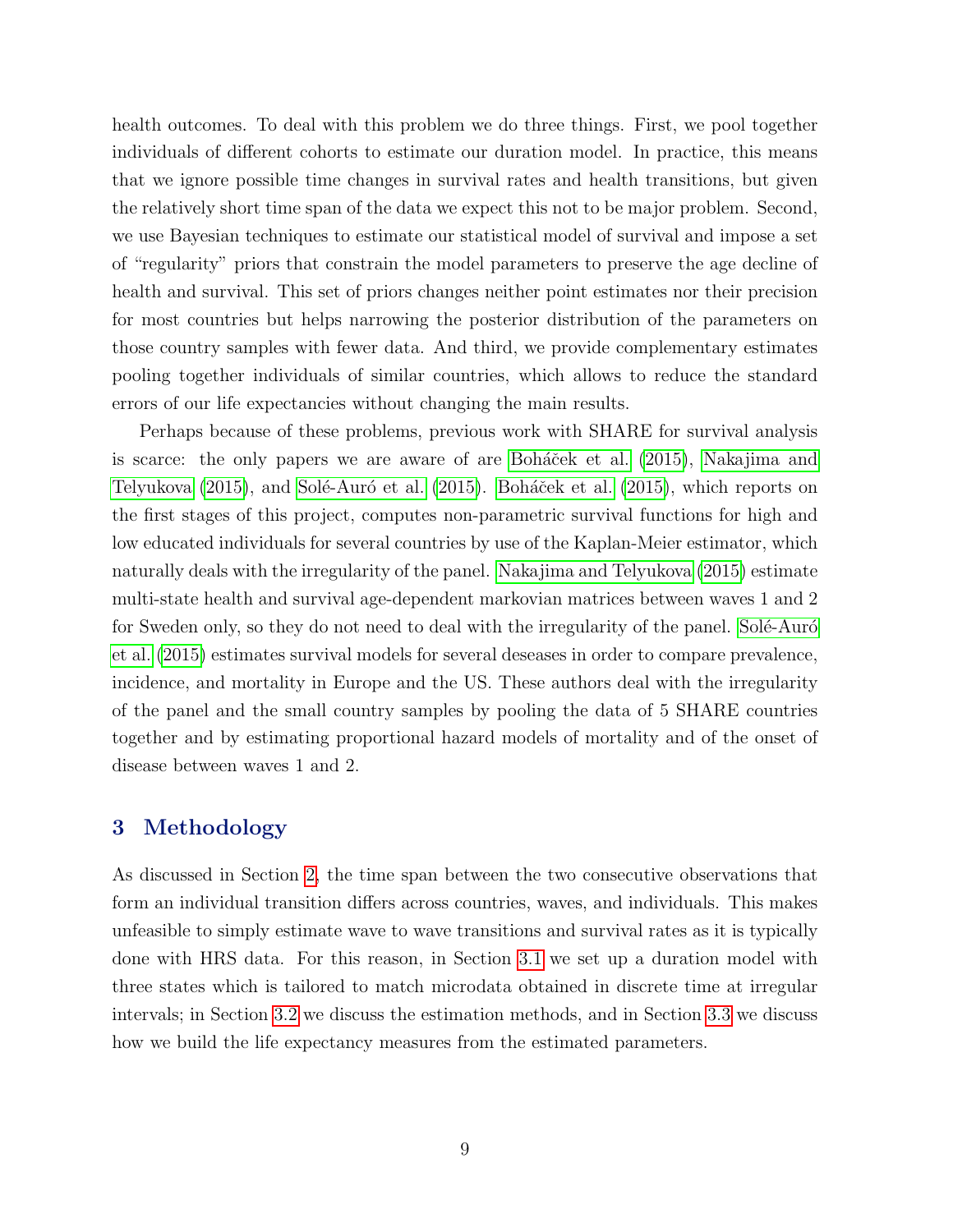#### 3.1 Statistical model

We define 3 states: 0 (dead), 1 (alive-unhealthy), 2 (alive-healthy). A typical measurement at wave w is  $(a_w, h_w, x_w)$  where  $a_w$  is age,  $h_w$  is health state, and  $x_w$  are socioeconomic variables. Every individual in our sample is observed in at least two (not necessarily consecutive) waves, so our empirical model is based on the transition probabilities  $P(h_{w+1}|a_{w+1}, a_w, h_w, x_w)$ , where  $w+1$  is the next wave of observation for each individual, which is at an arbitrary distance  $a_{w+1} - a_w$  from wave w.

We interpret the transitions between states as the outcome of independent competing risks in continuous time, but we assume that the underlying hazard rates are constant between birthdays and that at most one transition occurs between any 2 birthdays and between an observation (wave) and the nearest birthday. This leads to fairly simple expressions. To obtain the likelihood contribution for  $P(h_{w+1}|a_{w+1}, a_w, h_w, x_w)$ , we need to combine probability contributions for: (i) complete 1-year intervals between birthdays, (ii) incomplete intervals between  $[a_w, int(a_w) + 1]$  and  $[int(a_{w+1}), a_{w+1}]$ , where  $int(a)$ is a function that returns the integer part of any age  $a$ . For instance, an individual who is observed in two waves separated by two and a half years will provide one or two contributions of type (i) and two contributions of type (ii). Furthermore, we need to integrate over all possible trajectories between  $(a_w, h_w)$  and  $(a_{w+1}, h_{w+1})$  because health is allowed to change every year but it is unobserved between interviews.

For contributions of type (i) we specify two multinomial logits for the transition probabilities from each state  $i = 1, 2$  at birthday a to state  $j = 0, 1, 2$  at birthday  $a + 1$ . The covariates are age  $\alpha$  itself and potentially variables for socio-economic status  $x$ . To ease notation, let's abstract from x. Define  $a \in \{50, 51, ..., \bar{a}\}$ , where  $\bar{a}$  is the maximum age. Define  $f_{ij}(a) = \beta_{ij0} + \beta_{ij1}a + \beta_{ij2}a^2$ . The probability  $p_{ij}(a)$  that an individual with health  $i \in \{1,2\}$  at birthday a transits into health  $j \in \{0,1,2\}$  within a year is given by:

$$
p_{ii}(a) = \frac{1}{1 + e^{f_{ik}(a)} + e^{f_{i0}(a)}}
$$
  
\n
$$
p_{ik}(a) = \frac{e^{f_{ik}(a)}}{1 + e^{f_{ik}(a)} + e^{f_{i0}(a)}}
$$
  
\n
$$
p_{i0}(a) = \frac{e^{f_{i0}(a)}}{1 + e^{f_{ik}(a)} + e^{f_{i0}(a)}}
$$

where  $k \neq i, 0$ .

For contributions of type (ii) define  $\tilde{p}_{ij}$  (a, d) as the probability that and individual with health  $i \in \{1,2\}$  and age a transits into health  $j \in \{0,1,2\}$  within a fraction d of a year (before reaching birthday  $a + 1$ ). Computing  $\tilde{p}_{ij} (a, d)$  involves two steps.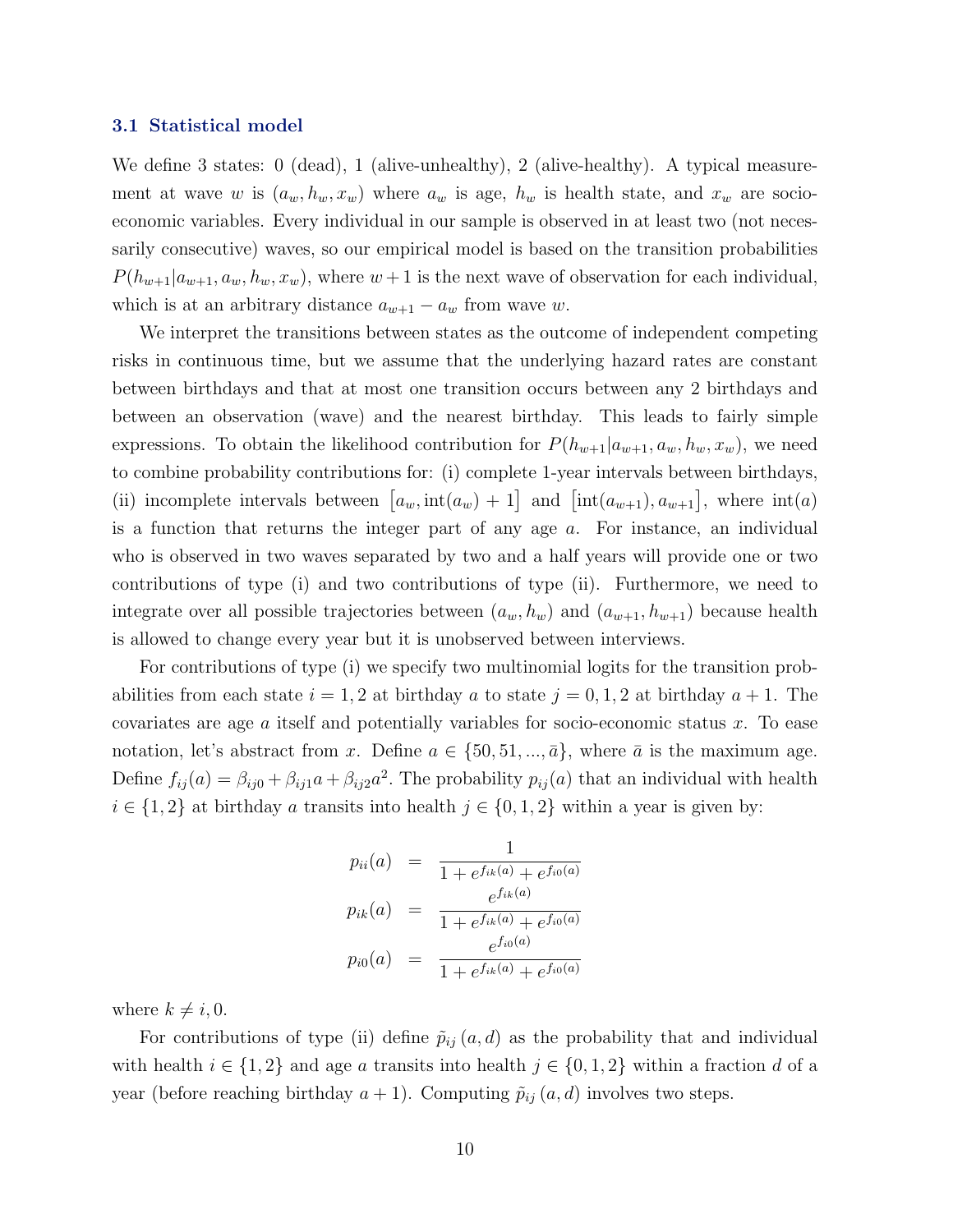1. Recovering the hazard rates  $\lambda_{ij}(a)$ ,

$$
1 - p_{ik}(a) - p_{i0}(a) = e^{-(\lambda_{ik}(a) + \lambda_{i0}(a))}
$$

$$
p_{ik}(a) = \frac{\lambda_{ik}(a)}{\lambda_{ik}(a) + \lambda_{i0}(a)} [1 - e^{-(\lambda_{ik}(a) + \lambda_{i0}(a))}]
$$

2. Computing the probabilities as

$$
\tilde{p}_{ii}(a,d) = e^{-(\lambda_{ik}(a) + \lambda_{i0}(a))d}
$$
\n
$$
\tilde{p}_{ik}(a,d) = \frac{\lambda_{ik}(a)}{\lambda_{ik}(a) + \lambda_{i0}(a)} \left[1 - e^{-(\lambda_{ik}(a) + \lambda_{i0}(a))d}\right]
$$
\n
$$
\tilde{p}_{i0}(a,d) = \frac{\lambda_{i0}(a)}{\lambda_{ik}(a) + \lambda_{i0}(a)} \left[1 - e^{-(\lambda_{ik}(a) + \lambda_{i0}(a))d}\right]
$$

where  $k \neq i, 0$ .

Given the objects  $p_{ij}(a)$  and  $\tilde{p}_{ij}(a, d)$  just defined, we can write the likelihood  $P(h_{w+1}|a_{w+1}, a_w, h_w)$ of any given individual transition as,

$$
P(h_{w+1}|a_{w+1}, a_w, h_w) = \begin{bmatrix} \mathbb{I}_{h_w=1} & \mathbb{I}_{h_w=2} \end{bmatrix} \begin{bmatrix} \tilde{p}_{11} (int(a_w), d_1) & \tilde{p}_{12} (int(a_w), d_1) \\ \tilde{p}_{21} (int(a_w), d_1) & \tilde{p}_{22} (int(a_w), d_1) \end{bmatrix}
$$
  

$$
\prod_{a=int(a_w)+1}^{int(a_w)+1} \begin{bmatrix} p_{11} (a) & p_{12} (a) \\ p_{21} (a) & p_{22} (a) \end{bmatrix}
$$
  

$$
\begin{bmatrix} \tilde{p}_{11} (int(a_{w+1}), d_2) & \tilde{p}_{12} (int(a_{w+1}), d_2) & \tilde{p}_{10} (int(a_{w+1}), d_2) \end{bmatrix} \begin{bmatrix} \mathbb{I}_{h_{w+1}=1} \\ \mathbb{I}_{h_{w+1}=2} \\ \mathbb{I}_{h_{w+1}=0} \end{bmatrix}
$$

where  $\mathbbm{1}$  is an indicator function and

$$
d_1 = int(a_w) + 1 - a_w
$$
  

$$
d_2 = a_{w+1} - int(a_{w+1})
$$

Similar expressions for the likelihood contribution of a given individual transition can be derived when the information on health  $h_w$  or/and  $h_{w+1}$  is incomplete (the survival status is known but not whether the individual is healthy or unhealthy).

Finally, in the data we observe N of such individual transitions. Because, we consider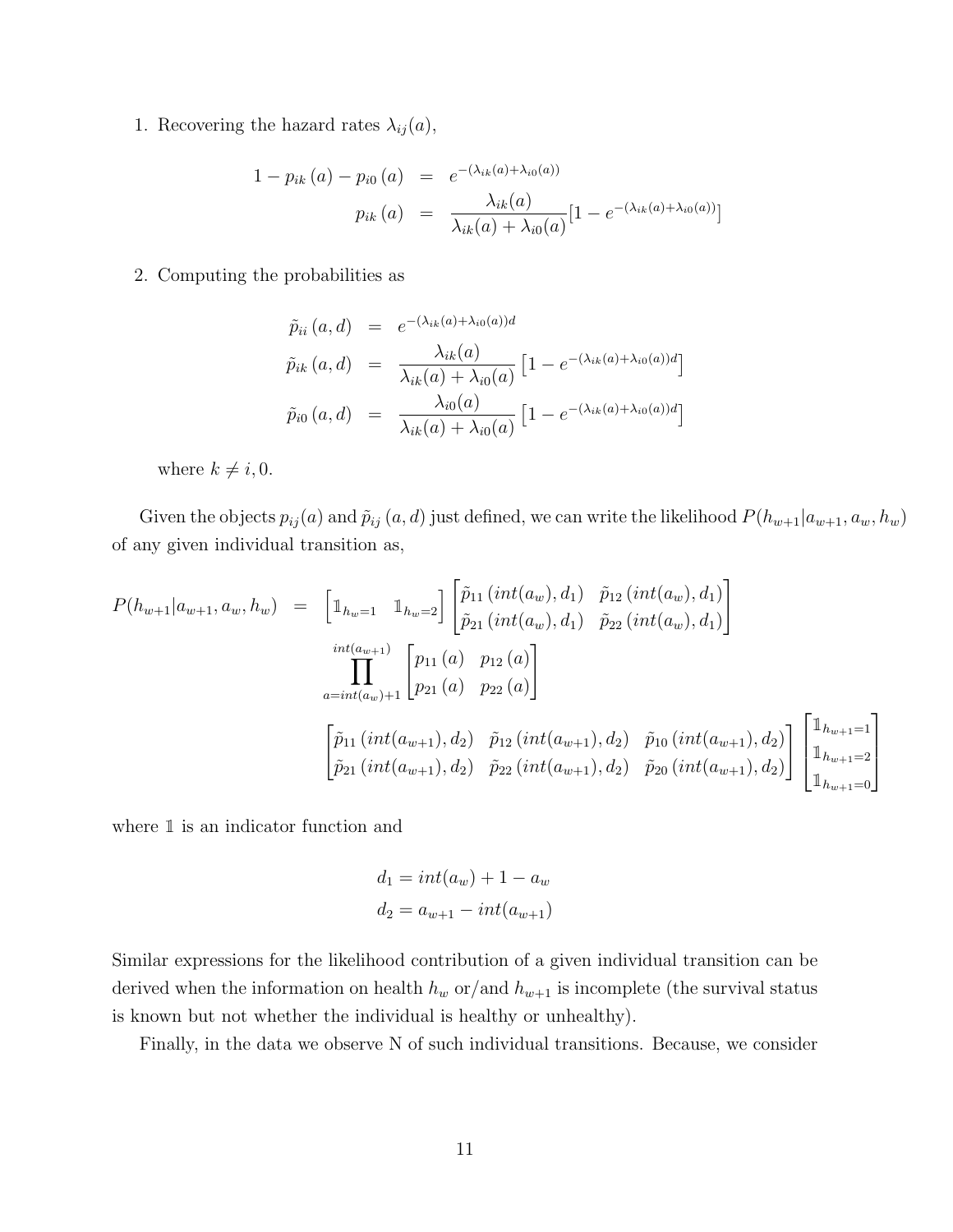those  $N$  transitions independent, the full likelihood is given by:

$$
p(H|\boldsymbol{\beta}) = \prod_{n=1}^{N} P(h_{w+1}^n | a_{w+1}^n, a_w^n, h_w^n),
$$
\n(1)

where H represents all the health transitions in the sample and  $\beta$  is the vector of  $\beta_{ijl}$ parameters.

#### <span id="page-13-0"></span>3.2 Estimation

Given the weak tractability of non-linear equation solvers, we rely on Markov Chain Monte-Carlo (MCMC) techniques to sample from the posterior distribution of  $\beta$ . Because of the large sample equivalence of Bayesian and classical methods, both interpretations of the results are supported. In order to reduce the uncertainty of estimated parameters from our small country samples, we constrain the space of possible  $\beta$  to satisfy a set of five regularity conditions  $r_1(\boldsymbol{\beta}|a)$  to  $r_5(\boldsymbol{\beta}|a)$  that we re-write as a prior for  $\boldsymbol{\beta}$  with pdf:

$$
p(\beta) = \prod_{a=50}^{\bar{a}} r_1(\beta|a) \cdot r_2(\beta|a) \cdot r_3(\beta|a) \cdot r_4(\beta|a) \cdot r_5(\beta|a)
$$
 (2)

These five regularity conditions are:

<span id="page-13-1"></span>
$$
r_1(\boldsymbol{\beta}|a) = \begin{cases} 1 & \text{if } \frac{p_{22}(a)}{1 - p_{20}(a)} \ge \frac{p_{22}(a+1)}{1 - p_{20}(a+1)}, \\ 0 & \text{otherwise} \end{cases}
$$
(3)

$$
r_2(\boldsymbol{\beta}|a) = \begin{cases} 1 & \text{if } \frac{p_{12}(a)}{1 - p_{10}(a)} \ge \frac{p_{12}(a+1)}{1 - p_{10}(a+1)}, \\ 0 & \text{otherwise} \end{cases}
$$
(4)

<span id="page-13-3"></span><span id="page-13-2"></span>
$$
r_3(\boldsymbol{\beta}|a) = \begin{cases} 1 & \text{if } p_{20}(a+1) \ge p_{20}(a), \\ 0 & \text{otherwise} \end{cases} \tag{5}
$$

<span id="page-13-4"></span>
$$
r_4(\boldsymbol{\beta}|a) = \begin{cases} 1 & \text{if } p_{10}(a+1) \ge p_{10}(a), \\ 0 & \text{otherwise} \end{cases} \tag{6}
$$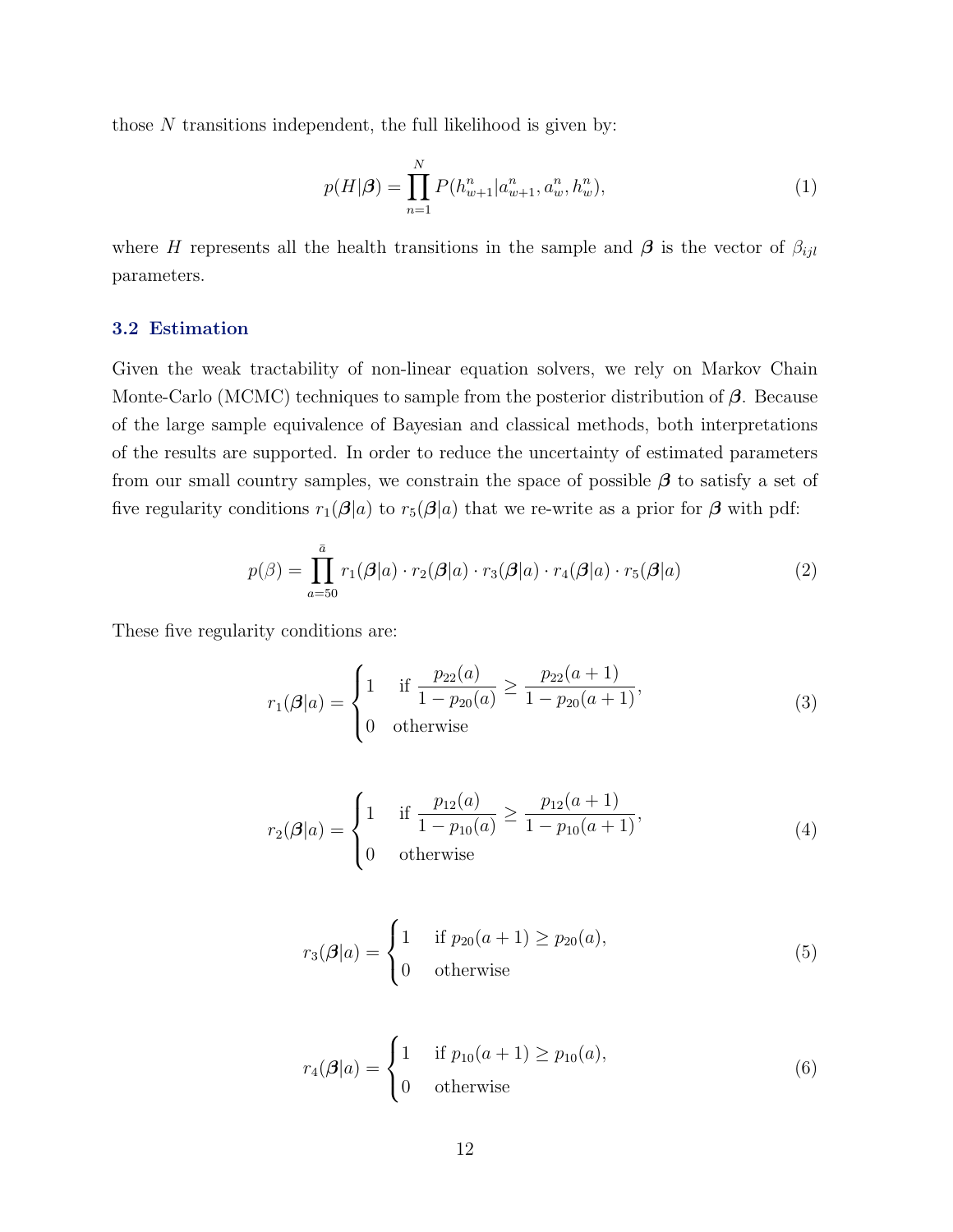<span id="page-14-1"></span>
$$
r_5(\boldsymbol{\beta}|a) = \begin{cases} 1 & \text{if } p_{10}(a) \ge p_{20}(a), \\ 0 & \text{otherwise} \end{cases}
$$
 (7)

and allow us to restrict the parameter space such that: conditional on surviving, the probability of remaining in good health decreases with age, equation [\(3\)](#page-13-1); conditional on surviving, the probability of moving from bad to good health decreases with age, equation [\(4\)](#page-13-2); the probability of surviving (conditional on both good and bad health) decreases with age, equations [\(5\)](#page-13-3) and [\(6\)](#page-13-4); and the probability of dying is larger when in bad health than in good health, equation [\(7\)](#page-14-1).

The posterior distribution of  $\beta$  is given by:

$$
p(\boldsymbol{\beta}|H) \propto p(H|\boldsymbol{\beta}) \cdot p(\boldsymbol{\beta}),\tag{8}
$$

In order to sample from the posterior distribution, we use a standard Metropolis algorithm:

- 1. Initialize at  $\beta^{t=0}$
- 2. Propose candidate  $\beta^c = \beta^t + \epsilon$ , where  $\epsilon \sim N(0, \sigma_{\epsilon}^2)$
- 3. Accept  $\beta^c$  with probability:

$$
\alpha(\boldsymbol{\beta}^c|\boldsymbol{\beta}^t) = \min\left\{1, \frac{p(\boldsymbol{\beta}^c|H)}{p(\boldsymbol{\beta}^t|H)}\right\}
$$

- 4. If candidate is accepted  $\beta^{t+1} = \beta^c$ , otherwise  $\beta^{t+1} = \beta^t$ .
- 5. Set  $t=t+1$  and go back to 2 until convergence in the posterior distribution.

The empirical results in the next sections are based on 500,000 draws for each sample. The first 40,000 draws are disregarded as burn-in and the remaining 460,000 provide a posterior distribution of the vector of parameters  $\beta$  for each country-gender-education sample. We adjust the variance  $\sigma_{\varepsilon}^2$  of the proposal for every country-gender-education sample to ensure acceptance rates are around 30%.

#### <span id="page-14-0"></span>3.3 Computing life expectancies

We use the posterior distribution of parameter estimates to obtain a distribution of transition probabilities or multi-state life tables  $p_{ij}(a)$  for each country-gender-education sample, which in turn we use to compute a distribution of life expectancies  $(LE)$ , healthy life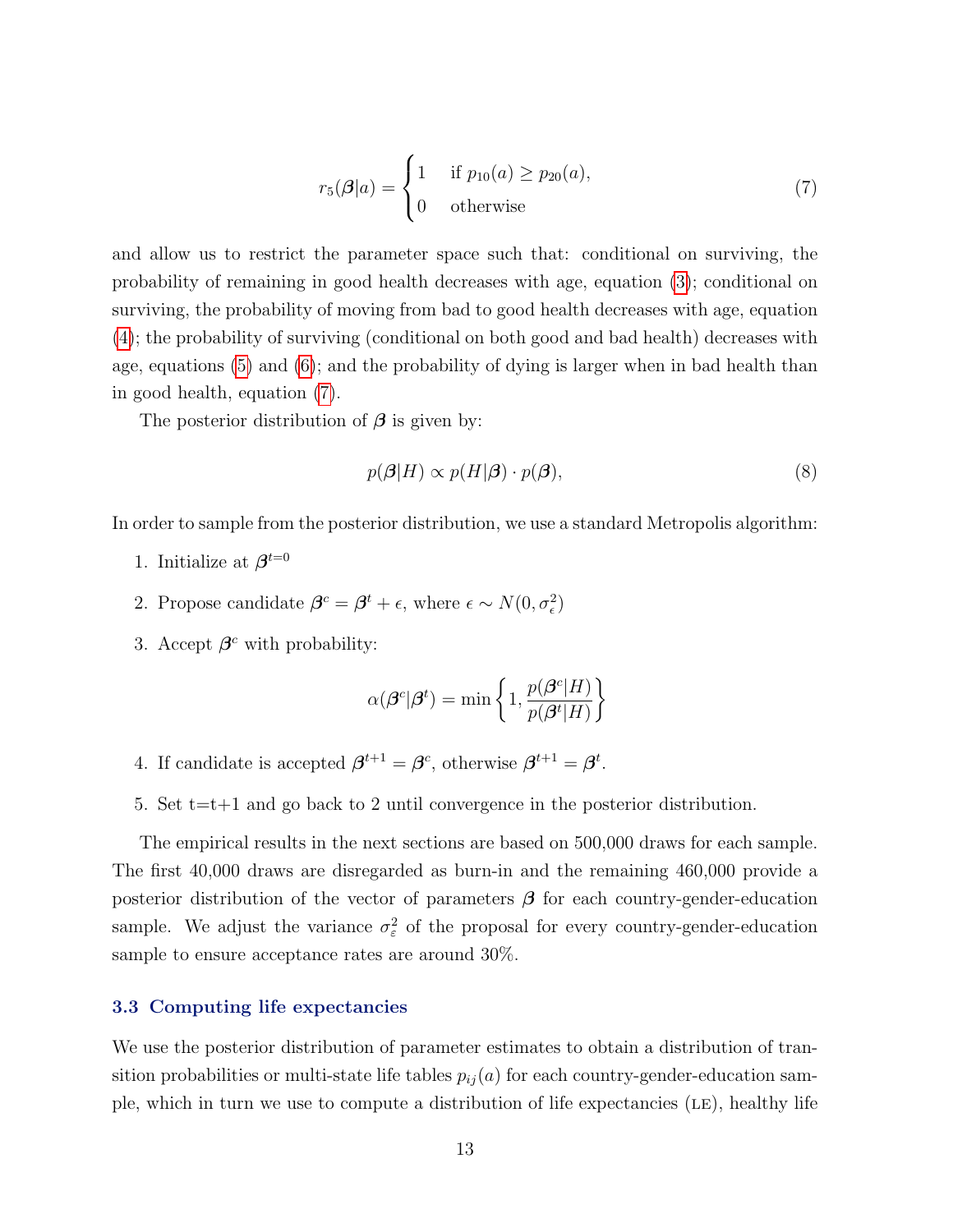expectancies (HLE), and unhealthy life expectancies (ULE) using standard formulas (see Appendix [A\)](#page-39-0). le is understood as the average number of years that a 50-year old person will live if the health transitions  $p_{ij}(a)$  were to remain constant at the estimated values. Likewise, healthy (unhealthy) life expectancy HLE (ULE) is understood as the average number of years that a 50-year old person will spend in the good (bad) health state if the health transitions  $p_{ij}(a)$  were to remain constant at the estimated values. Note that it has to be the case that  $LE=HLE+ULE$ .

#### <span id="page-15-0"></span>4 Data

We use all available waves of SHARE data plus waves 6 to 11 of HRS and 1 to 6 of ELSA in order to have data for the US and England for a comparable time frame.<sup>[6](#page-15-1),[7](#page-15-2)</sup>

We create a sample where every individual-wave observation refers to a transition between the given wave and the next available (not necessarily consecutive) one. This observation keeps track of the date of interview and health in the next available wave or the date of death if the individual did not survive, as well as gender, education, age and health of the current wave. After recording this information, the last wave of every individual is dropped because it cannot provide any further transition. Of course, we drop individuals with only one observation because they cannot provide any transition. We keep those individuals with age at their first interview above 49 and below 91. Individuals with missing information on health but known survival status are kept as they also provide valuable likelihood contributions (this is the case for instance for all individuals in Wave 3 of SHARE). Except in ELSA, the age variable is continuous because we use year and month of birth and year and month of interview.

<span id="page-15-1"></span><sup>&</sup>lt;sup>6</sup>We use data from SHARE Waves 1, 2, 3 (SHARELIFE), 4, 5 and 6 (DOIs:  $10.6103/SHARE.w1.610$ , 10.6103/SHARE.w2.610, 10.6103/SHARE.w3.610, 10.6103/SHARE.w4.610, 10.6103/SHARE.w5.610, 10.6103/SHARE.w6.610), see Börsch-Supan et al. [\(2013\)](#page-46-6) for methodological details. The SHARE data collection has been primarily funded by the European Commission through FP5 (QLK6-CT-2001-00360), FP6 (SHARE-I3: RII-CT-2006-062193, COMPARE: CIT5-CT-2005-028857, SHARE-LIFE: CIT4-CT-2006-028812) and FP7 (SHARE-PREP: N211909, SHARE-LEAP: N227822, SHARE M4: N261982). Additional funding from the German Ministry of Education and Research, the Max Planck Society for the Advancement of Science, the U.S. National Institute on Aging (U01 AG09740- 13S2, P01 AG005842, P01 AG08291, P30 AG12815, R21 AG025169, Y1-AG-4553-01, IAG BSR06-11, OGHA 04-064, HHSN271201300071C) and from various national funding sources is gratefully acknowledged (see www.share-project.org).

<span id="page-15-2"></span><sup>7</sup>ELSA data were made available through the UK Data Archive. ELSA was developed by a team of researchers based at the NatCen Social Research, University College London and the Institute for Fiscal Studies. The data were collected by NatCen Social Research. The funding is provided by the National Institute of Aging in the United States, and a consortium of UK government departments co-ordinated by the Office for National Statistics.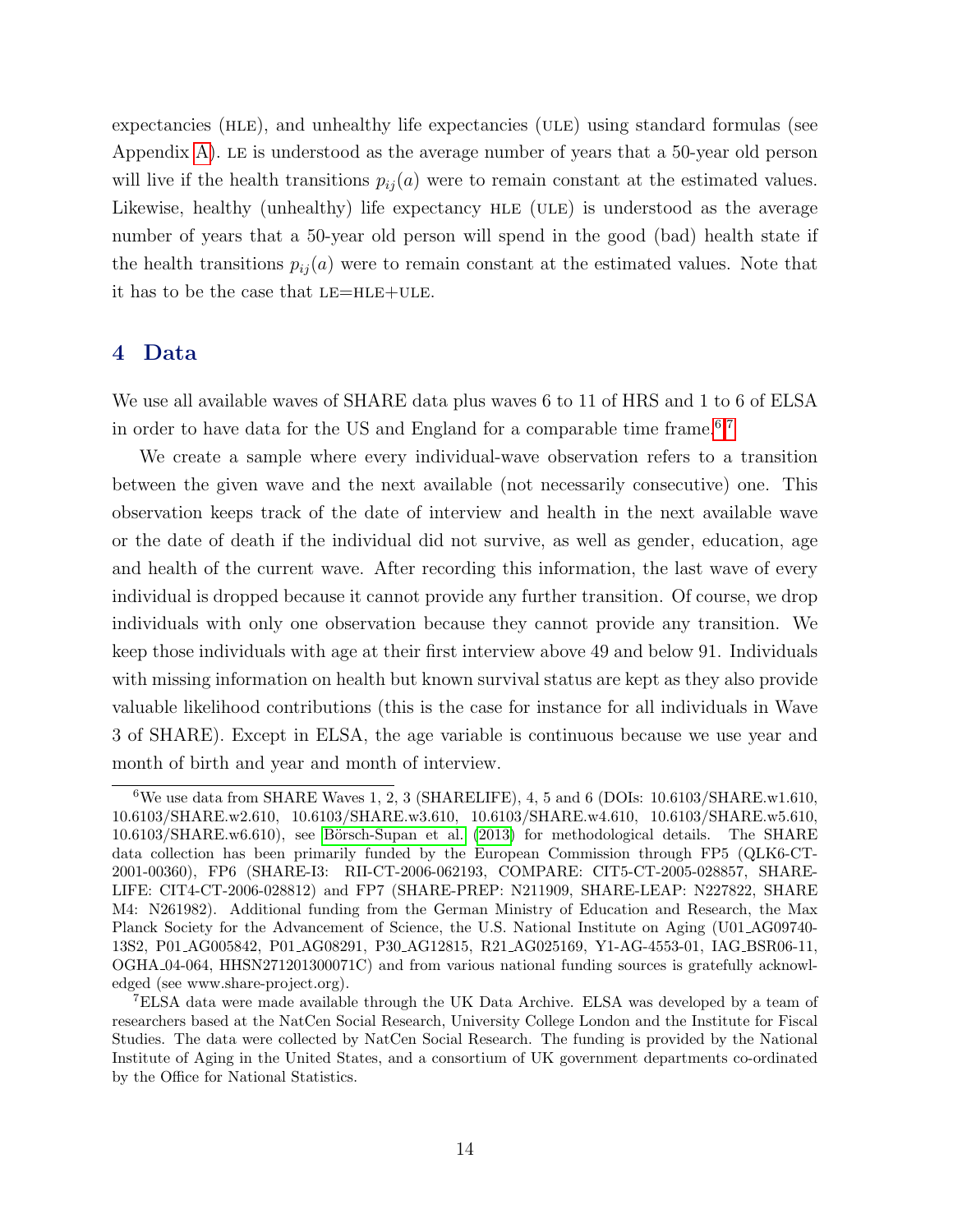<span id="page-16-2"></span>

|                       | Waves | First year | Last year | Individuals |
|-----------------------|-------|------------|-----------|-------------|
| Austria <sup>*</sup>  | 6     | 2004       | 2015      | 5139        |
| Belgium               | 6     | 2004       | 2015      | 6557        |
| $Czechia*$            | 5     | 2006       | 2015      | 6441        |
| $Demmark^*$           | 6     | 2004       | 2015      | 4453        |
| Estonia <sup>*</sup>  | 3     | 2010       | 2015      | 6322        |
| France*               | 6     | 2004       | 2015      | 5964        |
| Germany               | 6     | 2004       | 2015      | 5723        |
| Greece                | 4     | 2004       | 2015      | 3394        |
| Israel                | 4     | 2005       | 2015      | 3041        |
| Italy*                | 6     | 2004       | 2015      | 5248        |
| Netherlands           | 5     | 2004       | 2013      | 3474        |
| Poland*               | 4     | 2006       | 2015      | 2175        |
| Slovenia <sup>*</sup> | 3     | 2011       | 2015      | 3035        |
| $Span^*$              | 6     | 2004       | 2015      | 6927        |
| Sweden <sup>*</sup>   | 6     | 2004       | 2015      | 5242        |
| Switzerland           | 6     | 2004       | 2015      | 3557        |
| ${\rm England}^*$     | 6     | 2002       | 2013      | 14242       |
| $US^*$                | 6     | 2002       | 2013      | 27198       |

Table 1: Sample statistics

Notes: "First year" and "Last year" refer to year of interview or death in our sample. An <sup>∗</sup> mark indicates that the country sample has been selected for the main exercises of the paper, see the Online Appendix for details.

High education is defined in all countries as completing a degree at a tertiary educational institution (college or university) corresponding to ISCED 1997 codes 5 and 6, whereas low education correspond to all the remaining categories, that is ISCED 1997 codes 0, 1, 2, 3, or 4.[8](#page-16-0)

A person in a healthy state is defined as having no limitations with activities of daily living (ADL). That is, he or she has no limitations with any of the following six activities: dressing (including putting on shoes and socks), walking across a room, bathing or showering, eating, getting in and out of bed, and using the toilet.<sup>[9](#page-16-1)</sup> There is a well-known educational gradient in the incidence of difficulties in ADLs, see [Cutler and Lleras-Muney](#page-47-4) [\(2010\)](#page-47-4).

<span id="page-16-0"></span>In Table [1](#page-16-2) we report for every country the number of waves for which the survey was

<sup>8</sup>See Table [B.1](#page-40-0) in Appendix [B](#page-39-1) for a comparison of the education distribution in our country samples with the one from the population from Eurostat and OECD for the relevant age groups.

<span id="page-16-1"></span><sup>9</sup>Counts of ADL were first proposed by [Katz et al.](#page-48-4) [\(1963\)](#page-48-4) to measure the degree of independence of old people. Limitations in ADL have been widely used as health variables to understand economic decisions of the old like labor supply (e.g. [Dwyera and Mitchell, 1999\)](#page-47-5), savings (e.g. [Ameriks et al., 2015\)](#page-46-7), or the purchase of long-term care insurance (e.g. [Braun et al., 2017\)](#page-46-8). In terms of international comparability, [Chan et al.](#page-47-6) [\(2012\)](#page-47-6) find good equivalence for the ADL items between the HRS and SHARE, but less so with ELSA.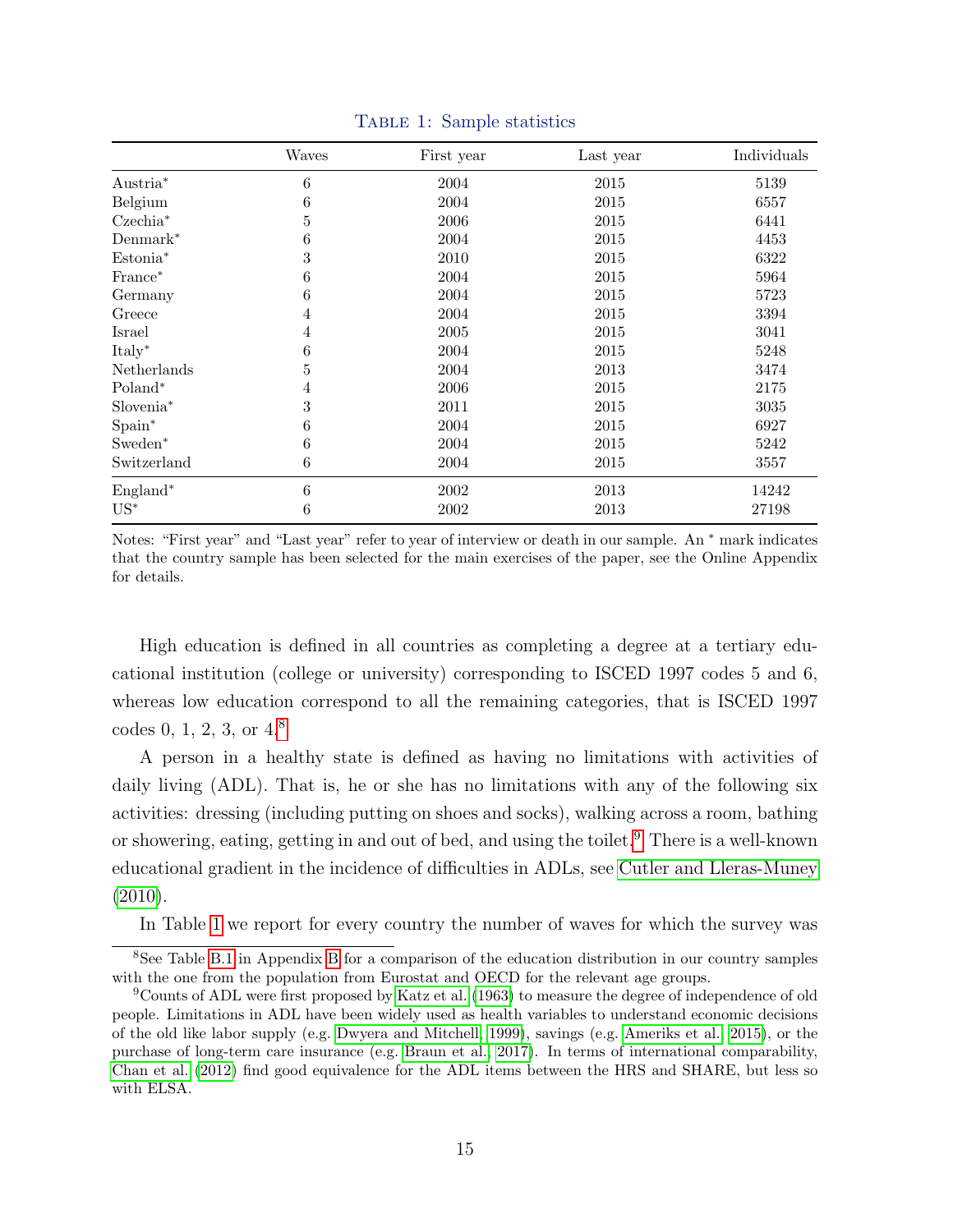run, the interval of years for which the survey was conducted, and the number of individuals. Clearly, the HRS and ELSA samples, with around 30,000 and 15,000 individuals are much larger than any country sample in SHARE, which range between very small samples in Greece, Israel, Netherlands, Poland, Slovenia, and Switzerland (all below 3,500 individuals) and larger ones in Belgium, Czech Republic, France, Estonia, and Spain (all over 6,000). Countries also differ in the number of waves. A higher number of waves allows to extract more transitions from the same number of individuals. HRS and ELSA provide 6 waves each, and then most SHARE countries provide 6 but Netherlands, Greece, Israel, Czech Republic, Poland, Slovenia, and Estonia provide fewer than 5 waves either because they dropped from SHARE or because they entered later than other countries.

Finally, as discussed in Section [2](#page-8-1) there are potential problems in the use of SHARE data for survival analysis. For this reason, in the Online Appendix we perform a validation exercise by comparing the survival functions computed with our survey data for each country to the ones in the population life tables for the same range of years. Our results indicate that most SHARE samples, plus the ELSA and HRS samples, aggregate reasonably well to the population life tables, and that attrition from the sample is not related to variables that predict survival. However, a few SHARE countries do not do as well. Hence, we choose to keep the data only for those countries for which the validation exercise is best; these countries are indicated with an asterisk symbol in Table [1.](#page-16-2)

#### <span id="page-17-0"></span>5 Results

In this Section we present for our 12 countries our results on life expectancy (LE), healthy life expectancy (HLE), and unhealthy life expectancy (ULE) for four demographic groups: males and females with and without college education.<sup>[10](#page-17-1)</sup> In order to organize the information and obtain more precise estimates with larger samples, we also group the 10 Continental European countries into 4 regions and estimate again our duration model with the pooled data of each region in order to compute the region *average* multi-state life tables and associated LE, HLE, and ULE. The four regions we consider are Western Europe (Austria and France), Eastern Europe (Czechia, Estonia, Poland and Slovenia), Mediterranean (Italy and Spain), and Scandinavia (Denmark and Sweden). Our results focus on the life expectancy differences between gender and education groups. The actual levels of the life expectancy for each of the four demographic groups in each country are reported in Table [B.2](#page-41-0) and [B.3](#page-42-0) of Appendix [B,](#page-39-1) while the ones for males and females

<span id="page-17-1"></span><sup>&</sup>lt;sup>10</sup>The corresponding life tables for each group and country are available online at the authors' web pages.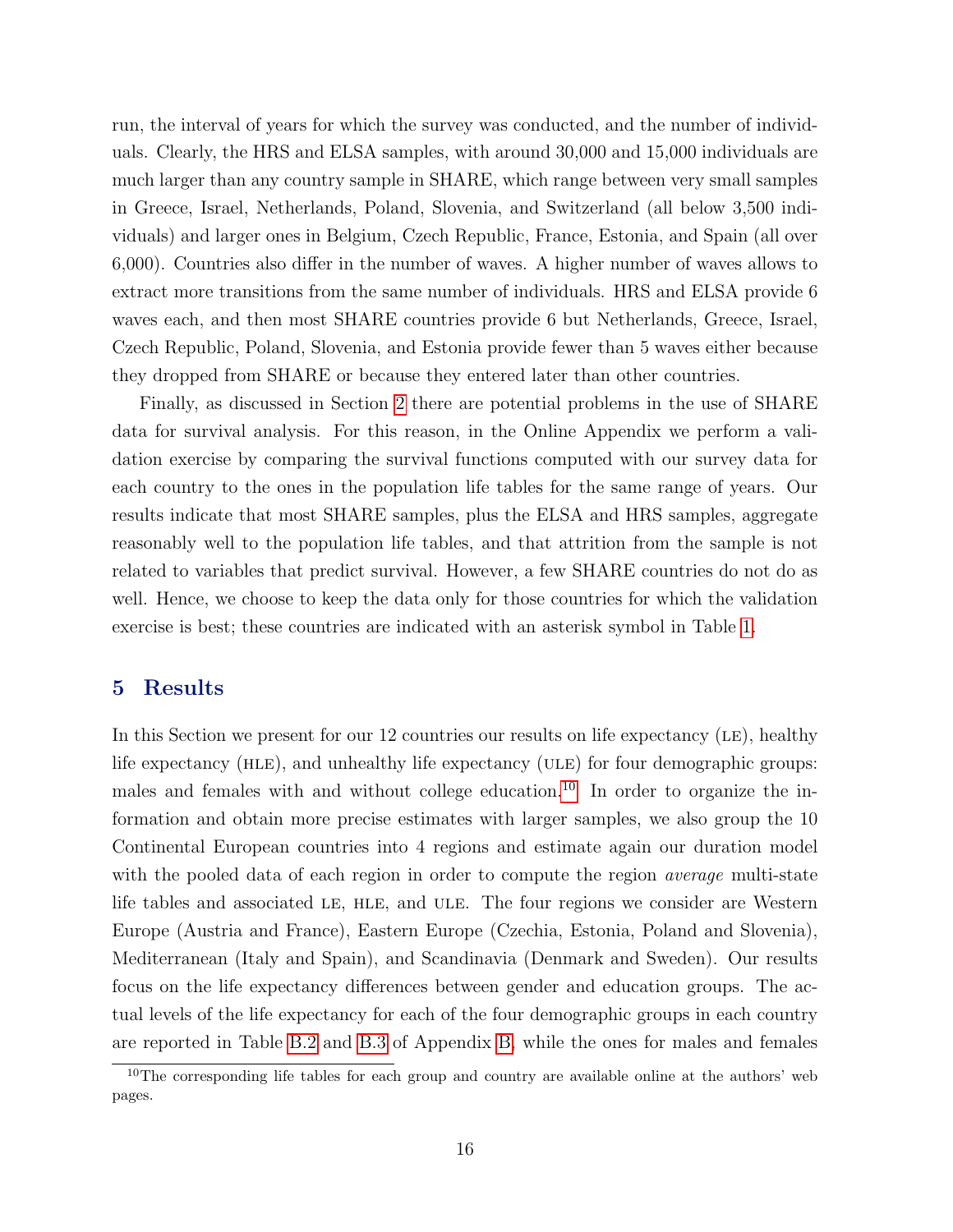<span id="page-18-0"></span>without distinguishing education level are reported in Table [B.4.](#page-43-0)

#### 5.1 Education gradients in life expectancy

We start by examining our findings for education. In Table [2](#page-19-0) we report the gradients in LE separately for men (Panel A, column 1) and women (Panel B, column 1), as well as for the difference among the two genders (Panel C, column 1). As it is well-known, more educated individuals have larger le in all countries for both males and females. More importantly, we find that inequality tends to be larger among males than among females: the average of the education gradient across the 12 countries is 3.4 years for males and 2.3 years for females. Our results, however, show a large amount of heterogeneity across countries. First, looking at males, the gradient is largest in Eastern and Western Europe (around 4 years), while it is lowest but still important in Scandinavia (2.1). The Mediterranean (3) stands in the middle. In Eastern and Western Europe the gradients are indeed larger than in England (3.4) and the US (3.6). There is substantial heterogeneity within Eastern Europe: while the largest gradient across all countries is in Poland (5.4), Slovenia (2.5) presents a gradient among the smallest of our sample. Second, the pattern for females is different. The gradient is still largest in Eastern Europe (3.9) but it is smallest in the Mediterranean (0.7), with Scandinavia (2.3) and Western Europe (1.7) in the middle. For females, only Eastern Europe shows a gradient larger than the US (3.2). And third, the interaction between education and gender also varies across countries. In particular, there is virtually no gender difference in the education gradient of LE in Scandinavia, Italy, or Slovenia. Instead, Poland (with 4.4 years of difference in the gradient between males and females), Spain (3.5), and Austria, France, and England (2.2) show large gender differences in the education gradient. Czechia (with -2.3 years) is the only country where there is significantly more inequality among females.

Our international comparison of life expectancy gradients of education are qualitatively in line with findings in mortality gradients of other studies, although there are some important differences. In particular, using census-based mortality studies, papers like [Mackenbach et al. \(2008\)](#page-49-4), [Mackenbach et al. \(2015a\)](#page-48-5) and [Avendano et al. \(2011\)](#page-46-4) document that mortality differences among 30-79 year-olds are largest in Eastern Europe (but less so in Slovenia), intermediate in Nordic countries, and smallest in Mediterranean. [Mackenbach \(2017\)](#page-48-6), refers to these results as the "Eastern Disaster", the "Nordic Paradox", and the "Southern Miracle". The term "Nordic Paradox" highlights that one would expect the lowest inequality in mortality to arise in countries with low income inequality and strong welfare states, while the term "Southern Miracle" underscores the low inequal-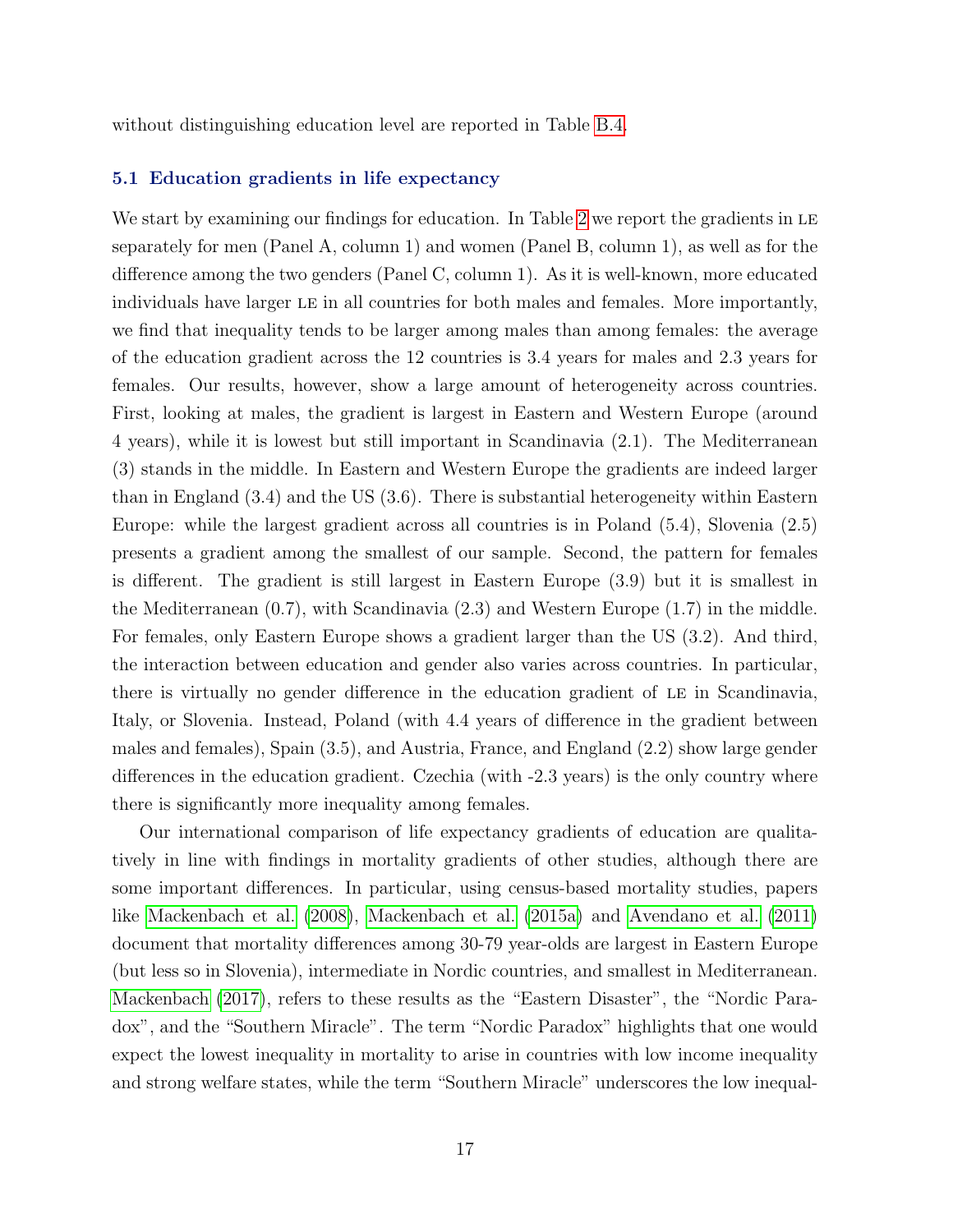<span id="page-19-0"></span>

|                |          | A. Males |            |           | <b>B.</b> Females |        |          | C. Difference |              |
|----------------|----------|----------|------------|-----------|-------------------|--------|----------|---------------|--------------|
|                | $\rm LE$ | HLE      | <b>ULE</b> | LE        | <b>HLE</b>        | ULE    | $\rm LE$ | $HLE$         | $_{\rm ULE}$ |
| Western Europe | $3.9\,$  | $4.6\,$  | $-0.8$     | 1.7       | 3.0               | $-1.3$ | $2.2\,$  | $1.6\,$       | 0.6          |
|                | (0.7)    | (0.7)    | (0.4)      | (0.6)     | (0.7)             | (0.4)  | (1.0)    | (1.0)         | (0.6)        |
| Austria        | 3.8      | 4.1      | $-0.3$     | $1.7\,$   | 2.7               | $-1.0$ | 2.2      | 1.4           | $0.8\,$      |
|                | (1.1)    | (1.0)    | (0.5)      | (1.1)     | (1.0)             | (0.5)  | (1.5)    | (1.4)         | (0.7)        |
| France         | $\!.9$   | $5.0\,$  | $-1.1$     | $1.8\,$   | $\!.2$            | $-1.5$ | 2.2      | $1.8\,$       | $0.4\,$      |
|                | (1.0)    | (1.0)    | (0.5)      | (0.8)     | (0.9)             | (0.7)  | (1.3)    | (1.4)         | (0.9)        |
| Eastern Europe | $4.0\,$  | $4.3\,$  | $-0.3$     | $3.9\,$   | $5.1\,$           | $-1.2$ | $0.1\,$  | $-0.8$        | $0.9\,$      |
|                | (0.8)    | (0.7)    | (0.3)      | (0.6)     | (0.6)             | (0.4)  | (1.0)    | (0.9)         | (0.5)        |
| Czechia        | $3.5\,$  | $4.0\,$  | $-0.5$     | $5.9\,$   | 5.7               | 0.1    | $-2.3$   | $-1.6$        | $-0.7$       |
|                | (1.3)    | (1.2)    | (0.5)      | (1.0)     | (1.1)             | (0.8)  | (1.7)    | (1.7)         | (0.9)        |
| Estonia        | 4.6      | 4.6      | $-0.0$     | $2.5\,$   | $4.5\,$           | $-2.0$ | 2.1      | 0.1           | $2.0\,$      |
|                | (1.3)    | (1.2)    | (0.5)      | (0.8)     | (0.8)             | (0.5)  | (1.5)    | (1.4)         | (0.7)        |
| Poland         | $5.4\,$  | $4.5\,$  | $0.8\,$    | $1.0\,$   | $1.3\,$           | $-0.6$ | 4.4      | $3.2\,$       | $1.3\,$      |
|                | (2.0)    | (1.9)    | (1.1)      | (2.6)     | (2.6)             | (1.7)  | (3.2)    | (3.2)         | (2.0)        |
| Slovenia       | 2.5      | 3.7      | $-1.3$     | $3.0\,$   | $5.3\,$           | $-2.5$ | $-0.5$   | $-1.6$        | $1.2\,$      |
|                | (1.7)    | (1.6)    | (0.8)      | (1.5)     | (1.7)             | (1.0)  | (2.3)    | (2.4)         | (1.2)        |
| Mediterranean  | 3.0      | 3.4      | $-0.4$     | 0.7       | 4.1               | $-3.5$ | 2.3      | $-0.7$        | 3.1          |
|                | (1.0)    | (1.0)    | (0.5)      | (1.1)     | (1.1)             | (0.4)  | (1.5)    | (1.5)         | (0.7)        |
| Italy          | $2.5\,$  | $2.1\,$  | $\rm 0.3$  | $2.5\,$   | $5.9\,$           | $-3.6$ | $0.1\,$  | $-3.8$        | $3.9\,$      |
|                | (1.3)    | (1.4)    | (0.8)      | (1.6)     | (1.8)             | (0.8)  | (2.1)    | (2.3)         | (1.2)        |
| Spain          | $3.4\,$  | $4.3\,$  | $-0.9$     | $-0.0$    | $3.0\,$           | $-3.1$ | $3.5\,$  | $1.3\,$       | $2.2\,$      |
|                | (1.4)    | (1.4)    | (0.5)      | (1.4)     | (1.5)             | (0.6)  | (2.0)    | (2.0)         | (0.8)        |
| Scandinavia    | $2.1\,$  | $2.9\,$  | $-0.8$     | $2.3\,$   | $3.7\,$           | $-1.4$ | $-0.1$   | $-0.8$        | $0.7\,$      |
|                | (0.7)    | (0.7)    | (0.3)      | (0.6)     | (0.6)             | (0.3)  | (0.9)    | (0.9)         | (0.4)        |
| Denmark        | 2.0      | $3.0\,$  | $-1.0$     | 2.1       | 4.0               | $-1.9$ | $-0.1$   | $-1.0$        | 0.9          |
|                | (1.0)    | (1.0)    | (0.4)      | (1.0)     | (1.0)             | (0.4)  | (1.4)    | (1.4)         | (0.6)        |
| Sweden         | $2.5\,$  | $2.9\,$  | $-0.5$     | $2.8\,$   | $3.6\,$           | $-0.8$ | $-0.3$   | $-0.7$        | $\rm 0.3$    |
|                | (0.8)    | (0.9)    | (0.5)      | (0.8)     | (0.8)             | (0.5)  | (1.1)    | (1.2)         | (0.7)        |
| England        | 3.4      | 4.7      | $-1.3$     | $1.2\,$   | 3.0               | $-1.8$ | 2.2      | 1.7           | 0.5          |
|                | (0.6)    | (0.6)    | (0.3)      | (0.6)     | (0.6)             | (0.4)  | (0.8)    | (0.8)         | (0.5)        |
| <b>US</b>      | $3.6\,$  | $5.3\,$  | $-1.7$     | $\!3.2\!$ | 5.1               | $-2.0$ | 0.4      | $0.1\,$       | $\rm 0.3$    |
|                | (0.4)    | (0.4)    | (0.2)      | (0.4)     | (0.4)             | (0.2)  | (0.6)    | (0.6)         | (0.3)        |
| Average        | 3.4      | 4.0      | $-0.6$     | $2.3\,$   | 3.9               | $-1.7$ | 1.1      | 0.1           | 1.1          |
|                | (0.4)    | (0.3)    | (0.2)      | (0.4)     | (0.4)             | (0.2)  | (0.5)    | (0.5)         | (0.3)        |

TABLE 2: Education gradients

Notes: LE stands for life expectancy, HLE for healthy life expectancy, and ULE for unhealthy life expectancy, all at age 50. The educational gradient is the difference in the corresponding life expectancy between college and non-college individuals. Panel A refers to males, Panel B to females, and Panel C is the difference between the male and female gradients. For each country we report the median (and the standard deviation in parenthesis) of the distribution of the corresponding life expectancy that arises from the posterior distribution of the estimated  $\beta$  parameters.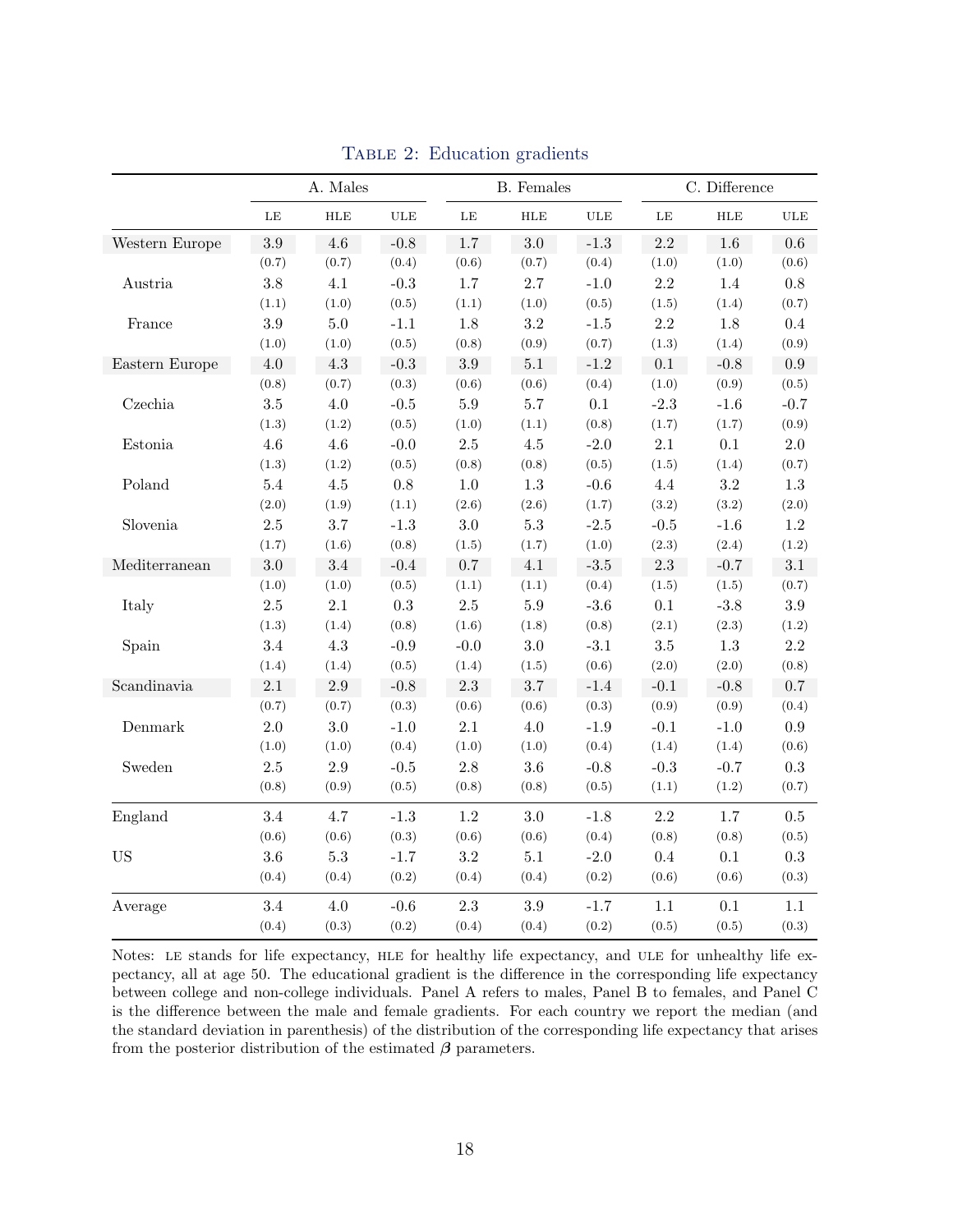ity in mortality in countries where the welfare state is not so strong. Our results confirm the "Eastern Disaster" —as inequalities are large in former communist countries— but not the "Nordic Paradox" —as inequalities in Denmark and Sweden are indeed among the lowest in our sample— nor the "Southern Miracle" —as inequalities in Italy and Spain are not the smallest in our sample. There are several possible reasons for the discrepancy of our results with the ones just quoted. First, the age range and sampling methods of the underlying populations in SHARE, HRS, and ELSA differs from the ones in these studies. Second, in these studies Italy is represented only by Turin and Spain by Barcelona, Madrid and the Basque Country. And third, in these studies, Finland and Norway are the Scandinavian countries that create the "Nordic Paradox", while Denmark and Sweden have inequalities among the lowest, as it happens in our sample.

#### <span id="page-20-0"></span>5.2 Education gradients in healthy and unhealthy life expectancy

In Table [2](#page-19-0) we also report the education gradients in hle (second column in each panel) and ULE (third column in each panel). We find that the gradient in HLE is typically larger than the gradient in le, and more so among females. In particular, the average education gradients of hle and le over the 12 countries are 4.0 and 3.4 years for males and 3.9 and 2.3 years for females. There are two comments to make regarding these results. First, the gradient of ule is negative —more educated individuals spend fewer years in disability despite enjoying longer lives— and larger for females (-1.7) than for males (-0.6). Second, the higher inequality among males measured in the education gradient of LE (3.4 years for males, 2.3 for females) disappears when looking at the education gradient of HLE (4.0) years for males, 3.9 for females).

Looking at the numbers for males by regions, we see that the gradient in  $ULE$  —the difference between the gradients in LE and the HLE— is largest in the US  $(-1.7)$  and England (-1.3) and it is smallest in Eastern Europe (-0.3) and the Mediterranean (-0.3), see the third column in Panel A. Country by country, however, there are a few exceptions to this pattern: in Italy and Poland it is the more educated who spend more time in disability, although the differences are small and not significant. Looking at the numbers for females we see that the gradient in ULE is largest in the Mediterranean  $(-3.5)$  and smallest in Eastern Europe (-1.2), Western Europe (-1.3) and Scandinavia (-1.4), see the third column in Panel B. England  $(-1.8)$  and the US  $(-2.0)$  are in between these two blocks. In terms of country data, we find that Czechia is an exception as high educated females spend more time in disability than the low educated ones although again the number is very small (0.1). Finally, looking together at the results for males and females, it is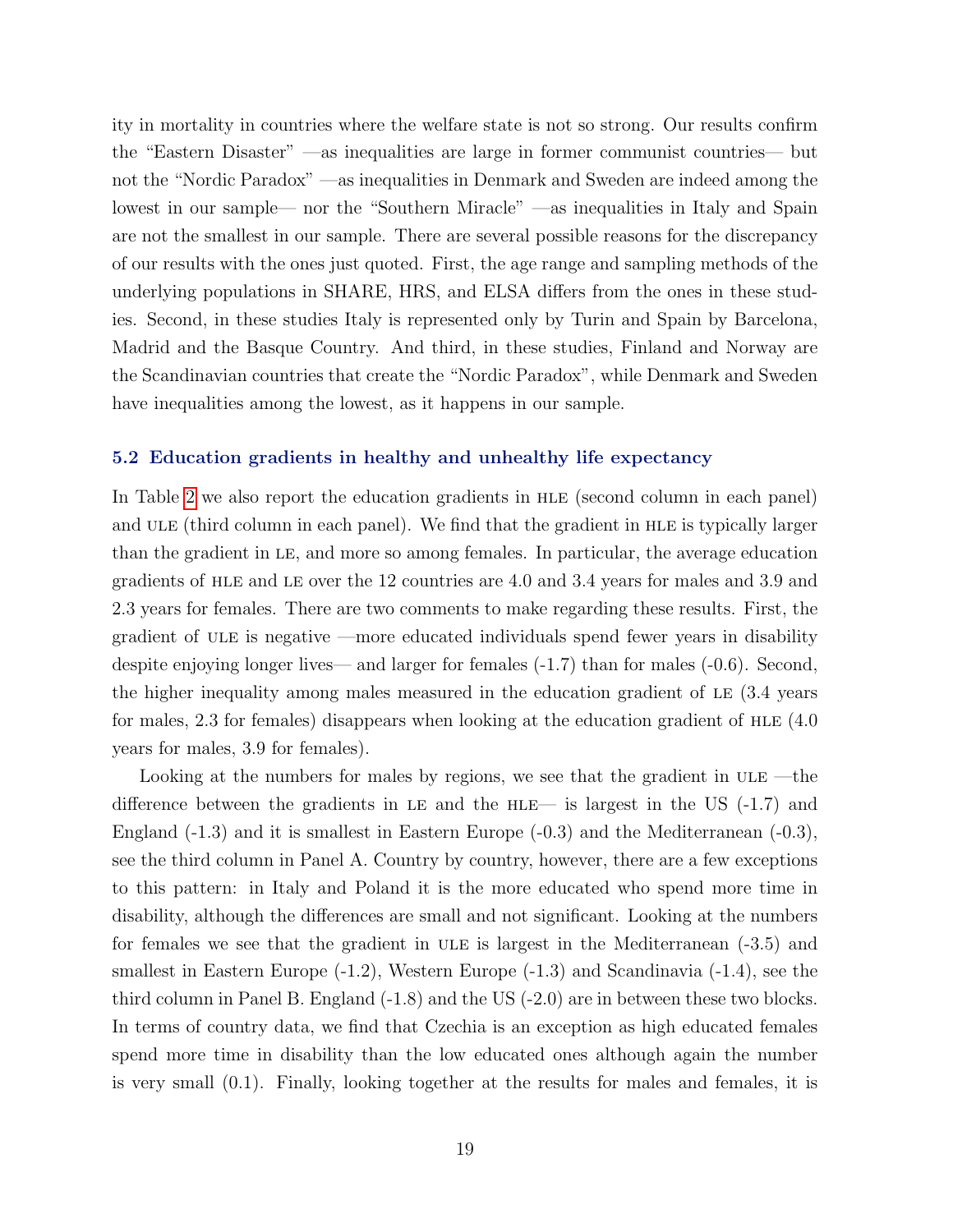clear that the difference in the ULE gradient between females and males is particularly large in the Mediterranean. In this region, high educated females spend 3.5 fewer years in disability than less educated ones while high educated males only spend 0.4 years less in disability, so that the gender difference in the ULE gradient is 3.1 years. For the rest of regions, the US, and England this difference is positive but small, less than 1 year.

Our results are qualitatively in line with some previous findings. [Crimmins and Cam](#page-47-7)[bois \(2003\)](#page-47-7), in a review of single-country studies, document that the socio-economic gradient tends to be larger in hle than in le for several definitions of health and socio-economic status. [Majer et al. \(2010\)](#page-49-3), using survey data from the ECHP for several European countries, also find that gradients in hle are larger than in le and that the gradient is larger among men than among women for LE, but less so in HLE. However, they do not have data on Eastern Europe nor on England and US. [Maki et al. \(2013\)](#page-49-5) apply the Sullivan method to census-linked mortality data and calculate gender-specific educational differences in disability-free life expectancy between the ages of 30 and 79 years. They find that the educational differences are much greater in hle than in le in all countries. The smallest differences in hle among men appear to be in the Mediterranean (4 years in Turin-Tuscany, 4.6 in Madrid-Barcelona), while the largest ones are in Lithuania (10.2) and Austria (7.8).

#### <span id="page-21-2"></span>5.3 Decomposition of education gradients

The estimation of multi-state life tables by education and gender allows us to measure to which extent the observed education gradients arise because of differences across education groups in health already present at age 50, differences across education groups in health transitions after age 50, and differences across education groups in mortality. In particular, following Pijoan-Mas and Ríos-Rull  $(2014)$  we compute the counterfactual LE, HLE, and ULE in which education types only differ in (a) their health distribution at age 50, (b) their health transitions conditional on survival, and (c) their mortality conditional on health.<sup>[11](#page-21-0)</sup> Tables [3,](#page-22-0) [4,](#page-23-0) and [5](#page-24-0) report the decomposition for the LE, HLE, and ULE gradients respectively.[12](#page-21-1)

First of all we find that differences in health across education groups at age 50 are irrelevant for the gradients. For instance, in the case of LE the counterfactual gradient

<span id="page-21-0"></span><sup>&</sup>lt;sup>11</sup>This decomposition is also similar to what Solé-Auró et al. [\(2015\)](#page-49-8) do in order to assess whether the larger prevalence of desease among old Americans (as compared to Europeans) is due to larger prevalence at age 50, larger incidence after age 50, or higher survival.

<span id="page-21-1"></span> $12$ To compute these counterfactual LE, HLE, and ULE we combine the initial health distribution and multi-state life tables for the whole population (without distinguish between education groups) with the education-specific ones used in Section [5.1](#page-18-0) and [5.2.](#page-20-0)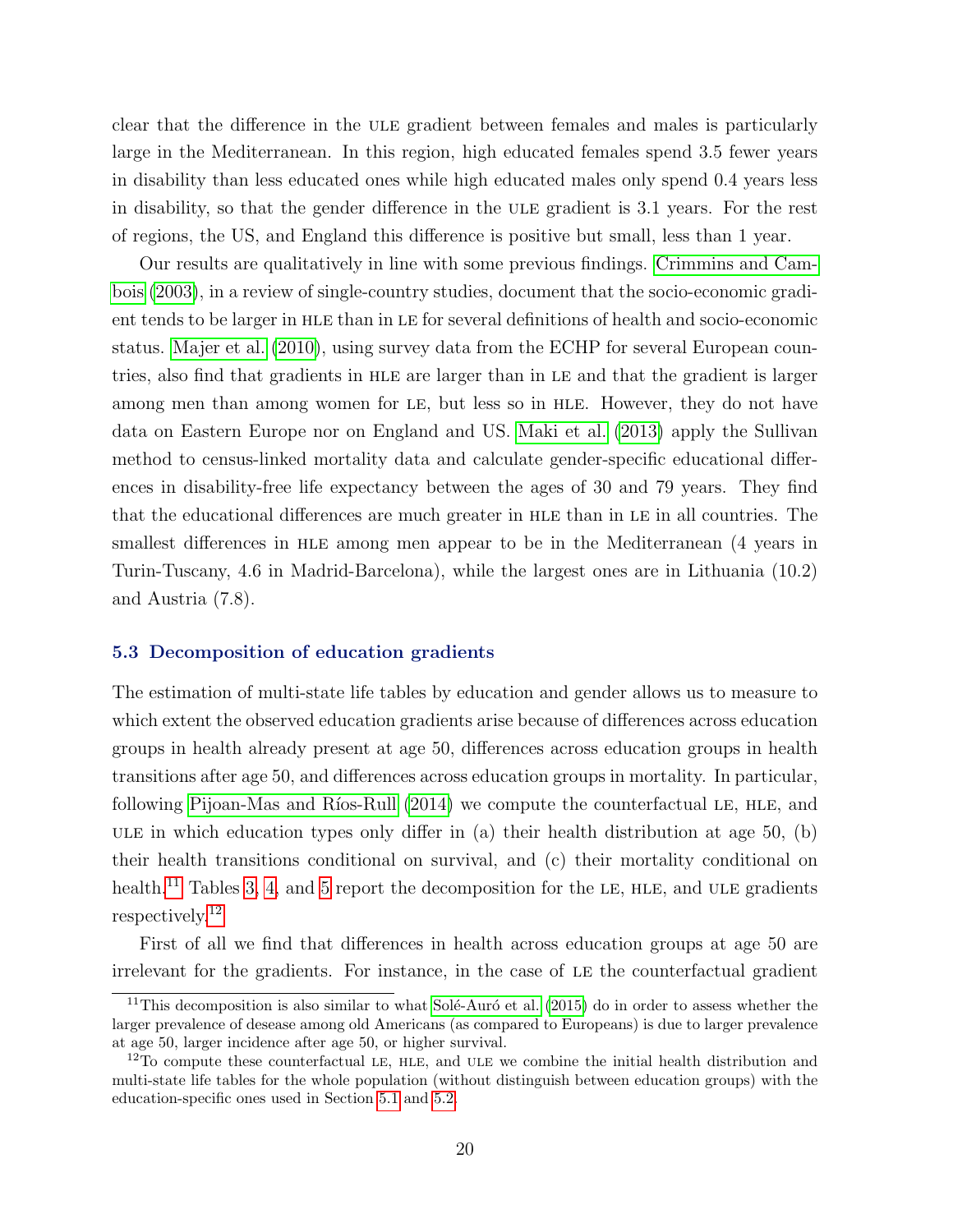<span id="page-22-0"></span>

|                       |           |                 | A. Males        |                 |           |        | <b>B.</b> Females |                 |
|-----------------------|-----------|-----------------|-----------------|-----------------|-----------|--------|-------------------|-----------------|
|                       | $\rm{LE}$ | $\mathrm{LE}_a$ | LE <sub>b</sub> | LE <sub>c</sub> | $\rm{LE}$ | $LE_a$ | LE <sub>b</sub>   | LE <sub>c</sub> |
| Western Europe        | $3.9\,$   | 0.0             | 0.8             | $\!3.2$         | 1.7       | 0.0    | 0.6               | 1.1             |
|                       | (0.7)     | (0.0)           | (0.2)           | (0.7)           | (0.6)     | (0.0)  | (0.2)             | (0.7)           |
| Austria               | $3.8\,$   | 0.1             | 0.8             | $3.3\,$         | 1.7       | 0.0    | $0.5\,$           | 1.2             |
|                       | (1.1)     | (0.0)           | (0.3)           | (1.1)           | (1.1)     | (0.0)  | (0.2)             | (1.1)           |
| France                | $3.9\,$   | 0.0             | 0.9             | $3.0\,$         | 1.8       | 0.0    | 0.7               | 1.1             |
|                       | (1.0)     | (0.0)           | (0.3)           | (1.0)           | (0.8)     | (0.0)  | (0.2)             | (0.9)           |
| Eastern Europe        | 4.0       | 0.1             | 0.7             | $3.3\,$         | 3.9       | 0.0    | $0.8\,$           | $3.0\,$         |
|                       | (0.8)     | (0.0)           | (0.2)           | (0.8)           | (0.6)     | (0.0)  | (0.2)             | (0.6)           |
| Czechia               | $3.5\,$   | $0.1\,$         | $1.2\,$         | $2.6\,$         | $5.9\,$   | 0.0    | $1.0\,$           | $5.0\,$         |
|                       | (1.3)     | (0.0)           | (0.4)           | (1.4)           | (1.0)     | (0.0)  | (0.4)             | (1.2)           |
| Estonia               | $4.6\,$   | $0.0\,$         | 0.4             | 4.1             | $2.5\,$   | 0.0    | $0.7\,$           | $1.6\,$         |
|                       | (1.3)     | (0.0)           | (0.2)           | (1.3)           | (0.8)     | (0.0)  | (0.2)             | (0.8)           |
| Poland                | $5.4\,$   | $0.1\,$         | 0.1             | $5.2\,$         | $1.0\,$   | 0.0    | $0.1\,$           | $\rm 0.9$       |
|                       | (2.0)     | (0.1)           | (0.4)           | (2.0)           | (2.6)     | (0.0)  | (0.5)             | (2.4)           |
| Slovenia              | $2.5\,$   | $0.0\,$         | 0.8             | 1.2             | $3.0\,$   | 0.1    | $0.8\,$           | $1.7\,$         |
|                       | (1.7)     | (0.0)           | (0.5)           | (1.9)           | (1.5)     | (0.0)  | (0.4)             | (1.9)           |
| ${\bf Mediterranean}$ | 3.0       | 0.0             | 0.7             | $2.6\,$         | 0.7       | 0.0    | 1.4               | $-1.6$          |
|                       | (1.0)     | (0.0)           | (0.3)           | (1.0)           | (1.1)     | (0.0)  | (0.3)             | (1.2)           |
| Italy                 | $2.5\,$   | $0.0\,$         | 0.1             | 2.4             | 2.6       | 0.0    | 1.8               | 0.1             |
|                       | (1.3)     | (0.0)           | (0.4)           | (1.3)           | (1.6)     | (0.0)  | (0.5)             | (2.1)           |
| Spain                 | 3.4       | 0.0             | $1.2\,$         | $2.5\,$         | $-0.0$    | 0.0    | 1.0               | $-2.1$          |
|                       | (1.4)     | (0.0)           | (0.4)           | (1.4)           | (1.4)     | (0.0)  | (0.3)             | (1.4)           |
| Scandinavia           | 2.1       | 0.0             | 0.7             | 1.6             | 2.3       | 0.0    | $0.8\,$           | $1.5\,$         |
|                       | (0.7)     | (0.0)           | (0.2)           | (0.7)           | (0.6)     | (0.0)  | (0.2)             | (0.7)           |
| Denmark               | $2.0\,$   | 0.0             | 0.7             | $1.3\,$         | $2.1\,$   | 0.1    | $1.0\,$           | $0.8\,$         |
|                       | (1.0)     | (0.0)           | (0.2)           | (1.0)           | (1.0)     | (0.0)  | (0.3)             | (1.0)           |
| Sweden                | $2.5\,$   | $0.0\,$         | 0.6             | 2.1             | $2.8\,$   | 0.0    | $0.5\,$           | $2.3\,$         |
|                       | (0.8)     | (0.0)           | (0.3)           | (0.9)           | (0.8)     | (0.0)  | (0.2)             | (0.8)           |
| England               | 3.4       | 0.1             | 1.1             | 2.5             | 1.2       | 0.0    | 0.5               | 0.6             |
|                       | (0.6)     | (0.0)           | (0.2)           | (0.6)           | (0.6)     | (0.0)  | (0.1)             | (0.6)           |
| <b>US</b>             | 3.6       | 0.1             | 1.4             | 1.9             | 3.2       | 0.1    | 1.3               | $2.0\,$         |
|                       | (0.4)     | (0.0)           | (0.1)           | (0.5)           | (0.4)     | (0.0)  | (0.1)             | (0.4)           |
| Average               | 3.4       | 0.1             | 0.8             | $2.7\,$         | $3.2\,$   | 0.0    | 0.8               | $1.3\,$         |
|                       | (0.4)     | (0.0)           | (0.1)           | (0.4)           | (0.4)     | (0.0)  | (0.1)             | (0.4)           |

TABLE 3: Decomposition of LE education gradients

Notes: LE stands for the educational gradient in life expectancy at age 50. LE<sub>a</sub>, LE<sub>b</sub>, and LE<sub>c</sub> correspond to the counterfactual educational gradient in life expectancies when education types differ only in the health distribution at age 50, only in the health transition conditional on survival, and only in probability of survival respectively. Panel A refers to males, Panel B to females. For each country we report the median (and the standard deviation in parenthesis) of the distribution of the corresponding life expectancy that arises from the posterior distribution of the estimated  $\beta$  parameters.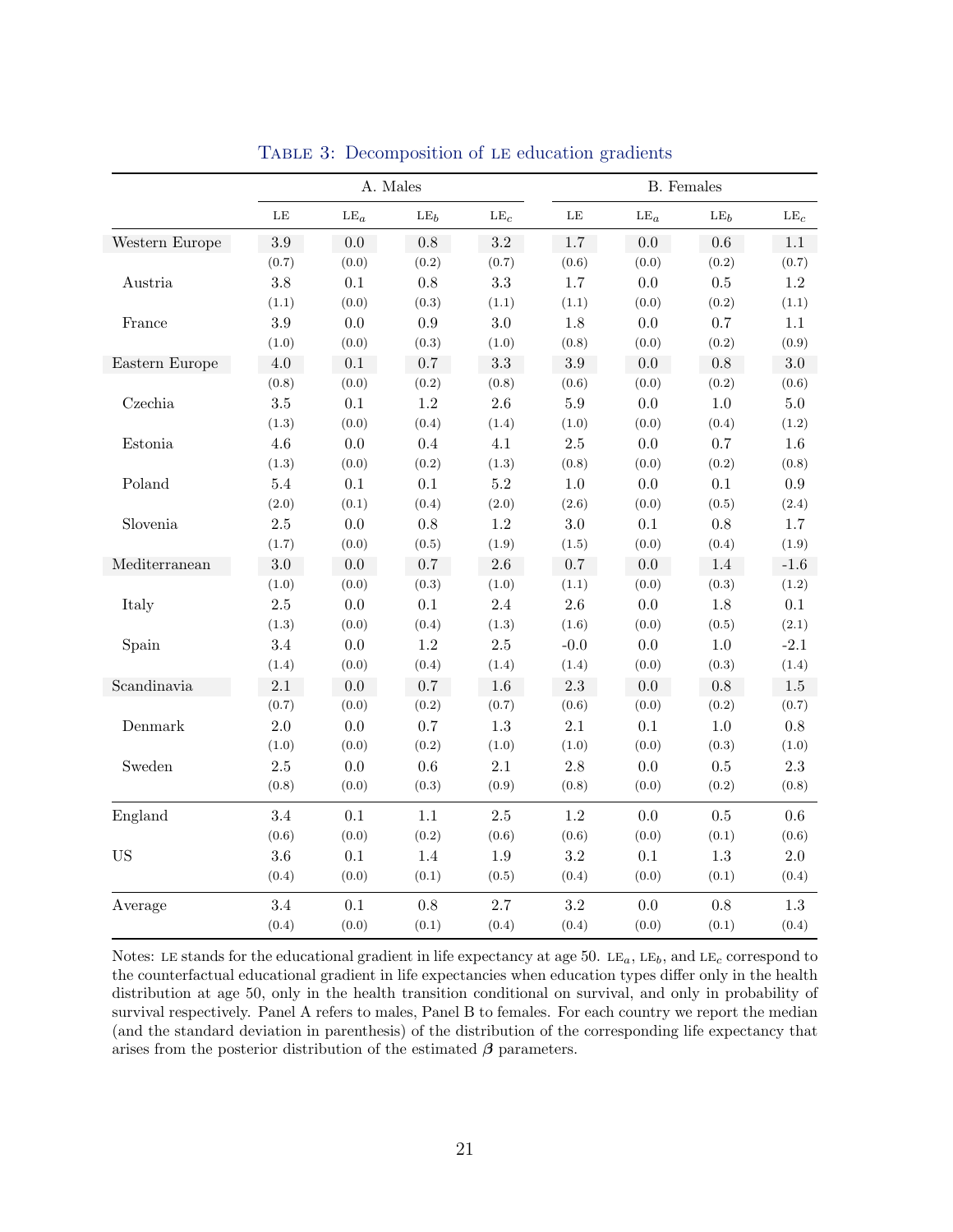<span id="page-23-0"></span>

|                |         |                | A. Males         |                  |             |                  | <b>B.</b> Females |                  |
|----------------|---------|----------------|------------------|------------------|-------------|------------------|-------------------|------------------|
|                | $HLE$   | $\mbox{HLE}_a$ | HLE <sub>b</sub> | $\mathrm{HLE}_c$ | ${\rm HLE}$ | $\mathrm{HLE}_a$ | $HLE_b$           | HLE <sub>c</sub> |
| Western Europe | 4.6     | 0.1            | $2.1\,$          | $2.5\,$          | $3.0\,$     | 0.1              | $2.2\,$           | 0.7              |
|                | (0.7)   | (0.0)          | (0.5)            | (0.6)            | (0.7)       | (0.0)            | (0.5)             | (0.5)            |
| Austria        | 4.1     | 0.1            | 1.6              | 2.6              | 2.7         | 0.1              | $1.7\,$           | 0.8              |
|                | (1.0)   | (0.0)          | (0.7)            | (0.8)            | (1.0)       | (0.0)            | (0.6)             | (0.8)            |
| France         | 5.0     | 0.1            | 2.4              | 2.4              | $\!3.3$     | $0.1\,$          | $2.5\,$           | $0.7\,$          |
|                | (1.0)   | (0.0)          | (0.7)            | (0.7)            | (0.9)       | (0.0)            | (0.8)             | (0.6)            |
| Eastern Europe | 4.3     | $\rm 0.2$      | $1.7\,$          | $2.5\,$          | 5.1         | $0.1\,$          | 2.7               | 2.1              |
|                | (0.7)   | (0.0)          | (0.4)            | (0.6)            | (0.6)       | (0.0)            | (0.4)             | (0.4)            |
| Czechia        | 4.0     | 0.1            | 2.4              | 1.8              | $5.7\,$     | 0.0              | $2.5\,$           | $3.0\,$          |
|                | (1.2)   | (0.0)          | (0.6)            | (1.0)            | (1.1)       | (0.0)            | (0.8)             | (0.7)            |
| Estonia        | 4.6     | 0.1            | 1.2              | $\!3.2\!$        | $4.5\,$     | $0.1\,$          | $2.8\,$           | $1.3\,$          |
|                | (1.2)   | (0.0)          | (0.6)            | (1.0)            | (0.8)       | (0.0)            | (0.6)             | (0.6)            |
| Poland         | $4.5\,$ | $\rm 0.3$      | $\rm 0.3$        | $3.9\,$          | $1.3\,$     | $\rm 0.2$        | $0.5\,$           | $1.2\,$          |
|                | (1.9)   | (0.1)          | (1.1)            | (1.4)            | (2.5)       | (0.0)            | (1.8)             | (1.4)            |
| Slovenia       | 3.7     | 0.1            | $2.0\,$          | 1.2              | $5.4\,$     | 0.2              | 3.4               | 1.3              |
|                | (1.6)   | (0.0)          | (1.0)            | (1.4)            | (1.7)       | (0.0)            | (1.1)             | (1.3)            |
| Mediterranean  | 3.4     | 0.0            | 1.6              | 1.8              | 4.1         | 0.0              | 4.6               | $-0.7$           |
|                | (1.0)   | (0.0)          | (0.6)            | (0.7)            | (1.1)       | (0.0)            | (0.7)             | (0.7)            |
| Italy          | $2.1\,$ | $-0.0$         | 0.4              | 1.8              | 6.0         | 0.0              | $5.4\,$           | $\rm 0.2$        |
|                | (1.4)   | (0.0)          | (1.0)            | (1.0)            | (1.8)       | (0.0)            | (1.1)             | (1.1)            |
| Spain          | 4.3     | 0.1            | $2.5\,$          | 1.8              | $3.0\,$     | $0.0\,$          | $3.6\,$           | $-0.9$           |
|                | (1.4)   | (0.0)          | (0.7)            | (1.1)            | (1.4)       | (0.0)            | (1.1)             | (1.0)            |
| Scandinavia    | $2.9\,$ | 0.1            | 1.8              | $1.1\,$          | $3.7\,$     | $0.1\,$          | $2.4\,$           | 1.1              |
|                | (0.7)   | (0.0)          | (0.4)            | (0.6)            | (0.7)       | (0.0)            | (0.4)             | (0.5)            |
| Denmark        | 3.0     | $0.1\,$        | $2.0\,$          | $\rm 0.9$        | $4.0\,$     | $\rm 0.2$        | $2.9\,$           | $0.8\,$          |
|                | (1.0)   | (0.0)          | (0.6)            | (0.8)            | (1.0)       | (0.0)            | (0.6)             | (0.8)            |
| Sweden         | $2.9\,$ | $0.1\,$        | $1.5\,$          | $1.4\,$          | $3.6\,$     | $0.1\,$          | $1.9\,$           | $1.6\,$          |
|                | (0.9)   | (0.0)          | (0.6)            | (0.7)            | (0.8)       | (0.0)            | (0.6)             | (0.6)            |
| England        | 4.7     | 0.3            | $2.9\,$          | $1.6\,$          | $3.0\,$     | $\rm 0.2$        | 2.4               | $\rm 0.3$        |
|                | (0.6)   | (0.0)          | (0.4)            | (0.4)            | (0.6)       | (0.0)            | (0.4)             | (0.4)            |
| <b>US</b>      | $5.3\,$ | $\rm 0.3$      | 3.2              | $1.5\,$          | $5.1\,$     | 0.4              | $3.5\,$           | $1.3\,$          |
|                | (0.4)   | (0.0)          | (0.3)            | (0.4)            | (0.4)       | (0.0)            | (0.3)             | (0.3)            |
| Average        | 4.0     | $\rm 0.2$      | 1.9              | $2.0\,$          | 5.1         | 0.1              | 2.8               | 1.0              |
|                | (0.3)   | (0.0)          | (0.2)            | (0.3)            | (0.4)       | (0.0)            | (0.3)             | (0.2)            |

TABLE 4: Decomposition of HLE education gradients

Notes: HLE stands for the educational gradient in healthy life expectancy at age 50. HLE<sub>a</sub>, HLE<sub>b</sub>, and HLE<sub>c</sub> correspond to the counterfactual educational gradient in healthy life expectancies when education types differ only in the health distribution at age 50, only in the health transition conditional on survival, and only in probability of survival respectively. Panel A refers to males, Panel B to females. For each country we report the median (and the standard deviation in parenthesis) of the distribution of the corresponding life expectancy that arises from the posterior distribution of the estimated  $\beta$  parameters.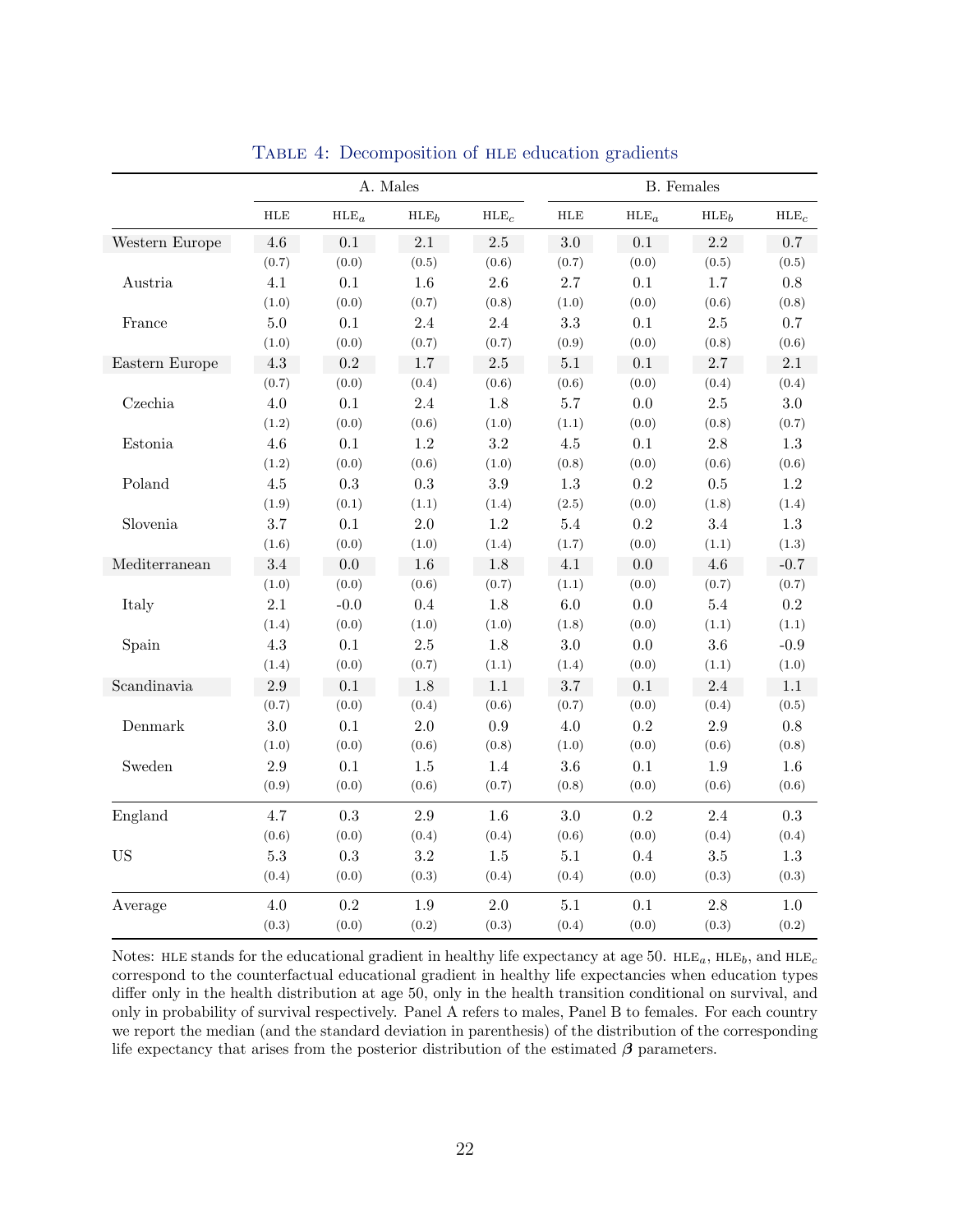<span id="page-24-0"></span>

|                |            |                   | A. Males         |                   |            |                   | <b>B.</b> Females |                   |
|----------------|------------|-------------------|------------------|-------------------|------------|-------------------|-------------------|-------------------|
|                | <b>ULE</b> | $_{\text{ULE}_a}$ | ULE <sub>b</sub> | $_{\text{ULE}_c}$ | <b>ULE</b> | $_{\text{ULE}_a}$ | ULE <sub>b</sub>  | $_{\text{ULE}_c}$ |
| Western Europe | $-0.8$     | $-0.1$            | $-1.3$           | $0.7\,$           | $-1.3$     | $-0.1$            | $-1.6$            | 0.4               |
|                | (0.4)      | (0.0)             | (0.3)            | (0.2)             | (0.4)      | (0.0)             | (0.4)             | (0.3)             |
| Austria        | $-0.3$     | $-0.1$            | $-0.7$           | $0.7\,$           | $-1.0$     | $-0.1$            | $-1.2$            | $0.4\,$           |
|                | (0.5)      | (0.0)             | (0.4)            | (0.3)             | (0.5)      | (0.0)             | (0.4)             | (0.4)             |
| France         | $-1.1$     | $-0.1$            | $-1.5$           | 0.6               | $-1.5$     | $-0.0$            | $-1.8$            | 0.5               |
|                | (0.5)      | (0.0)             | (0.4)            | (0.4)             | (0.7)      | (0.0)             | (0.6)             | (0.4)             |
| Eastern Europe | $-0.3$     | $-0.1$            | $-1.0$           | 0.9               | $-1.2$     | $-0.1$            | $-1.8$            | 0.9               |
|                | (0.3)      | (0.0)             | (0.2)            | (0.2)             | (0.4)      | (0.0)             | (0.3)             | (0.3)             |
| Czechia        | $-0.5$     | $-0.1$            | $-1.2$           | 0.9               | 0.1        | $-0.0$            | $-1.5$            | $2.0\,$           |
|                | (0.5)      | (0.0)             | (0.3)            | (0.4)             | (0.8)      | (0.0)             | (0.4)             | (0.6)             |
| Estonia        | $-0.0$     | $-0.1$            | $-0.8$           | 0.9               | $-2.0$     | $-0.1$            | $-2.2$            | $\rm 0.3$         |
|                | (0.5)      | (0.0)             | (0.4)            | (0.3)             | (0.5)      | (0.0)             | (0.4)             | (0.3)             |
| Poland         | 0.8        | $-0.2$            | $-0.2$           | 1.2               | $-0.5$     | $-0.2$            | $-0.4$            | $-0.3$            |
|                | (1.1)      | (0.0)             | (0.7)            | (0.7)             | (1.7)      | (0.0)             | (1.4)             | (1.2)             |
| Slovenia       | $-1.2$     | $-0.1$            | $-1.2$           | 0.0               | $-2.5$     | $-0.1$            | $-2.6$            | $0.4\,$           |
|                | (0.8)      | (0.0)             | (0.6)            | (0.6)             | (1.0)      | (0.0)             | (0.9)             | (0.7)             |
| Mediterranean  | $-0.4$     | $-0.0$            | $-0.9$           | 0.7               | $-3.5$     | $-0.0$            | $-3.2$            | $-0.9$            |
|                | (0.5)      | (0.0)             | (0.3)            | (0.3)             | (0.4)      | (0.0)             | (0.5)             | (0.5)             |
| Italy          | $0.3\,$    | $0.0\,$           | $-0.3$           | $0.6\,$           | $-3.6$     | $-0.0$            | $-3.5$            | $-0.1$            |
|                | (0.8)      | (0.0)             | (0.6)            | (0.4)             | (0.8)      | (0.0)             | (0.8)             | (1.1)             |
| Spain          | $-0.9$     | $-0.0$            | $-1.3$           | $0.7\,$           | $-3.1$     | $-0.0$            | $-2.5$            | $-1.2$            |
|                | (0.5)      | (0.0)             | (0.4)            | (0.4)             | (0.6)      | (0.0)             | (0.7)             | (0.5)             |
| Scandinavia    | $-0.8$     | $-0.1$            | $-1.1$           | $0.5\,$           | $-1.4$     | $-0.1$            | $-1.6$            | $0.4\,$           |
|                | (0.3)      | (0.0)             | (0.3)            | (0.2)             | (0.3)      | (0.0)             | (0.3)             | (0.2)             |
| Denmark        | $-1.0$     | $-0.1$            | $-1.3$           | 0.4               | $-1.9$     | $-0.1$            | $-1.8$            | $-0.0$            |
|                | (0.4)      | (0.0)             | (0.4)            | (0.3)             | (0.4)      | (0.0)             | (0.4)             | (0.3)             |
| Sweden         | $-0.5$     | $-0.1$            | $-0.9$           | $0.6\,$           | $-0.8$     | $-0.1$            | $-1.4$            | $0.7\,$           |
|                | (0.5)      | (0.0)             | (0.4)            | (0.2)             | (0.5)      | (0.0)             | (0.4)             | (0.3)             |
| England        | $-1.3$     | $-0.2$            | $-1.8$           | $0.8\,$           | $-1.8$     | $-0.2$            | $-1.9$            | $\rm 0.3$         |
|                | (0.3)      | (0.0)             | (0.3)            | (0.3)             | (0.4)      | (0.0)             | (0.3)             | (0.3)             |
| <b>US</b>      | $-1.7$     | $-0.2$            | $-1.8$           | 0.4               | $-2.0$     | $-0.3$            | $-2.2$            | 0.7               |
|                | (0.2)      | (0.0)             | (0.1)            | (0.1)             | (0.2)      | (0.0)             | (0.2)             | (0.2)             |
| Average        | $-0.6$     | $-0.1$            | $-1.1$           | $0.7\,$           | $-2.0$     | $-0.1$            | $-1.9$            | $\rm 0.3$         |
|                | (0.2)      | (0.0)             | (0.1)            | (0.1)             | (0.2)      | (0.0)             | (0.2)             | (0.2)             |

TABLE 5: Decomposition of ULE education gradients

Notes: ULE stands for the educational gradient in unhealthy life expectancy at age 50. ULE<sub>a</sub>, ULE<sub>b</sub>, and  $ULE<sub>c</sub>$  correspond to the counterfactual educational gradient in unhealthy life expectancies when education types differ only in the health distribution at age 50, only in the health transition conditional on survival, and only in probability of survival respectively. Panel A refers to males, Panel B to females. For each country we report the median (and the standard deviation in parenthesis) of the distribution of the corresponding life expectancy that arises from the posterior distribution of the estimated  $\beta$  parameters.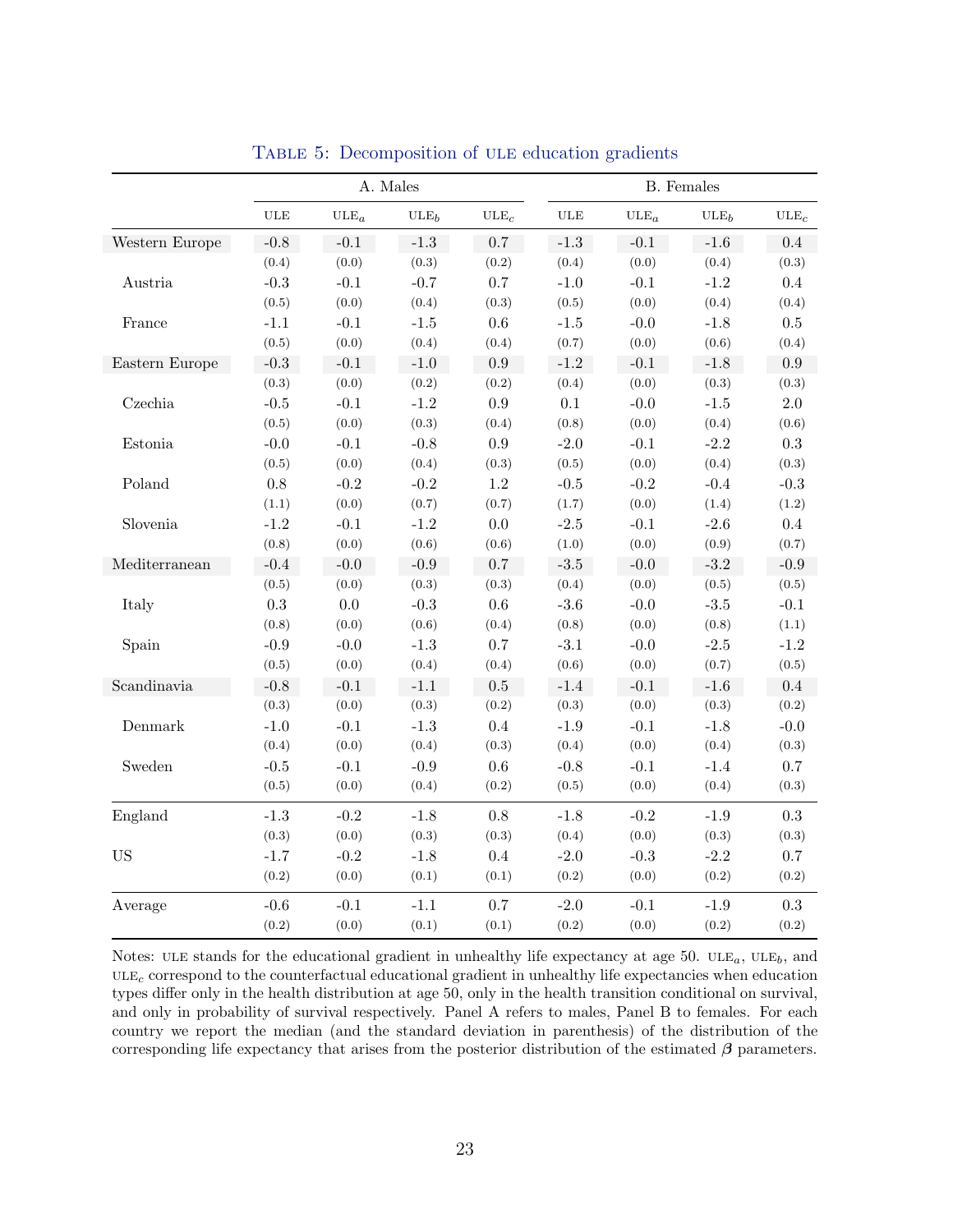$LE_a$  is between 0 and 0.1 for all countries and genders —see the second column in Panels A and B of Table [3—](#page-22-0) which is to be expected given that most individuals in their fifties are healthy.

Second, we find that higher educated individuals tend to live longer mainly because of lower mortality rates conditional on health, not because of better health transitions. This is especially the case for males, whose mortality differentials explain around 80% of the observed gradients in le and most of its cross-country differences. An important exception is the US where the male gradient driven exclusively by differences in health transitions,  $LE_b$ , is the greatest among all countries with 1.4 years, see the third column in Panel A of Table [3.](#page-22-0) But even for males in the US, differential mortality still explains 53% of the observed gradient in le. Differences in mortality rates across education groups are relatively less important for females, accounting for around 65% of the gradient in le.

Third, we find that in most countries and regions the difference between the gradients in le of males and females is mostly driven by the difference in the mortality gradient  $LE<sub>c</sub>$  between males and females, while the gradient  $LE<sub>b</sub>$  due to transitions tends to be very similar across genders. For instance, in Western Europe the education gradient in LE is 3.9 years for males and 1.7 year for females. If education groups only differed in health transitions conditional on survival, the gradients would be very similar, 0.8 and 0.6 years respectively, while if education groups only differed in mortality conditional on health the gradient for males, 3.2 years, would still be much larger than the one for females, 1.1 years.

Fourth, the decomposition of the hle gradients shows a larger importance of the educational differences in health transitions. Indeed, for females in all regions, and for males in the US, England, and Scandinavia the gradient in hle due to educational differences in health transitions,  $HLE_b$ , is larger than the one due to educational differences in mortality,  $HLE<sub>c</sub>$ , see third and fourth columns in each panel of Table [4.](#page-23-0) For instance, in the US the gradient in  $HLE_b$  is 3.2 years for males and 3.5 for females, while the gradient in  $HLE_c$  is 1.5 and 1.3 respectively. Instead, for males in several countries in Western and Eastern Europe and in the Mediterranean differences in mortality across education groups are more important than differences in health transitions. This is especially so among Polish and Estonian males, whose  $HLE_b$  are small, 0.3 and 1.2 respectively but whose  $HLE_c$  are very large, 3.9 and 3.2 respectively. Indeed, these two countries have exceptionally large gradients in hle, and what this decomposition shows is that they are mainly driven by the fact that less educated males face substantially higher mortality rates conditional on health than more educated ones.

And fifth, as shown in Section [5.2,](#page-20-0) the education gradients in ULE are negative for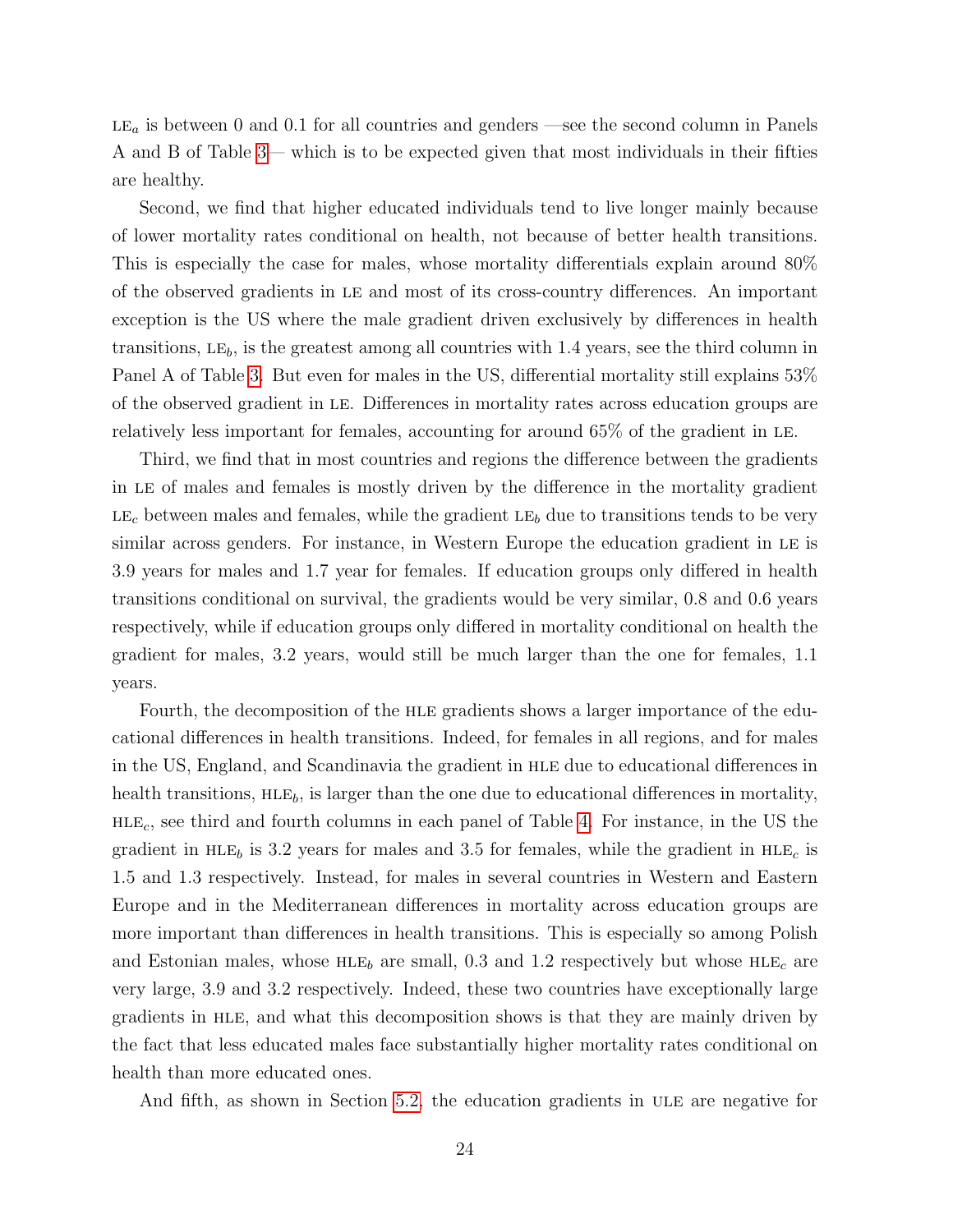almost all countries and genders, reflecting the fact that more educated individuals spend on average fewer years in disability. When looking at the decomposition of this gradient in Table [5,](#page-24-0) we find that the gradient due to health transitions,  $ULE<sub>b</sub>$ , is negative and larger in absolute value than the whole gradient in ULE, while for most countries and genders the gradient due to mortality differences,  $_{\text{ULEc}}$ , is positive. This tells us that the more educated spend fewer years in disability because of better health transitions. Did they experienced similar health transitions as the less educated, they would spend more years in disability thanks to their better survival rates.

#### 5.4 Gender gaps in life expectancy

We now turn to examining our result for inequality between men and women. In particular, we define the difference between the average life expectancy of women and men as the gender gap in life exepectancy. In Table [6](#page-28-0) we report the gender gaps in LE separately for low and high educated individuals (first column in Panels A and B respectively), as well as the difference of the gender gaps across the two education groups (first column in Panel C). As in population life tables, we find that LE is larger for females than for males. But more importantly, we also find a significant socio-economic component of the gender gap: life expectancy differences between females and males are larger among low-educated individuals. In particular, looking at the average across the 12 countries, low educated women live 3.9 more years than men while high educated women live only 2.7 more years than men.

<span id="page-26-0"></span>Looking at variation across countries, the gender gap in LE among the low educated is largest in Eastern Europe (5.6 years) and lowest in Scandinavia (1.8 years), while Western Europe, the Mediterranean, England and the US present similar values (between 3.7 and 3.3 years). Among the high-educated, the gender gap is still largest in Eastern Europe (5.5 years), although the region shows large heterogeneity with gender gaps ranging from 0.9 years in Poland to 7.3 years in Czechia. Instead, Western Europe, the Mediterranean, England and Scandinavia have all small gender gradients (at values between 1.3 and 1.9). The socio-economic dimension of the gender gap is particularly clear in the Mediterranean (where the gender gap is 2.3 years larger among the low educated than among the high educated) and in Western Europe and England (2.2 years), while there is no substantial difference in the gender gap across education groups in Scandinavia and Eastern Europe, and there is a very small one in the US.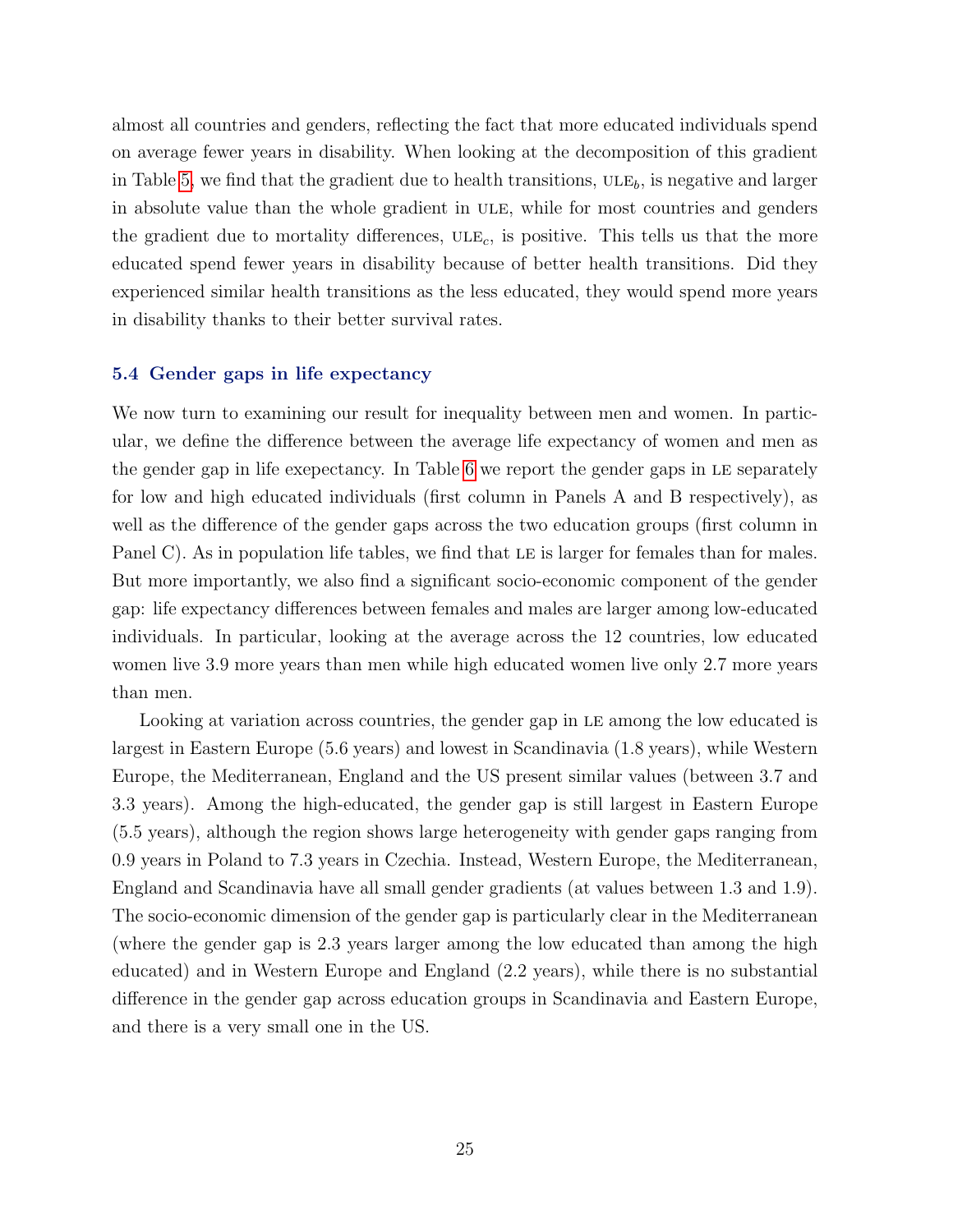#### 5.5 Gender gaps in healthy and unhealthy life expectancy

In Table [6](#page-28-0) we also report the gender gaps in HLE (second column in each panel) and ule (third column in each panel). We find that the female advantage in le diminishes when looking at HLE, that is, the gender gradients are smaller in HLE than in LE. By construction, the flip side of this result is that the gender gap in ULE is generally positive, that is to say, females tend to spend longer time in disability than males. Indeed, it is well known that females tend to report a higher incidence of disability.<sup>[13](#page-27-0)</sup> Our results show that (a) there is a socio-economic dimension in this pattern as the gender gap in ULE is larger among low educated than among high educated, and (b) there is also substantial variation across countries. In particular, the average gradient in ule is 1.4 years among the low educated, while it is only 0.4 years on average and non-existent for a few countries among the high educated. Looking at data across countries, we see that in Western Europe the gender gap in ULE is 1 year among the low educated and  $1/2$  of a year among the high educated, a pattern which is similar in Eastern Europe or England. In the Mediterranean and in Scandinavia, while low-educated females have ULE larger than males, high-educated females tend to spend similar or less time in disability than males. Instead, for the high educated only Czechia and the US present substantial gender gaps in ULE (1.8 and 1.4 years respectively).

#### <span id="page-27-1"></span>5.6 Decomposition of gender gaps

As we did with the education gradients in Section [5.3,](#page-21-2) we decompose the gender gaps for low and high educated individuals in LE, HLE, and ULE into (a) gender differences in the health distribution at age 50, (b) gender differences in the transition conditional on survival, and (c) gender differences in mortality conditional on health. Tables [7,](#page-30-0) [8,](#page-31-0) and [9](#page-32-0) report the decompositions of LE, HLE, and ULE respectively for low (Panel A) and high educated (Panel B) individuals.

In all three life expectancies we find that initial differences in health at age 50 are irrelevant. When looking at the decomposition of the gender gap in LE (see Table [7\)](#page-30-0), we find that virtually all the le advantage for females comes from gender differences in survival conditional on health, captured by  $LE<sub>c</sub>$  in the fourth column of each Panel, and that differences in health transitions across genders, captured by  $LE_b$  in the third column of each Panel, are inconsequential for le differences. The only exception is the low educated in the Mediterranean, where health deteriorates faster for females and hence health transitions contribute to narrow down the gender gap in survival. The pattern is

<span id="page-27-0"></span><sup>13</sup>See for instance [Crimmins et al.](#page-47-8) [\(2011\)](#page-47-8) who also use data from HRS, SHARE and ELSA.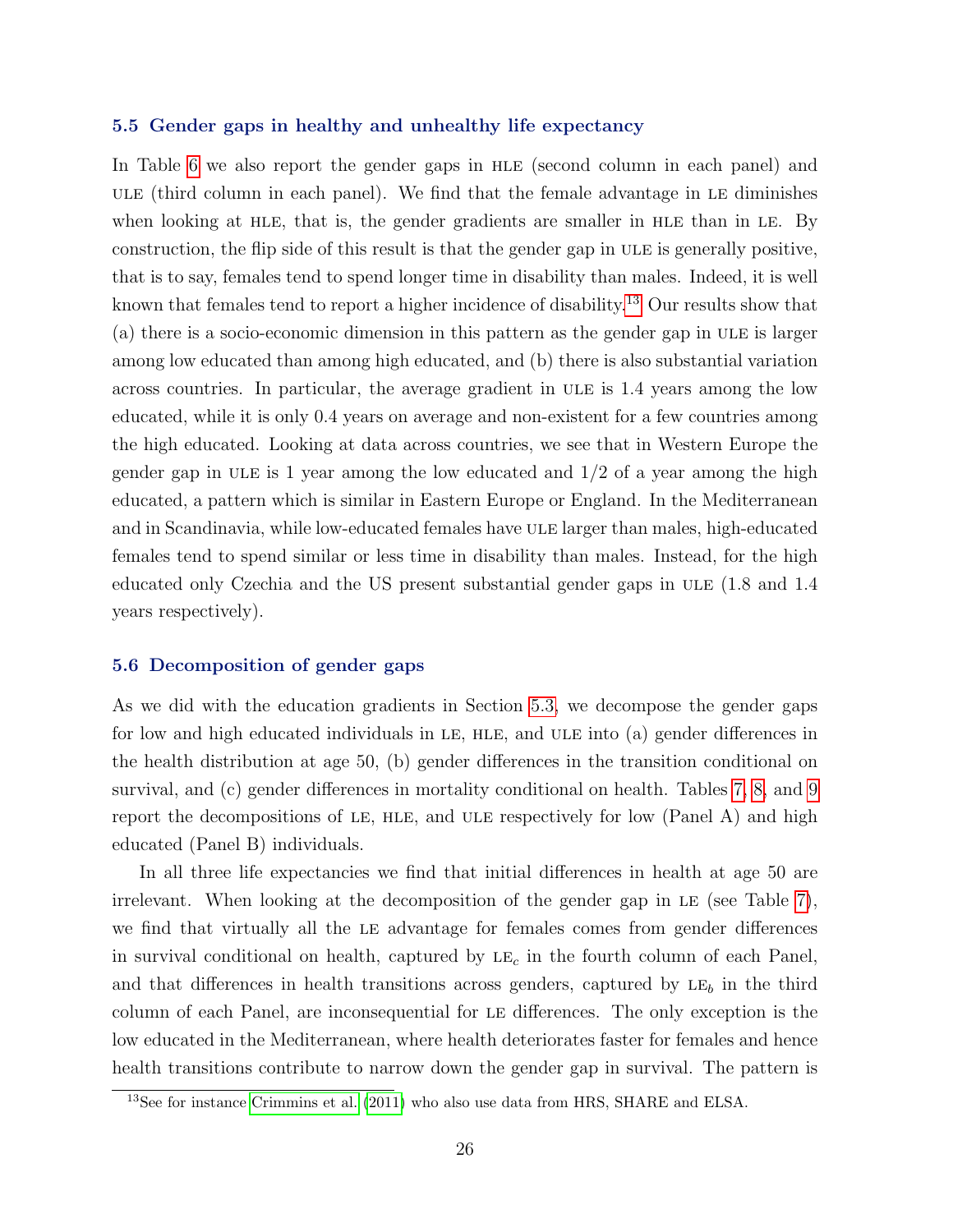<span id="page-28-0"></span>

|                |         | A. Low educated |            |          | B. High educated |               |         | C. Difference |            |
|----------------|---------|-----------------|------------|----------|------------------|---------------|---------|---------------|------------|
|                | LE      | <b>HLE</b>      | <b>ULE</b> | $\rm LE$ | <b>HLE</b>       | $_{\rm ULE}$  | LE      | HLE           | <b>ULE</b> |
| Western Europe | 3.7     | $2.6\,$         | 1.0        | $1.5\,$  | 1.0              | 0.5           | 2.2     | 1.6           | 0.6        |
|                | (0.6)   | (0.5)           | (0.2)      | (0.8)    | (0.8)            | (0.5)         | (1.0)   | (1.0)         | (0.6)      |
| Austria        | 3.0     | $2.2\,$         | $0.8\,$    | $0.8\,$  | $0.8\,$          | 0.0           | 2.2     | 1.4           | $0.8\,$    |
|                | (0.9)   | (0.8)           | (0.4)      | (1.2)    | (1.2)            | (0.7)         | (1.5)   | (1.4)         | (0.7)      |
| France         | 4.2     | $2.9\,$         | 1.3        | $2.0\,$  | 1.1              | 0.9           | 2.2     | 1.8           | $0.4\,$    |
|                | (0.7)   | (0.6)           | (0.3)      | (1.1)    | (1.2)            | (0.8)         | (1.3)   | (1.4)         | (0.9)      |
| Eastern Europe | $5.6\,$ | 4.1             | 1.6        | $5.5\,$  | 4.9              | 0.6           | $0.1\,$ | $-0.8$        | 0.9        |
|                | (0.4)   | (0.4)           | (0.2)      | (0.9)    | (0.8)            | (0.4)         | (1.0)   | (0.9)         | (0.5)      |
| Czechia        | 4.9     | 3.8             | $1.1\,$    | $7.3\,$  | $5.5\,$          | $1.8\,$       | $-2.3$  | $-1.6$        | $-0.7$     |
|                | (0.7)   | (0.7)           | (0.3)      | (1.5)    | (1.5)            | (0.9)         | (1.7)   | (1.7)         | (0.9)      |
| Estonia        | $7.3\,$ | $4.9\,$         | $2.4\,$    | $5.1\,$  | $4.8\,$          | $0.4\,$       | $2.1\,$ | $0.1\,$       | $2.0\,$    |
|                | (0.8)   | (0.7)           | (0.3)      | (1.3)    | (1.2)            | (0.6)         | (1.5)   | (1.4)         | (0.7)      |
| Poland         | $5.3\,$ | $3.8\,$         | $1.5\,$    | $0.9\,$  | $0.6\,$          | $0.1\,$       | $4.4\,$ | $3.2\,$       | $1.3\,$    |
|                | (1.0)   | (0.9)           | (0.5)      | (3.1)    | (3.0)            | (2.0)         | (3.2)   | (3.2)         | (2.0)      |
| Slovenia       | $4.4\,$ | $3.5\,$         | $0.8\,$    | 4.8      | $5.2\,$          | $-0.4$        | $-0.5$  | $-1.6$        | $1.2\,$    |
|                | (1.2)   | (1.1)           | (0.5)      | (2.0)    | (2.1)            | (1.1)         | (2.3)   | (2.4)         | (1.2)      |
| Mediterranean  | 3.7     | 1.4             | 2.3        | 1.3      | 2.1              | $-0.8$        | 2.3     | $-0.7$        | 3.1        |
|                | (0.4)   | (0.4)           | (0.2)      | (1.4)    | (1.5)            | (0.6)         | (1.5)   | (1.5)         | (0.7)      |
| Italy          | 2.8     | $0.4\,$         | $2.4\,$    | $2.7\,$  | $4.2\,$          | $\text{-}1.5$ | $0.1\,$ | $-3.8$        | $3.9\,$    |
|                | (0.6)   | (0.5)           | (0.3)      | (2.0)    | (2.2)            | (1.1)         | (2.1)   | (2.3)         | (1.2)      |
| Spain          | 4.4     | 2.3             | $2.1\,$    | $0.9\,$  | $1.0\,$          | $-0.1$        | $3.5\,$ | 1.3           | $2.2\,$    |
|                | (0.6)   | (0.6)           | (0.3)      | (1.9)    | (1.9)            | (0.7)         | (2.0)   | (2.0)         | (0.8)      |
| Scandinavia    | 1.8     | $1.2\,$         | $0.6\,$    | $1.9\,$  | $2.0\,$          | $-0.1$        | $-0.1$  | $-0.8$        | $0.7\,$    |
|                | (0.5)   | (0.5)           | (0.3)      | (0.7)    | (0.8)            | (0.4)         | (0.9)   | (0.9)         | (0.4)      |
| Denmark        | 1.3     | 0.9             | 0.4        | 1.4      | $2.0\,$          | $-0.5$        | $-0.1$  | $-1.0$        | $\rm 0.9$  |
|                | (0.9)   | (0.9)           | (0.4)      | (1.1)    | (1.1)            | (0.4)         | (1.4)   | (1.4)         | (0.6)      |
| Sweden         | 2.1     | $1.4\,$         | 0.7        | $2.4\,$  | 2.0              | 0.4           | $-0.3$  | $-0.7$        | $\rm 0.3$  |
|                | (0.7)   | (0.7)           | (0.3)      | (0.9)    | (1.0)            | (0.6)         | (1.1)   | (1.2)         | (0.7)      |
| England        | 3.5     | 2.0             | 1.5        | $1.3\,$  | 0.3              | 0.9           | 2.2     | 1.7           | $0.5\,$    |
|                | (0.3)   | (0.3)           | (0.2)      | (0.7)    | (0.7)            | (0.5)         | (0.8)   | (0.8)         | (0.5)      |
| <b>US</b>      | 3.3     | $1.6\,$         | 1.6        | $2.9\,$  | $1.5\,$          | 1.4           | 0.4     | 0.1           | $\rm 0.3$  |
|                | (0.3)   | (0.3)           | (0.1)      | (0.5)    | (0.5)            | (0.2)         | (0.6)   | (0.6)         | (0.3)      |
| Average        | 3.9     | $2.5\,$         | 1.4        | 2.7      | 2.4              | 0.3           | $1.1\,$ | 0.1           | $1.1\,$    |
|                | (0.2)   | (0.2)           | (0.1)      | (0.5)    | (0.5)            | (0.3)         | (0.5)   | (0.5)         | (0.3)      |

TABLE 6: Gender gaps

Notes: LE stands for life expectancy, HLE for healthy life expectancy, and ULE for unhealthy life expectancy, all at age 50. The gender gap is the difference in the corresponding life expectancy between females and males. Panel A refers to individuals without college, Panel B to individuals with a college degree, and Panel C is the difference between the non-college and the college gender gaps. For each country we report the median (and the standard deviation in parenthesis) of the distribution of the corresponding life expectancy that arises from the posterior distribution of the estimated  $\beta$  parameters.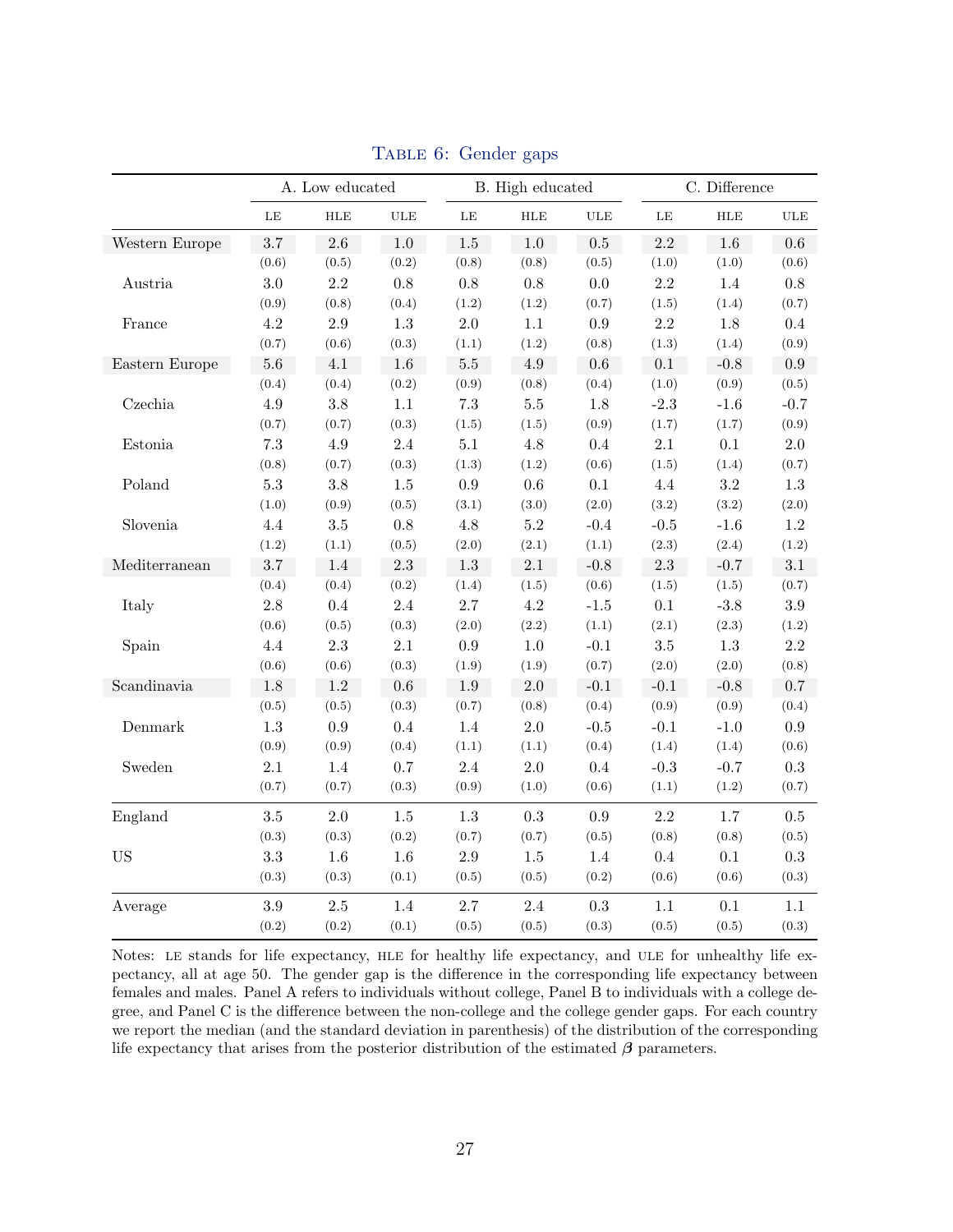similar for the decomposition of the gradients in HLE (see Table [8\)](#page-31-0).

It may seem odd that gender differences in health transitions turn out to be inconsequential for gender differences in LE given that females —especially low-educated— spend longer time in disability than males. The answer to this apparent puzzle is that the reason why females have longer ULE than males is not that they are more prone to disability but that their mortality conditional on disability is lower, which mechanically extends the duration of the disability state. This is shown in the decomposition of the gender gap in ULE (see Table [7\)](#page-30-0). In particular, for the low-educated the gender gap in ULE comes entirely from the gender gap in mortality conditional on health, with the exception of the Mediterranean (where almost 1/2 comes from the worse health transitions of females) and the US  $(1/3)$ .

#### 5.7 Overall inequality

In order to complement the results on the differences of life expectancies across education and gender groups, we also compute the differences in LE, HLE, and ULE between females with a college degree and males without, which are the longest and shortest lived groups. The results are reported in Table [B.5](#page-44-0) in the Appendix. As one may expect from the results in the previous sections, these differences are large and again heterogeneous across countries. On average, the difference between high educated females and low educated males is 6.2 years for LE and 6.4 for HLE. Looking at variation across countries in terms of le, the highest difference is in Eastern Europe where an educated female can expect to live 9.5 years more than an uneducated male. The differences are also large in all countries in the region, ranging from 6.3 years in Poland to 10.8 in Czechia. Next come the US (6.5 years), Western Europe (5.4), England (4.7), the Mediterranean (4.4) and Scandinavia (4.1). The ranking of countries is preserved when looking at differences in terms of HLE because differences in ULE tend to be small.

#### <span id="page-29-0"></span>6 Discussion

In this Section we put together several of the results in Section [5](#page-17-0) to discuss them in more detail.

#### 6.1 Compression of morbidity

The results in Section [5.2](#page-20-0) show that for both males and females the gradient in HLE tends to be larger than the gradient in le in most countries. This means that the high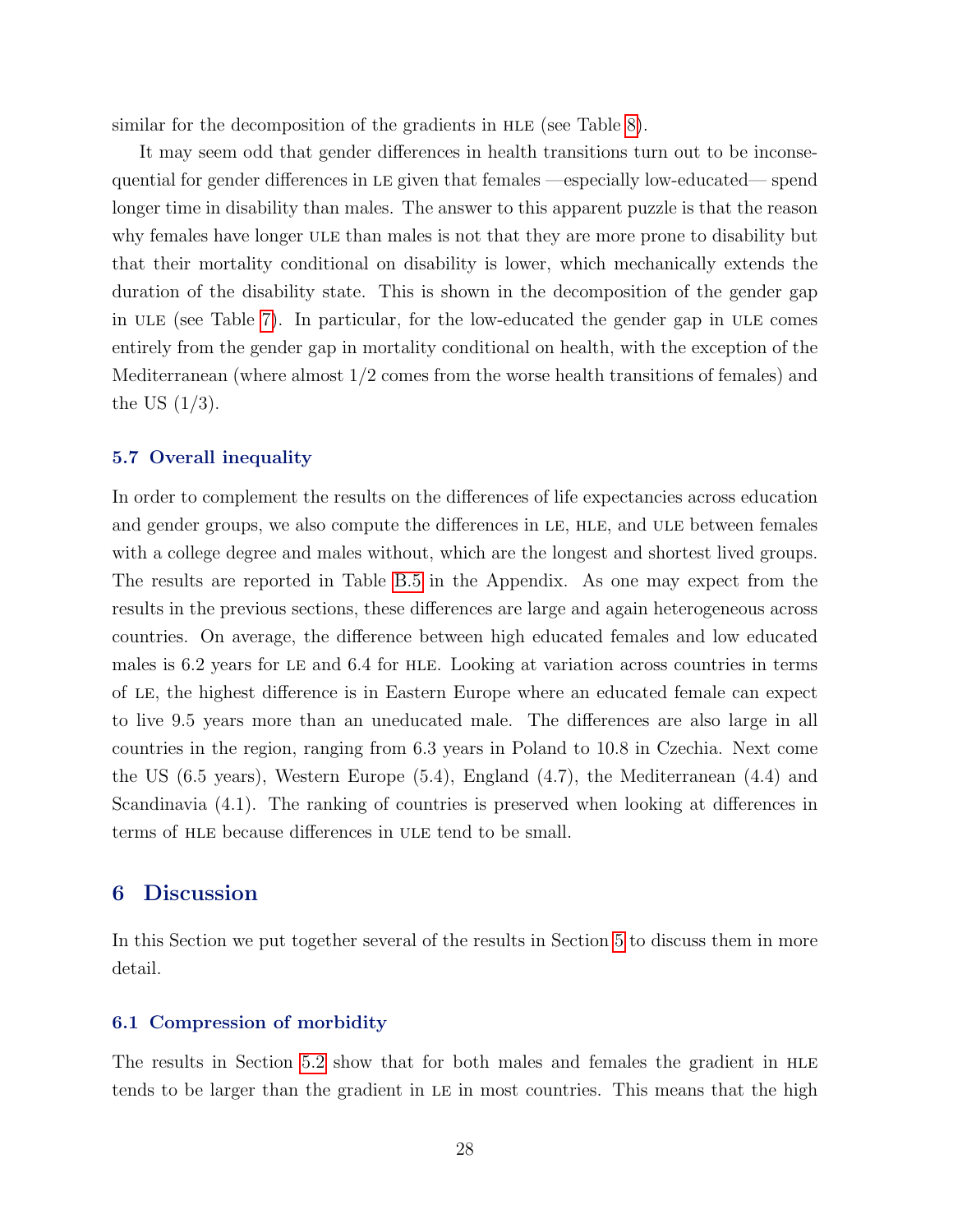<span id="page-30-0"></span>

|                          |           | A. Low educated |                 |                 | B. High educated |         |                 |                 |
|--------------------------|-----------|-----------------|-----------------|-----------------|------------------|---------|-----------------|-----------------|
|                          | $\rm{LE}$ | $\mathrm{LE}_a$ | LE <sub>b</sub> | LE <sub>c</sub> | $\rm{LE}$        | $LE_a$  | LE <sub>b</sub> | LE <sub>c</sub> |
| Western Europe           | $3.7\,$   | 0.0             | 0.0             | $3.7\,$         | $1.5\,$          | $0.0\,$ | 0.0             | $1.5\,$         |
|                          | (0.6)     | (0.0)           | (0.1)           | (0.6)           | (0.8)            | (0.0)   | (0.1)           | (0.8)           |
| Austria                  | $3.0\,$   | 0.0             | 0.1             | 2.7             | 0.8              | 0.0     | $0.1\,$         | 0.7             |
|                          | (0.9)     | (0.0)           | (0.2)           | (0.9)           | (1.2)            | (0.0)   | (0.2)           | (1.2)           |
| France                   | 4.2       | 0.0             | $-0.0$          | $4.2\,$         | $2.0\,$          | $-0.0$  | $-0.0$          | $2.0\,$         |
|                          | (0.7)     | (0.0)           | (0.1)           | (0.7)           | (1.1)            | (0.0)   | (0.3)           | (1.1)           |
| Eastern Europe           | $5.6\,$   | $-0.0$          | $-0.0$          | $5.7\,$         | $5.5\,$          | $-0.0$  | $\rm 0.2$       | $5.3\,$         |
|                          | (0.4)     | (0.0)           | (0.1)           | (0.4)           | (0.9)            | (0.0)   | (0.2)           | (0.9)           |
| $\operatorname{Czechia}$ | $4.9\,$   | $-0.0$          | $\rm 0.2$       | $4.7\,$         | $7.3\,$          | $-0.0$  | $0.1\,$         | $7.2\,$         |
|                          | (0.7)     | (0.0)           | (0.2)           | (0.7)           | (1.5)            | (0.0)   | (0.3)           | (1.5)           |
| Estonia                  | $7.3\,$   | $-0.0$          | $-0.2$          | $7.4\,$         | $5.1\,$          | $-0.0$  | $\rm 0.3$       | $4.8\,$         |
|                          | (0.8)     | (0.0)           | (0.1)           | (0.8)           | (1.3)            | (0.0)   | (0.3)           | (1.3)           |
| Poland                   | $5.3\,$   | $0.0\,$         | $-0.0$          | $5.3\,$         | $\rm 0.9$        | $-0.0$  | $-0.1$          | 1.1             |
|                          | (1.0)     | (0.0)           | (0.2)           | (1.0)           | (3.1)            | (0.0)   | (1.0)           | (2.9)           |
| Slovenia                 | 4.4       | $-0.0$          | $\rm 0.2$       | 4.1             | 4.8              | $-0.0$  | 0.7             | 4.1             |
|                          | (1.2)     | (0.0)           | (0.2)           | (1.2)           | (2.0)            | (0.0)   | (0.7)           | (2.0)           |
| Mediterranean            | 3.7       | 0.0             | $-0.6$          | 4.3             | $1.3\,$          | 0.0     | 0.3             | $1.0\,$         |
|                          | (0.4)     | (0.0)           | (0.1)           | (0.4)           | (1.4)            | (0.0)   | (0.3)           | (1.4)           |
| Italy                    | $2.8\,$   | $-0.0$          | $-0.8$          | 3.7             | 2.8              | 0.0     | 0.5             | 1.9             |
|                          | (0.6)     | (0.0)           | (0.2)           | (0.6)           | (2.0)            | (0.0)   | (0.5)           | (2.0)           |
| Spain                    | 4.4       | 0.0             | $-0.4$          | 4.8             | 0.9              | $-0.0$  | $-0.1$          | 1.2             |
|                          | (0.6)     | (0.0)           | (0.1)           | (0.6)           | (1.9)            | (0.0)   | (0.5)           | (1.9)           |
| Scandinavia              | $1.8\,$   | $-0.0$          | $-0.0$          | 1.8             | 1.9              | $-0.0$  | $0.1\,$         | 1.8             |
|                          | (0.5)     | (0.0)           | (0.1)           | (0.5)           | (0.8)            | (0.0)   | (0.1)           | (0.7)           |
| Denmark                  | $1.3\,$   | $-0.0$          | 0.1             | $1.3\,$         | $1.5\,$          | $-0.0$  | $\rm 0.3$       | $1.2\,$         |
|                          | (0.9)     | (0.0)           | (0.2)           | (0.9)           | (1.1)            | (0.0)   | (0.2)           | (1.1)           |
| Sweden                   | 2.1       | $0.0\,$         | $-0.1$          | $2.2\,$         | 2.4              | $-0.0$  | $0.0\,$         | $2.4\,$         |
|                          | (0.7)     | (0.0)           | (0.2)           | (0.7)           | (0.9)            | (0.0)   | (0.1)           | (0.9)           |
| England                  | 3.5       | 0.0             | $-0.0$          | $3.5\,$         | 1.3              | 0.0     | $-0.1$          | 1.4             |
|                          | (0.3)     | (0.0)           | (0.1)           | (0.3)           | (0.7)            | (0.0)   | (0.1)           | (0.7)           |
| <b>US</b>                | 3.3       | $-0.0$          | $-0.3$          | 3.7             | $2.9\,$          | $-0.0$  | $-0.3$          | $3.2\,$         |
|                          | (0.3)     | (0.0)           | (0.1)           | (0.3)           | (0.5)            | (0.0)   | (0.1)           | (0.5)           |
| Average                  | $3.9\,$   | $-0.0$          | $-0.1$          | 4.0             | $2.9\,$          | $-0.0$  | $0.1\,$         | $2.6\,$         |
|                          | (0.2)     | (0.0)           | (0.0)           | (0.2)           | (0.5)            | (0.0)   | (0.1)           | (0.5)           |

TABLE 7: Decomposition of LE gender gaps

Notes: LE stands for the gender gap in life expectancy at age 50. LE<sub>a</sub>, LE<sub>b</sub>, and LE<sub>c</sub> correspond to the counterfactual gender gaps in life expectancies when genders differ only in the health distribution at age 50, only in the health transition conditional on survival, and only in probability of survival respectively. Panel A refers to non-college individuals, Panel B to individuals with a college degree. For each country we report the median (and the standard deviation in parenthesis) of the distribution of the corresponding life expectancy that arises from the posterior distribution of the estimated  $\beta$  parameters.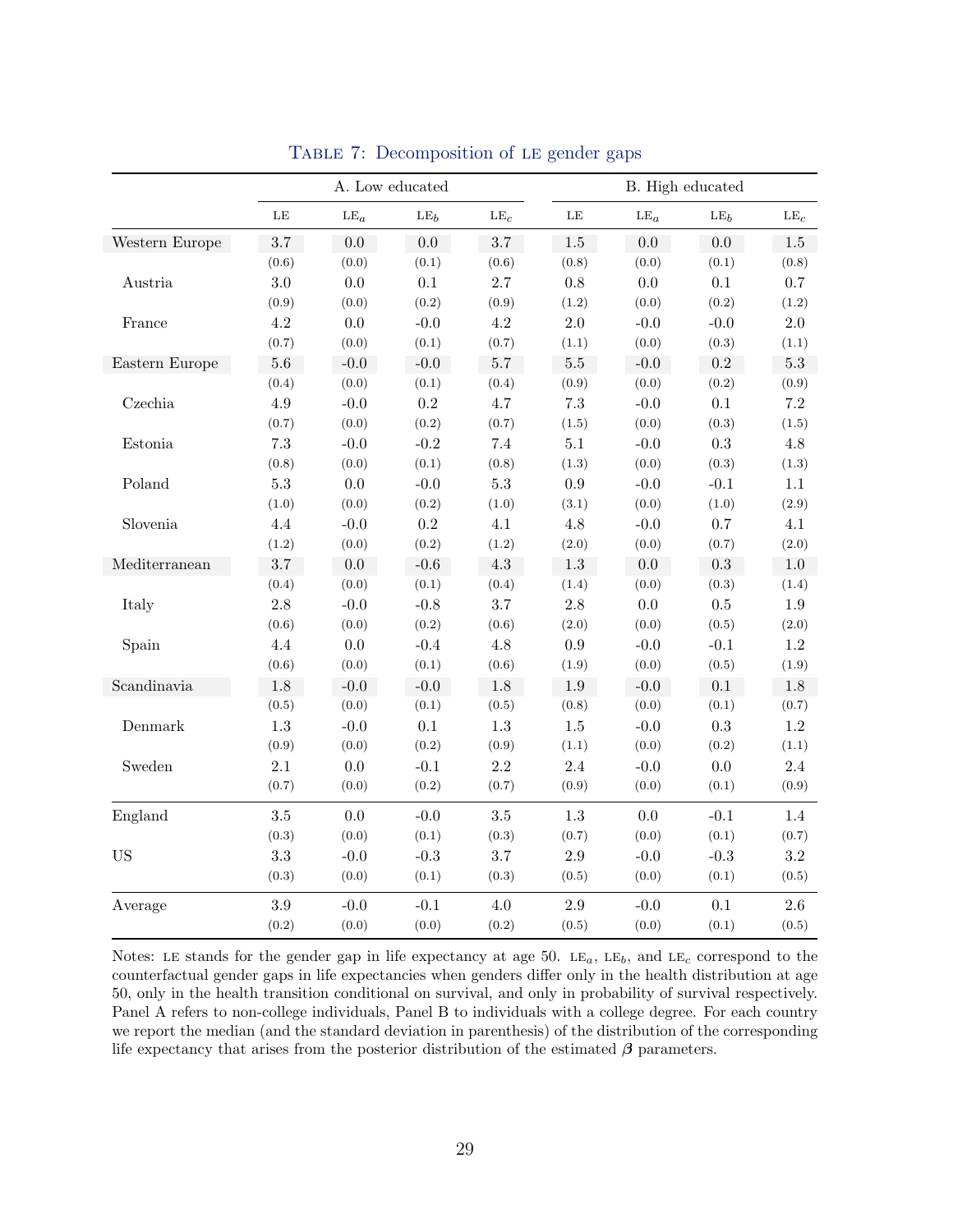<span id="page-31-0"></span>

|                |            |         | A. Low educated  |                  |            |         | B. High educated |                        |
|----------------|------------|---------|------------------|------------------|------------|---------|------------------|------------------------|
|                | <b>HLE</b> | $HLE_a$ | HLE <sub>b</sub> | HLE <sub>c</sub> | <b>HLE</b> | $HLE_a$ | HLE <sub>b</sub> | $\operatorname{HLE}_c$ |
| Western Europe | 2.6        | 0.0     | 0.0              | $2.6\,$          | $1.0\,$    | 0.0     | 0.0              | 1.0                    |
|                | (0.5)      | (0.0)   | (0.3)            | (0.4)            | (0.8)      | (0.0)   | (0.6)            | (0.6)                  |
| Austria        | 2.2        | $0.0\,$ | $0.1\,$          | $2.0\,$          | $0.8\,$    | $0.0\,$ | $0.4\,$          | $\rm 0.3$              |
|                | (0.8)      | (0.0)   | (0.5)            | (0.7)            | (1.2)      | (0.0)   | (0.7)            | (0.9)                  |
| France         | 2.9        | $0.0\,$ | $-0.1$           | 3.0              | $1.0\,$    | $-0.0$  | $-0.3$           | 1.3                    |
|                | (0.6)      | (0.0)   | (0.4)            | (0.5)            | (1.2)      | (0.0)   | (1.0)            | (0.8)                  |
| Eastern Europe | 4.1        | $-0.0$  | 0.0              | 4.1              | 4.9        | $-0.0$  | 0.8              | 4.2                    |
|                | (0.4)      | (0.0)   | (0.2)            | (0.3)            | (0.8)      | (0.0)   | (0.5)            | (0.7)                  |
| Czechia        | 3.9        | $-0.0$  | 0.4              | 3.4              | $5.5\,$    | $-0.0$  | 0.2              | $5.4\,$                |
|                | (0.7)      | (0.0)   | (0.4)            | (0.5)            | (1.5)      | (0.0)   | (0.9)            | (1.2)                  |
| Estonia        | 4.9        | $-0.0$  | $-0.5$           | 5.4              | 4.8        | $-0.0$  | 0.9              | $3.9\,$                |
|                | (0.7)      | (0.0)   | (0.4)            | (0.6)            | (1.2)      | (0.0)   | (0.8)            | (1.0)                  |
| Poland         | $3.8\,$    | 0.1     | $-0.1$           | 3.7              | $0.6\,$    | $-0.0$  | $-0.2$           | $1.1\,$                |
|                | (0.9)      | (0.0)   | (0.6)            | (0.8)            | (3.0)      | (0.0)   | (2.5)            | (2.0)                  |
| Slovenia       | 3.6        | $-0.1$  | 0.7              | 2.9              | $5.2\,$    | $-0.0$  | $2.2\,$          | $2.8\,$                |
|                | (1.1)      | (0.0)   | (0.6)            | (0.9)            | (2.1)      | (0.0)   | (1.5)            | (1.5)                  |
| Mediterranean  | 1.4        | 0.0     | $-1.6$           | $3.0\,$          | 2.1        | $0.0\,$ | $\rm 0.9$        | $1.2\,$                |
|                | (0.4)      | (0.0)   | (0.2)            | (0.3)            | (1.5)      | (0.0)   | (0.9)            | (1.3)                  |
| Italy          | 0.4        | $-0.0$  | $-2.2$           | 2.6              | 4.2        | 0.0     | 2.2              | 1.8                    |
|                | (0.5)      | (0.0)   | (0.4)            | (0.4)            | (2.3)      | (0.0)   | (1.5)            | (1.7)                  |
| Spain          | 2.3        | 0.0     | $-1.1$           | 3.3              | $1.0\,$    | $-0.0$  | $-0.2$           | 1.3                    |
|                | (0.6)      | (0.0)   | (0.3)            | (0.5)            | (1.9)      | (0.0)   | (1.2)            | (1.7)                  |
| Scandinavia    | 1.2        | $-0.1$  | $-0.1$           | $1.3\,$          | $2.0\,$    | $-0.0$  | $0.4\,$          | 1.6                    |
|                | (0.5)      | (0.0)   | (0.4)            | (0.4)            | (0.8)      | (0.0)   | (0.5)            | (0.6)                  |
| Denmark        | 1.0        | $-0.1$  | $\rm 0.3$        | 0.8              | $2.0\,$    | $-0.0$  | $0.8\,$          | $1.1\,$                |
|                | (0.9)      | (0.0)   | (0.6)            | (0.7)            | (1.1)      | (0.0)   | (0.6)            | (1.0)                  |
| Sweden         | 1.4        | 0.0     | $-0.3$           | 1.7              | $2.0\,$    | $-0.0$  | $\rm 0.2$        | $1.9\,$                |
|                | (0.7)      | (0.0)   | (0.5)            | (0.5)            | (1.0)      | (0.0)   | (0.7)            | (0.7)                  |
| England        | 2.0        | 0.0     | $-0.2$           | 2.2              | 0.3        | $0.0\,$ | $-0.5$           | $0.8\,$                |
|                | (0.3)      | (0.0)   | (0.3)            | (0.2)            | (0.7)      | (0.0)   | (0.5)            | (0.5)                  |
| <b>US</b>      | 1.6        | $-0.1$  | $-0.8$           | $2.6\,$          | $1.5\,$    | $-0.0$  | $-0.9$           | $2.5\,$                |
|                | (0.3)      | (0.0)   | (0.2)            | (0.2)            | (0.5)      | (0.0)   | (0.3)            | (0.4)                  |
| Average        | 2.5        | $-0.0$  | $-0.3$           | 2.8              | $1.5\,$    | $-0.0$  | 0.4              | 2.0                    |
|                | (0.2)      | (0.0)   | (0.1)            | (0.2)            | (0.5)      | (0.0)   | (0.3)            | (0.4)                  |

TABLE 8: Decomposition of HLE gender gaps

Notes: HLE stands for the gender gap in healthy life expectancy at age 50. HLE<sub>a</sub>, HLE<sub>b</sub>, and HLE<sub>c</sub> correspond to the counterfactual gender gaps in healthy life expectancies when genders differ only in the health distribution at age 50, only in the health transition conditional on survival, and only in probability of survival respectively. Panel A refers to non-college individuals, Panel B to individuals with a college degree. For each country we report the median (and the standard deviation in parenthesis) of the distribution of the corresponding life expectancy that arises from the posterior distribution of the estimated  $\beta$  parameters.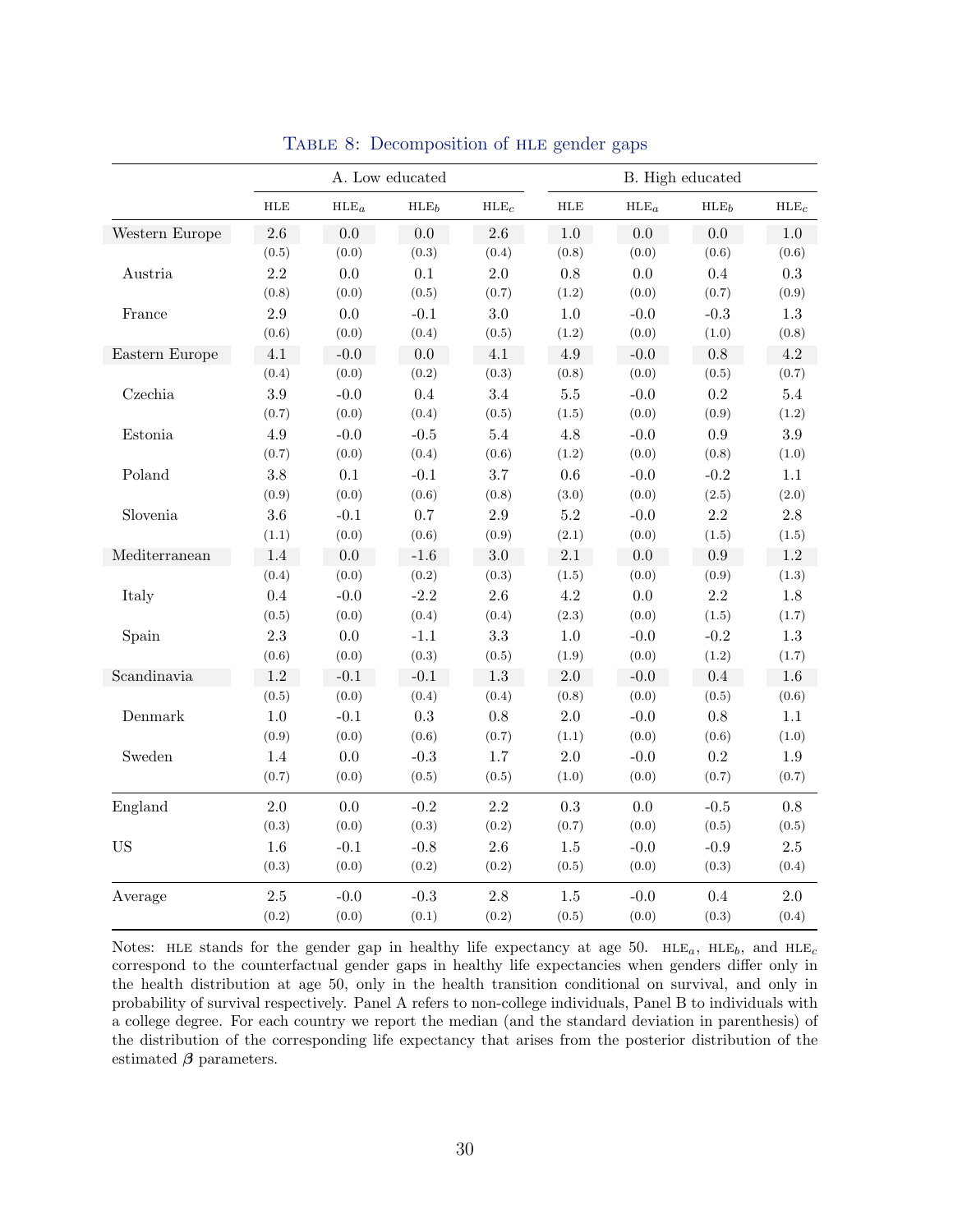<span id="page-32-0"></span>

|                |            |                   | A. Low educated  |                   |            |                   | B. High educated |                      |
|----------------|------------|-------------------|------------------|-------------------|------------|-------------------|------------------|----------------------|
|                | <b>ULE</b> | $_{\text{ULE}_a}$ | ULE <sub>b</sub> | $_{\text{ULE}_c}$ | <b>ULE</b> | $_{\text{ULE}_a}$ | ULE <sub>b</sub> | $_{\rm ULE_{\it c}}$ |
| Western Europe | 1.0        | $-0.0$            | 0.0              | 1.1               | 0.5        | $-0.0$            | $-0.0$           | 0.5                  |
|                | (0.3)      | (0.0)             | (0.2)            | (0.2)             | (0.5)      | (0.0)             | (0.5)            | (0.2)                |
| Austria        | 0.8        | $-0.0$            | $0.0\,$          | $0.8\,$           | $-0.0$     | $-0.0$            | $-0.3$           | 0.4                  |
|                | (0.4)      | (0.0)             | (0.3)            | (0.2)             | (0.7)      | (0.0)             | (0.6)            | (0.4)                |
| France         | 1.3        | $-0.0$            | 0.1              | 1.3               | 0.9        | 0.0               | 0.2              | $0.6\,$              |
|                | (0.3)      | (0.0)             | (0.3)            | (0.2)             | (0.8)      | (0.0)             | (0.7)            | (0.3)                |
| Eastern Europe | 1.6        | 0.0               | $-0.0$           | 1.6               | 0.6        | 0.0               | $-0.5$           | 1.1                  |
|                | (0.2)      | (0.0)             | (0.2)            | (0.1)             | (0.4)      | (0.0)             | (0.4)            | (0.2)                |
| Czechia        | 1.1        | 0.0               | $-0.2$           | 1.3               | 1.8        | 0.0               | $-0.1$           | 1.7                  |
|                | (0.3)      | (0.0)             | (0.2)            | (0.2)             | (0.9)      | (0.0)             | (0.7)            | (0.5)                |
| Estonia        | 2.4        | 0.0               | 0.3              | 2.0               | 0.4        | 0.0               | $-0.7$           | 0.9                  |
|                | (0.3)      | (0.0)             | (0.3)            | (0.2)             | (0.6)      | (0.0)             | (0.5)            | (0.3)                |
| Poland         | 1.5        | $-0.1$            | 0.0              | 1.5               | $0.1\,$    | 0.0               | 0.1              | $-0.0$               |
|                | (0.5)      | (0.0)             | (0.4)            | (0.3)             | (2.0)      | (0.0)             | (1.6)            | (1.2)                |
| Slovenia       | 0.8        | 0.0               | $-0.4$           | 1.2               | $-0.4$     | 0.0               | $-1.4$           | 1.2                  |
|                | (0.5)      | (0.0)             | (0.4)            | (0.3)             | (1.1)      | (0.0)             | (0.9)            | (0.8)                |
| Mediterranean  | 2.3        | $-0.0$            | 1.0              | $1.3\,$           | $-0.8$     | $-0.0$            | $-0.7$           | $-0.2$               |
|                | (0.2)      | (0.0)             | (0.2)            | (0.1)             | (0.6)      | (0.0)             | (0.6)            | (0.3)                |
| Italy          | 2.4        | 0.0               | 1.3              | 1.1               | $-1.5$     | $-0.0$            | $-1.6$           | 0.1                  |
|                | (0.3)      | (0.0)             | (0.2)            | (0.2)             | (1.1)      | (0.0)             | (1.1)            | (0.5)                |
| Spain          | 2.1        | $-0.0$            | 0.7              | $1.5\,$           | $-0.1$     | 0.0               | 0.1              | $-0.2$               |
|                | (0.3)      | (0.0)             | (0.2)            | (0.2)             | (0.7)      | (0.0)             | (0.7)            | (0.3)                |
| Scandinavia    | 0.6        | 0.1               | $0.1\,$          | 0.5               | $-0.1$     | 0.0               | $-0.3$           | $0.2\,$              |
|                | (0.3)      | (0.0)             | (0.2)            | (0.1)             | (0.4)      | (0.0)             | (0.3)            | (0.2)                |
| Denmark        | 0.4        | 0.1               | $-0.2$           | 0.4               | $-0.5$     | 0.0               | $-0.5$           | $0.0\,$              |
|                | (0.4)      | (0.0)             | (0.4)            | (0.2)             | (0.4)      | (0.0)             | (0.4)            | (0.2)                |
| Sweden         | 0.7        | $-0.0$            | $\rm 0.2$        | 0.5               | 0.4        | $0.0\,$           | $-0.2$           | $0.5\,$              |
|                | (0.3)      | (0.0)             | (0.3)            | (0.2)             | (0.6)      | (0.0)             | (0.6)            | (0.3)                |
| England        | 1.5        | $-0.0$            | 0.1              | 1.4               | 0.9        | $-0.0$            | 0.4              | $0.6\,$              |
|                | (0.2)      | (0.0)             | (0.2)            | (0.1)             | (0.5)      | (0.0)             | (0.4)            | (0.3)                |
| <b>US</b>      | 1.6        | 0.1               | $0.5\,$          | 1.1               | 1.4        | 0.0               | 0.5              | 0.8                  |
|                | (0.1)      | (0.0)             | (0.1)            | (0.1)             | (0.2)      | (0.0)             | (0.2)            | (0.1)                |
| Average        | 1.4        | 0.0               | 0.2              | 1.2               | 1.4        | 0.0               | $-0.3$           | 0.6                  |
|                | (0.1)      | (0.0)             | (0.1)            | (0.1)             | (0.3)      | (0.0)             | (0.2)            | (0.1)                |

TABLE 9: Decomposition of ULE gender gaps

Notes: ULE stands for the gender gap in unhealthy life expectancy at age 50. ULE<sub>a</sub>, ULE<sub>b</sub>, and ULE<sub>c</sub> correspond to the counterfactual gender gaps in unhealthy life expectancies when genders differ only in the health distribution at age 50, only in the health transition conditional on survival, and only in probability of survival respectively. Panel A refers to non-college individuals, Panel B to individuals with a college degree. For each country we report the median (and the standard deviation in parenthesis) of the distribution of the corresponding life expectancy that arises from the posterior distribution of the estimated  $\beta$  parameters.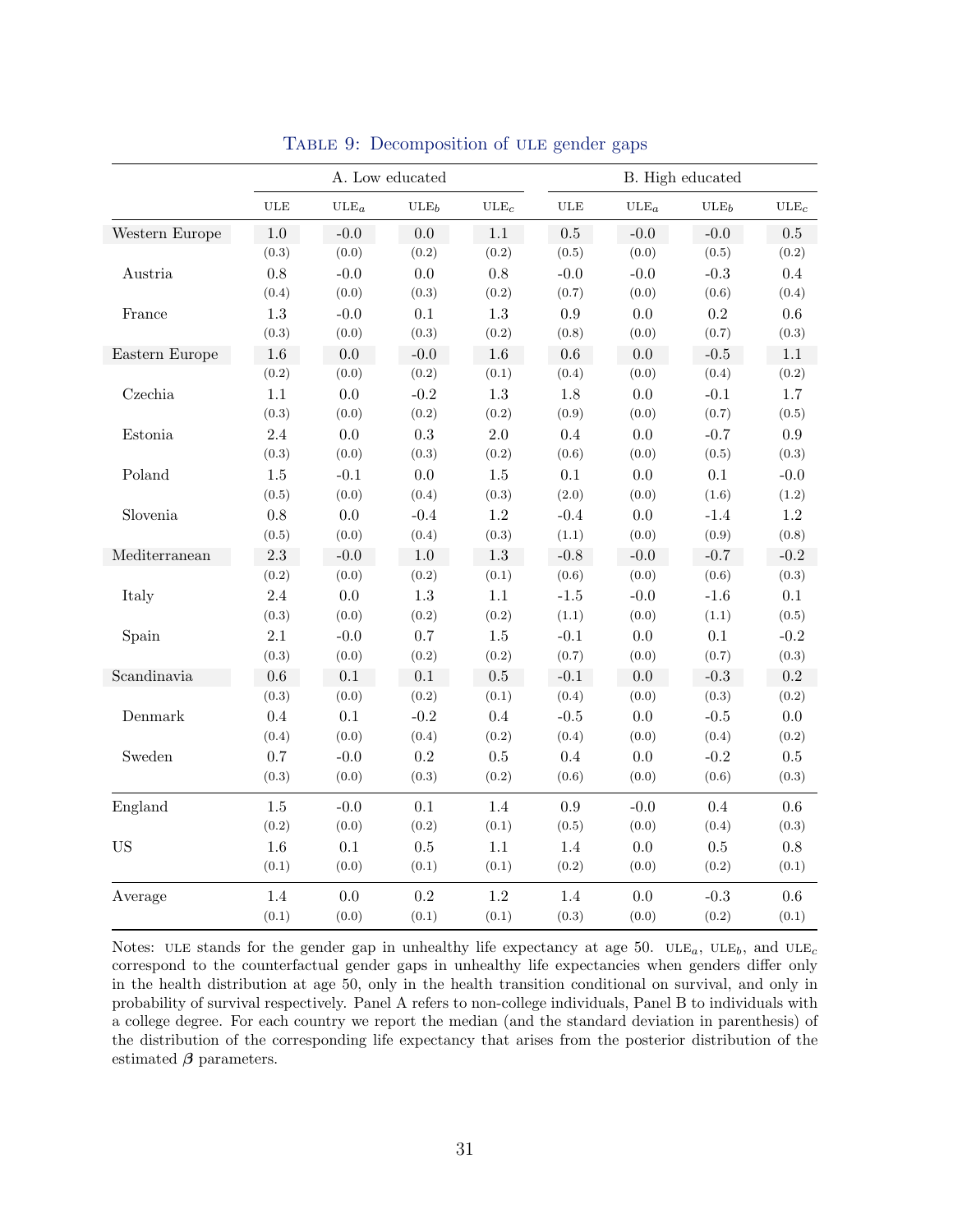<span id="page-33-1"></span>

|            |                  | A. Males          |                   |          | B. Females    |                   |
|------------|------------------|-------------------|-------------------|----------|---------------|-------------------|
|            | $\left(1\right)$ | $\left( 2\right)$ | $\left( 3\right)$ | T        | $^{\prime}2)$ | $\left( 3\right)$ |
| slope      | $-0.11$          | $-0.15**$         | $-0.04$           | $-0.28*$ | $-0.46**$     | $-0.02$           |
|            | (0.07)           | (0.06)            | (0.09)            | (0.14)   | (0.17)        | (0.16)            |
| Country FE | No               | $_{\rm Yes}$      | No                | No       | $_{\rm Yes}$  | N <sub>o</sub>    |
| Edu FE     | No               | No                | Yes               | No       | No            | Yes               |
| N          | 24               | 24                | 24                | 24       | 24            | 24                |

TABLE 10: Compression of morbidity

Notes: This Table displays the estimated slope parameter of a regression of ule against le, standard errors in parenthesis. Statistical significance: <sup>∗</sup> at 10%, ∗∗ at 5%, ∗∗∗ at 1%

educated individuals not only live longer but also spend fewer years in disability, that is, they have smaller ULE. This result is a cross-sectional version of the recent findings on the compression of morbidity: the conjecture that the increase in LE over the last decades has happened in parallel to a decline in ULE, so that as we live longer we also spend less time in disability.<sup>[14](#page-33-0)</sup>

In order to look at these results in more detail, we regress the ULE against the LE for all countries and education groups, separately for males and females. A negative sign would be evidence of compression of morbidity across education and countries. The results are reported in Table [10.](#page-33-1) In the first column of each Panel we see an estimated negative correlation between ule and le for both males and females, which is marginally nonsignificant. When we add country fixed effects to the regression —to isolate the variation coming from education— the point estimates are still negative, larger and more precise, see the second column in each Panel. In particular, an extra year of life is associated with almost 2 fewer months in disability for males and almost 6 fewer months in disability for females. If instead we add education fixed effects —to explore cross-country variation only— the estimations show a lack of correlation between ULE and LE, see the third column in each Panel. All in all, there is a clear compression of morbidity across education groups within countries but no compression of morbidity across countries.

Finally, our decomposition results discussed in Section [5.3](#page-21-2) show how the compression of morbidity appears across education groups. Mortality differences across education groups do not generate a negative correlation between ule and le but a positive one.

<span id="page-33-0"></span><sup>&</sup>lt;sup>14</sup>[Fries](#page-48-0) [\(1980\)](#page-48-0) was the first to note that the delay in mortality in the US may have been associated to an even larger delay in the onset of disease or disability, thereby reducing the average time spent in poor health. This was in contrast to [Gruenberg](#page-48-7) [\(1977\)](#page-48-7), who argued that delays in mortality are associated to smaller delays in the onset of disease and hence to increases in unhealthy life expectancy. Recent results by [Cutler et al.](#page-47-9) [\(2013\)](#page-47-9) confirm the compression of morbidity in the US since the 90's. See [Fries et al.](#page-48-8) [\(2011\)](#page-48-8) for a survey of this literature.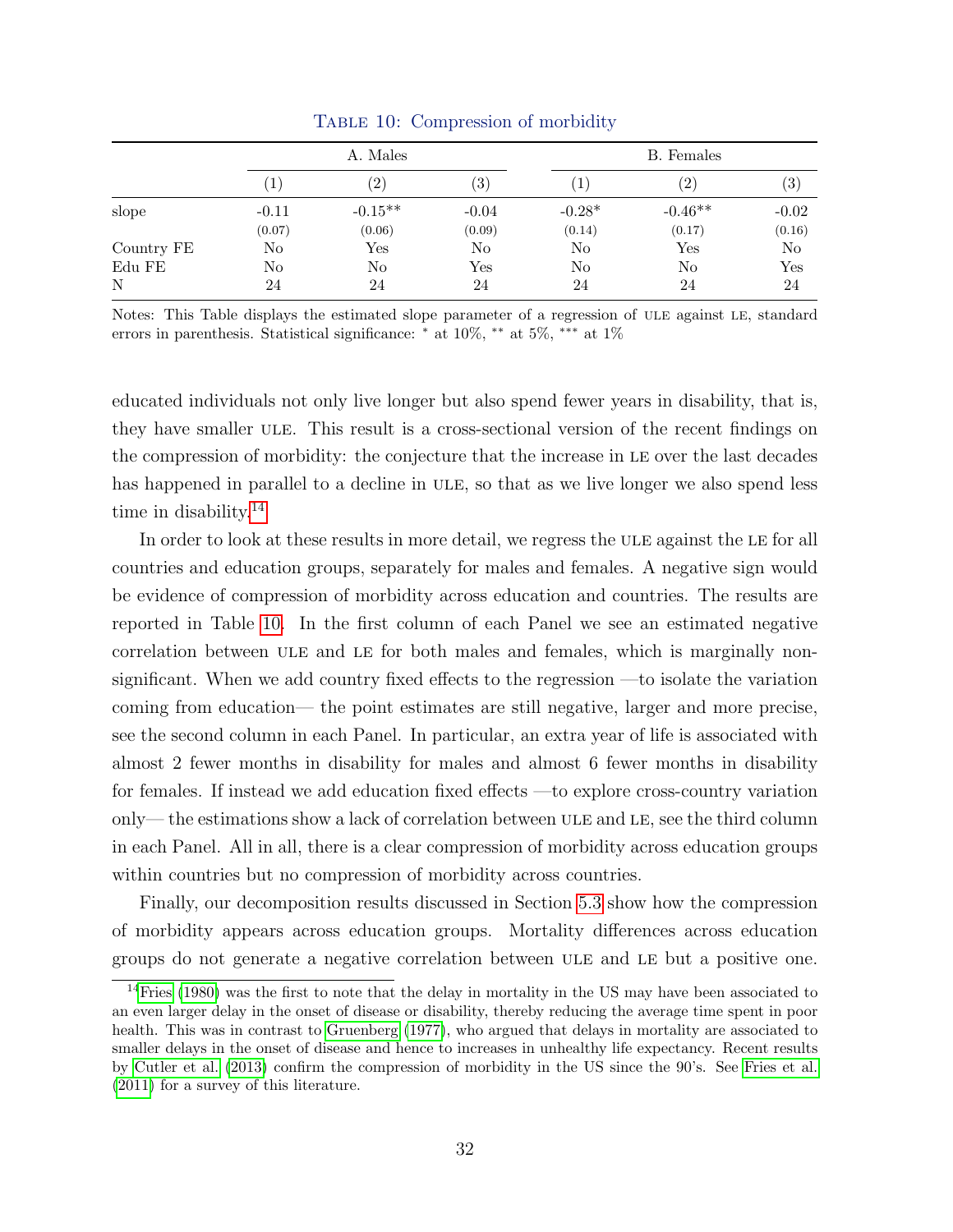<span id="page-34-0"></span>

|            |          | A. Low educated      |                   |        | B. High educated  |         |  |  |
|------------|----------|----------------------|-------------------|--------|-------------------|---------|--|--|
|            |          | $\left( 2\right)$    | $\left( 3\right)$ | 1      | $\left( 2\right)$ | (3)     |  |  |
| slope      | $0.19**$ | $0.34***$            | $-0.01$           | 0.01   | 0.12              | $-0.06$ |  |  |
|            | (0.08)   | (0.04)               | (0.09)            | (0.10) | (0.07)            | (0.14)  |  |  |
| Country FE | No       | $\operatorname{Yes}$ | No                | No     | $_{\rm Yes}$      | No      |  |  |
| Gender FE  | No       | No                   | Yes               | No     | No                | Yes     |  |  |
| N          | 24       | 24                   | 24                | 24     | 24                | 24      |  |  |

Table 11: Women get sicker but men die quicker

Notes: This Table displays the estimated slope parameter of a regression of ule against le, standard errors in parenthesis. Statistical significance: <sup>∗</sup> at 10%, ∗∗ at 5%, ∗∗∗ at 1%

This means that the high educated experience lower mortality in the bad health state, which prolongs the duration of this state. Instead, the compression of morbidity is created by education differences in the health transition: because education protects the health evolution after age 50, the high-educated visit disability less often and hence have lower average ULE.

#### 6.2 Women get sicker but men die quicker

The gender differences in life expectancy are not associated to a compression of morbidity. In particular, in Section [5.5](#page-26-0) we showed that females, who live longer, also tend to spend more time in disability: on average across our 12 countries, low educated females live 3.9 more year than men and spend 1.4 more years in disability, whereas high educated females live 2.8 more years than men and spend 0.4 more years in disability. The higher morbidity among females is a well-known phenomenon, see [Van Oyen et al. \(2013\)](#page-50-3) and [Case and Paxson \(2005\)](#page-47-10) for recent evidence in the EU and the US respectively.

In order to look at these results in more detail, we regress the ULE against the LE for all countries and gender groups, separately for low educated and high educated individuals. A positive sign would be evidence of the phenomenon "women get sicker but men die quicker", which is the opposite from a compression of morbidity. The results are reported in Table [11,](#page-34-0) Panel A for the low educated and Panel B for the high educated. The first column in Panel A shows a positive and significant coefficient equal to 0.19. When adding country fixed effects to the regression in order to isolate gender variation only, the estimated coefficient increases to 0.34 and it is estimated with even more precision, see the second column in Panel A. This means that among the low educated each extra year of LE for females is associated to 4 extra months in disability. Instead, this pattern is much less clear among the high educated. In the first column of Panel B we see that the estimated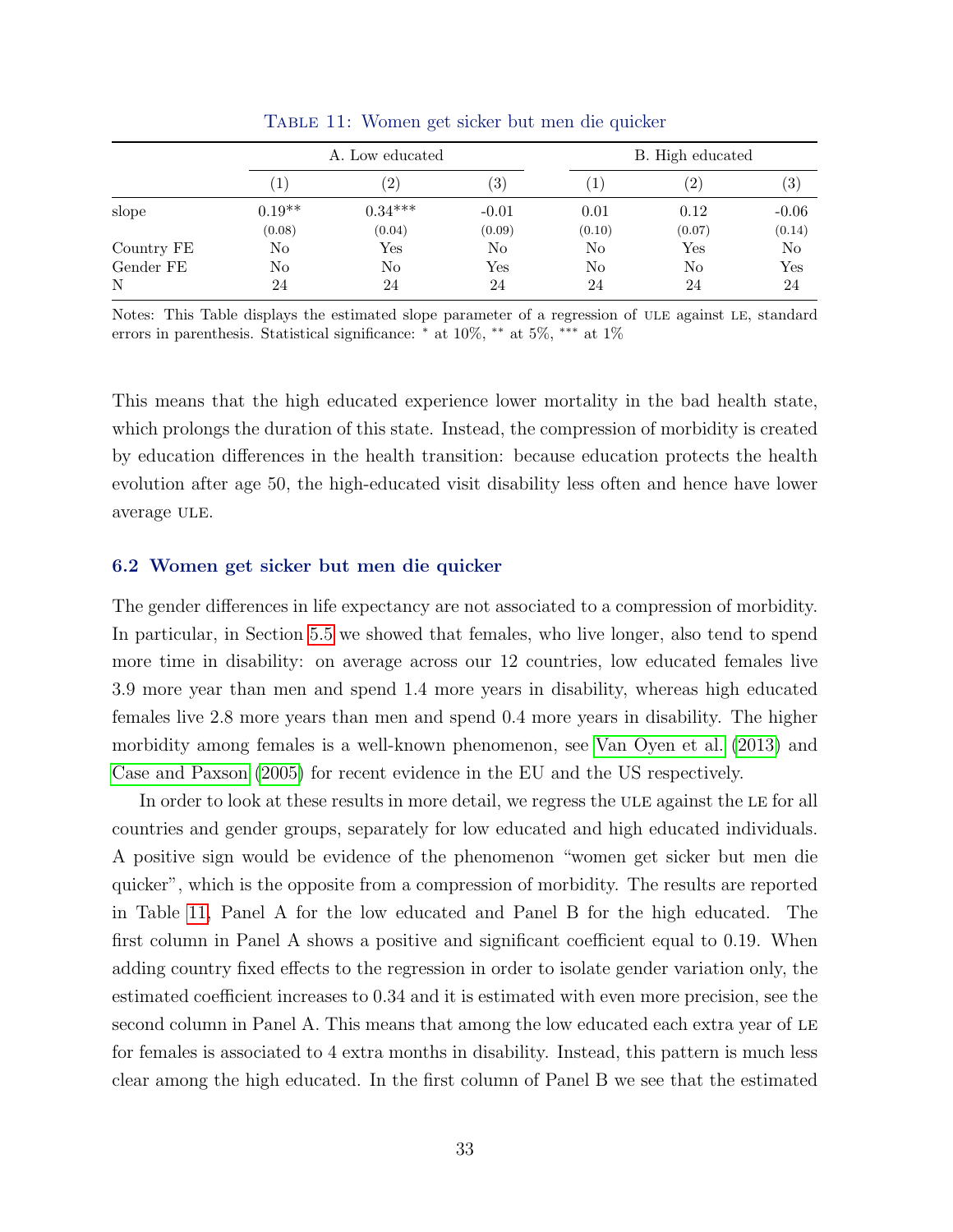<span id="page-35-0"></span>

|                                   | A. Males  |            |            |         | B. Females |         |
|-----------------------------------|-----------|------------|------------|---------|------------|---------|
|                                   | LE        | <b>HLE</b> | <b>ULE</b> | LE      | <b>HLE</b> | ULE     |
| Gini income                       | $0.10*$   | $0.10*$    | 0.00       | $-0.09$ | $-0.04$    | $-0.05$ |
|                                   | (0.05)    | (0.05)     | (0.05)     | (0.09)  | (0.09)     | (0.07)  |
| Health spending                   | $-0.44**$ | $-0.08$    | $-0.35**$  | $-0.12$ | 0.09       | $-0.18$ |
|                                   | (0.19)    | (0.23)     | (0.14)     | (0.35)  | (0.34)     | (0.25)  |
| Edu gradient ever smoked, $(m,f)$ | $-1.13$   | $-3.41$    | 2.09       | $-8.55$ | $-2.90$    | $-6.09$ |
|                                   | (5.02)    | (4.80)     | (3.72)     | (6.00)  | (6.30)     | (4.39)  |

Table 12: Cross country regressions: education gradients

Notes: Each entry reports the regression coefficient of the corresponding life expectancy on the gini index of income (first row), the health spending over GDP (second row), and the education gradient in smoking for males or females (third row). Standard errors in parenthesis. Statistical significance: <sup>∗</sup> at 10%, ∗∗ at  $5\%,$   $^{***}$  at  $1\%$ 

coefficient is 0.01 among the high educated, which increases to 0.12 when adding country fixed effects, see column 2. However, in both cases the estimated coefficients have very little precision and are not statistically different from zero. Therefore, the well-known notion that "women get sicker but men die quicker" seems to be absent among high educated individuals.

Finally, the decomposition results in Section [5.6](#page-27-1) shows that the "women get sicker but men die quicker" phenomenon among the low-educated is driven by gender differences in mortality not transitions. That is to say, when in bad health low-educated women survive more than low-educated men, which extends their duration in disability.

#### 6.3 Country regressions

In Section [5](#page-17-0) we have organized our results by geographical region. Alternatively, one can relate the heterogeneity of life expectancies across countries to other country-specific economic outcomes. This is useful in order to shed light on possible determinants of the observed gradients. In particular, we collect country-specific variables from different sources. First, we use data on the Gini index of income for the year 2004 from the World Development Indicators; second we use data on the share of public health spending over GDP in the year 2010 from [OECD \(2018\)](#page-49-9); and third, we collect data on smoking behavior for males and females of different education lecels from [Eurostat \(2017\)](#page-47-11) for the year 2014. In Table [12](#page-35-0) we present the results of regressing the LE, HLE, and ULE gradients for males and females in each country against these variables (a different regression for each variable).

For males, we find a positive but weak correlation between inequality and the education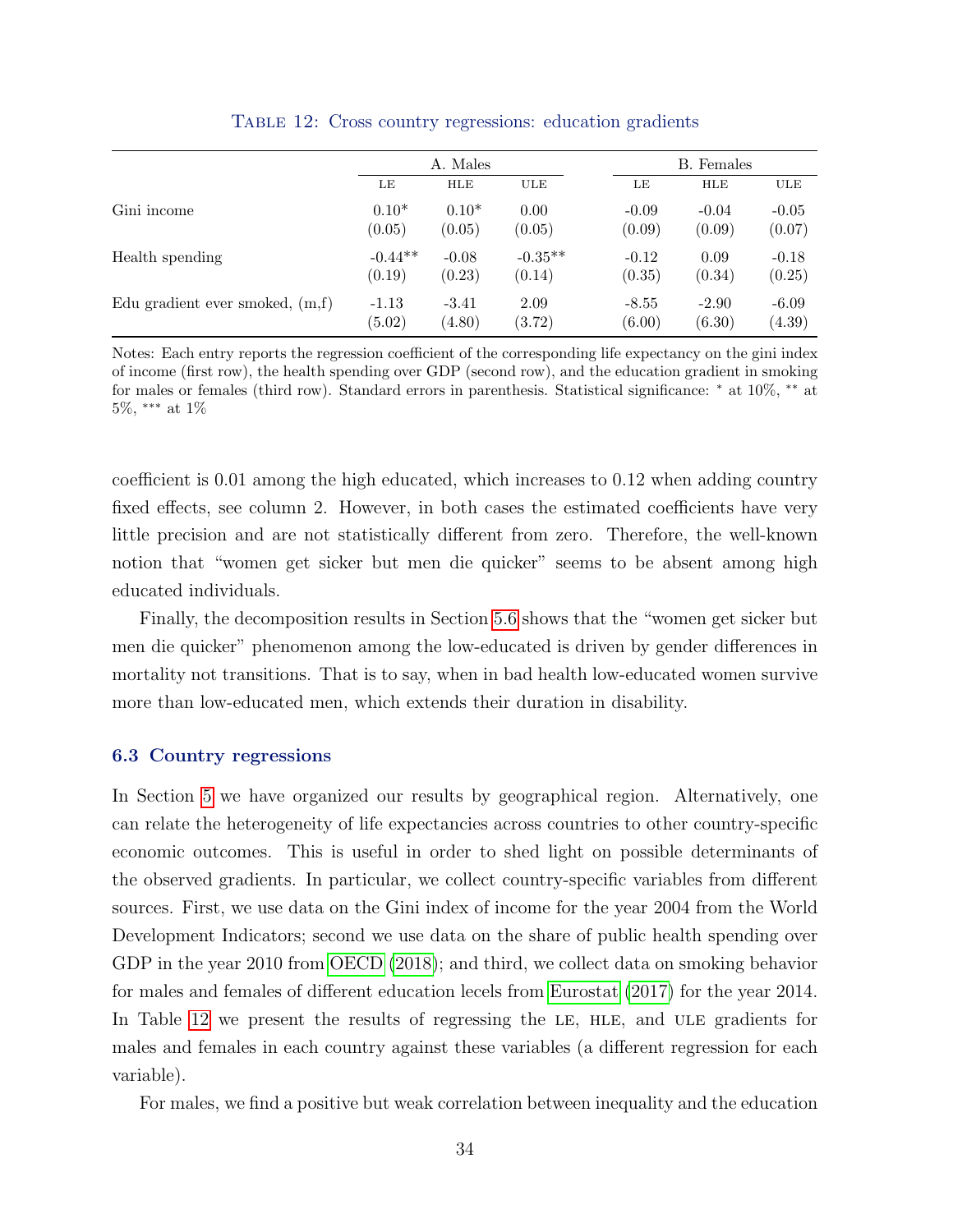gradient in le. The regression coefficient is 0.10, which indicates that the education gradient in le is 1.6 years larger when the gini index goes from 24.9% (the lowest in the sample, Slovenia) to 40.5% (the highest in the sample, US). When looking at the relationship between inequality and the gradients in HLE and ULE, we see that all the effect goes to the hle gradient: more unequal countries tend to have larger education gradients in LE and the extra years are all spent in good health.<sup>[15](#page-36-0)</sup> For males, we also find a negative and strong correlation between public spending on health and the gradient in le. The estimated regression coefficient is -0.44, which indicates that the education gradient in LE is 1.9 years smaller when the health spending goes from  $4.6\%$  of GDP (the lowest in the sample, Poland) to 8.8% (the highest in the sample, Denmark). When looking at the relationship between public health spending and the gradients in HLE and ule, we see that all the effect goes to the ule gradient: countries with more public health spending tend to have smaller education gradients in LE, the same gradient in HLE, and larger (in absolute value) gradients in ULE. One way to interpret this result is that public health spending allows less privileged individuals to live longer but in worse health, which would be consistent with public health spending improving the survival of less educated individuals in bad health but not improving their health transitions. Consistent with this interpretation, we find that the negative effect of public health spending on the counterfactual gradients of Section [5.3](#page-21-2) is apparent in  $LE<sub>c</sub>$  and  $ULE<sub>c</sub>$  but not in  $LE<sub>b</sub>$  and  $\mathrm{ULE}_b.^{16}$  $\mathrm{ULE}_b.^{16}$  $\mathrm{ULE}_b.^{16}$ 

However, the effects for females are less clear. In particular, more income inequality is associated to lower not bigger education gradients in le, although the less precise point estimates are far from any notion of statistical significance. For females, public spending on health is also negatively related to the education gradient in le, but the point estimate is much smaller and less precisely estimated than for males.

These patterns relate to the literature on the determinants of the educational gradient of health outcomes, and to the question whether the gradient is the result of the income channel (the fact that more educated individuals are richer). [Lleras-Muney \(2005\)](#page-48-9) shows how changes in compulsory education laws from 1915 to 1939 in the US led to large falls in mortality, thereby implying a causal effect of education on health.<sup>[17](#page-36-2)</sup> [Buckles et al.](#page-46-9) [\(2016\)](#page-46-9), using the draft-avoidance behavior during the Vietnam War, show that college

<span id="page-36-0"></span><sup>&</sup>lt;sup>15</sup>Because the covariance is a linear operator and LE=HLE+ULE, the regression coefficients for the gradients of hle and ule add up to the he regression coefficients for the gradient of le.

<span id="page-36-2"></span><span id="page-36-1"></span><sup>&</sup>lt;sup>16</sup>The regressions of the counterfactual gradients can be found in Table [B.6](#page-45-0) of Appendix [B.](#page-39-1)

<sup>&</sup>lt;sup>17</sup>However, evidence for other countries is less clear. For instance, using the same type of variation as [Lleras-Muney](#page-48-9) [\(2005\)](#page-48-9), [Clark and Royer](#page-47-12) [\(2013\)](#page-47-12) and [Meghir et al.](#page-49-10) [\(2013\)](#page-49-10) report no effect of an additional year of schooling on adult mortality in Britain and Sweden, respectively.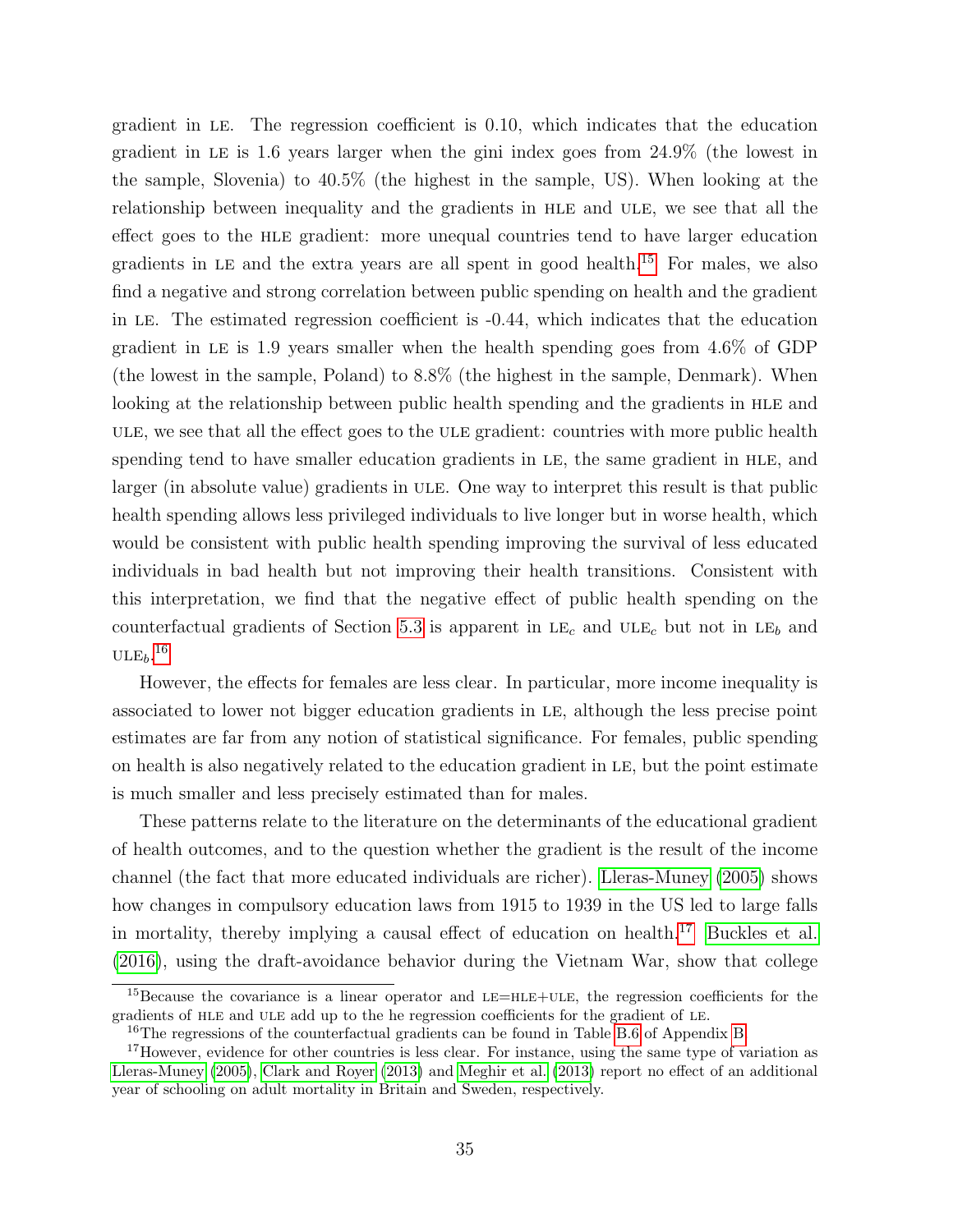completion reduces cumulative mortality by 30 percent for males. But support for the income channel is weak. For instance, evidence from the quasi-natural experiments of the Rand Health Insurance Experiment and the Oregon Health Insurance Experiment (see [Aron-Dine et al. \(2013\)](#page-46-10) and [Finkelstein et al. \(2012\)](#page-48-10) respectively) points to mild or null improvements in health outcomes as a result of giving access to public health care to low income individuals. Our own evidence is inconclusive: results for males seem to support the income channel but when putting together males and females the picture that emerges is more complex.

Finally, education gradients in le may also arise because of different behavior or lifestyle across groups that do not need to be related to income differences. There is evidence that higher socio-economic groups benefit more from newly arising opportunities for lowering mortality, see for instance [Mackenbach et al. \(2015a\)](#page-48-5) and [Mackenbach et al. \(2017\)](#page-49-11). Among these opportunities smoking is a clear case as it is a strong predictor of mortality and is today more prevalent among the low educated. Furthermore, differences in smoking among demographic groups have already been related to differences in mortality, see for instance [Preston and Wang \(2006\)](#page-49-12). For this reason, we regress our education gradients in life expectancies against measures of smoking gradients across countries. We find no significant relationship across countries between the smoking gradients and the life expectancy gradients, see 3rd row in Table [12.](#page-35-0)

#### <span id="page-37-0"></span>7 Conclusions

The use of harmonized household-level panel data for the elderly, allows to compare morbidity and mortality across countries and in particular, their relationship with a wealth of demographic and socio-economic variables. In this paper we have unlocked the potential of the SHARE data set for the first time to compare life expectancy and healthy life expectancy across countries, with a focus on the interaction between education and gender.

The common patterns that emerge across countries are interesting and some of them novel. In particular, we document that the interaction between gender and socio-economic status —a dimension that has been largely overlooked— is important. We find that the education gradient in life expectancy tends to be larger for males than for females and that the gender gap in life expectancy tends to be larger among the low educated than among the high educated. Furthermore, we find that the compression of morbidity across education groups turns out to be larger among females than among males and that the well-known phenomenon that females experience higher morbidity alongside lower mortality, the "women get sicker but men die quicker", is almost absent among the high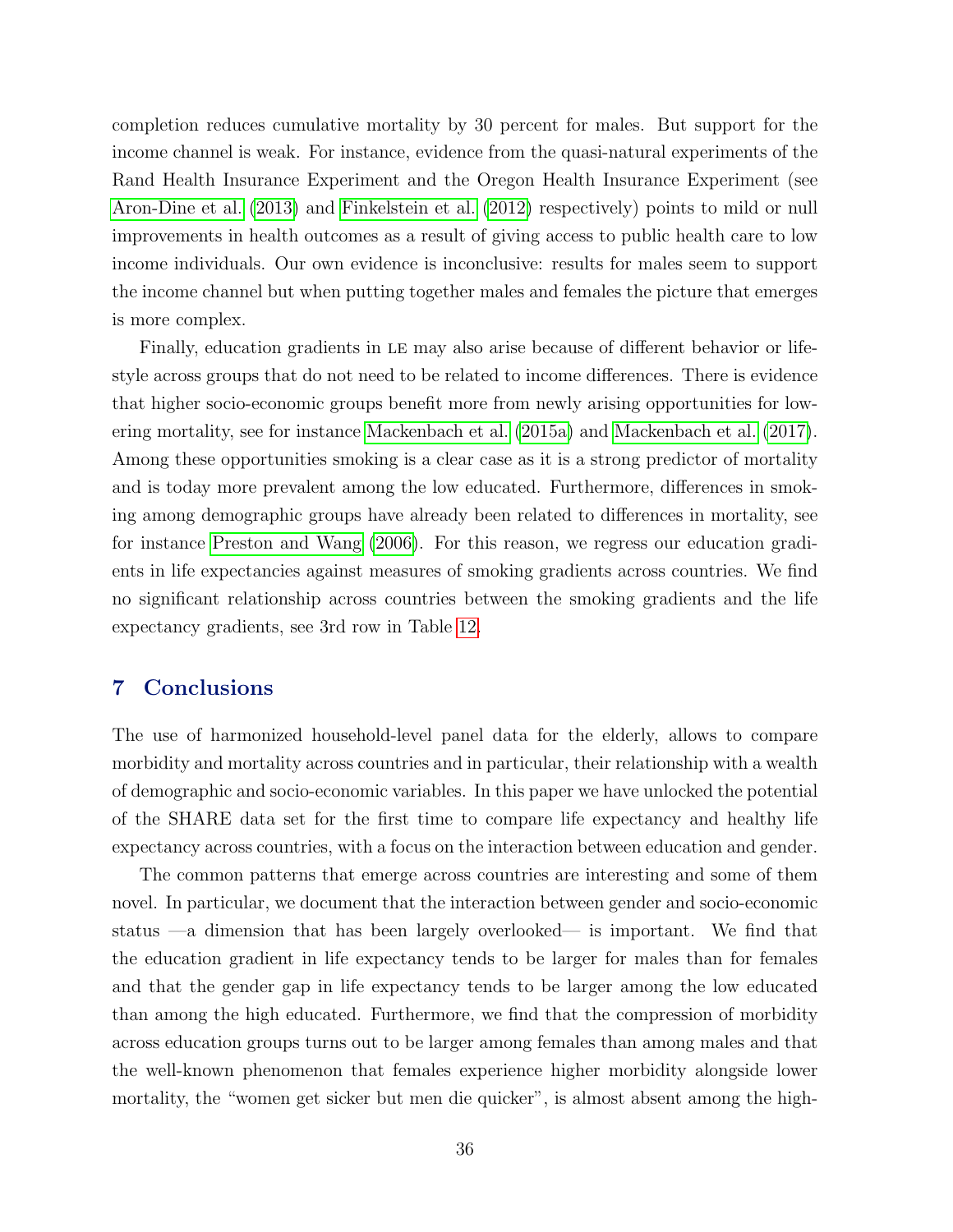educated individuals.

Of course, there is heterogeneity in these patterns across countries and further research may want to exploit these different experiences to learn something about the underlying causes of health inequality.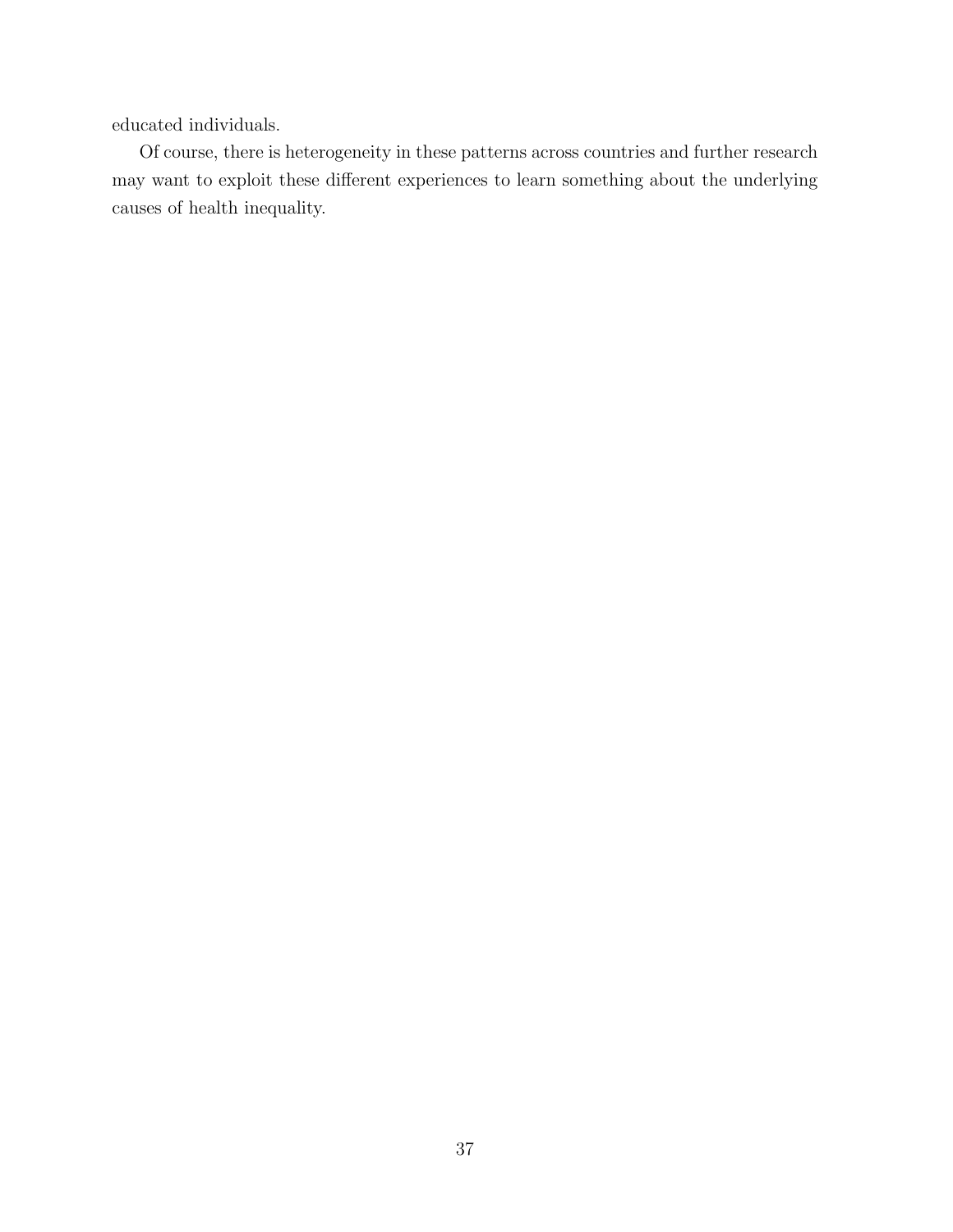#### <span id="page-39-0"></span>Appendix A: Building life expectancies

In this Appendix we explain how we compute the life expectancy, the healthy life expectancy and the unhealthy life expectancy from our estimated multi-state life tables. Given the parameter estimates, we recover  $p_{ij}(a)$ , the probability that an individual with health  $i \in \{1,2\}$  transits into health  $j \in \{0,1,2\}$  from age a to age  $a+1$ . We define  $\Gamma_a$ as the three-state transition matrix containing these probabilities,

$$
\Gamma_a = \begin{bmatrix} p_{11}(a) & p_{21}(a) & 0 \\ p_{12}(a) & p_{22}(a) & 0 \\ p_{10}(a) & p_{20}(a) & 1 \end{bmatrix}
$$

where each matrix entry is the probability of transiting between any two states at age  $a$ (of course, dead is an absorbing state). Now, let's define the  $3 \times 1$  vector  $z_a$  as the vector describing the fraction of individuals in each state  $(z_0(a), z_1(a), z_2(a))$ . Given an initial health distribution at age  $a = 50$  (our initial age) we can compute,  $z_{a+1} = \Gamma_a z_a$  for all ages.[18](#page-39-2)

To derive the expected duration in each health status, we start by computing the expected years lived in each health status in the interval  $(a, a + 1)$ . The expected years lived in status  $i \in \{1, 2\}$  is given by:

$$
z_i(a)p_{ii}(a) + \frac{1}{2}z_i(a)\Big[p_{ij}(a) + p_{i0}(a)\Big] + \frac{1}{2}z_j(a)p_{ji}(a)
$$

where  $j \in \{1,2\}$  and  $j \neq i$ . The first term counts a full year for those individuals who were in health i at age a and remain in health i at age  $a + 1$ , the second term counts half-year for those individuals who were in health  $i$  at age  $a$  and change state (either to health j or to death) before age  $a + 1$ , and the third term counts half-year for those individuals who were in health j at age a and transit to state i before age  $a + 1$ . Thus the expected duration at age 50 in status  $i$  is given by:

$$
ED_i = \sum_{a=50}^{\bar{a}} z_i(a) p_{ii}(a) + \frac{1}{2} z_i(a) \left[ p_{ij}(a) + p_{i0}(a) \right] + \frac{1}{2} z_j(a) p_{ji}(a)
$$

<span id="page-39-1"></span>where  $\bar{a} = 90$ . Keeping with our notation, HLE  $\equiv ED_2$ , ULE  $\equiv ED_1$ , and LE  $=$  HLE+ULE.

<span id="page-39-2"></span><sup>&</sup>lt;sup>18</sup>To compute the health distribution at age 50 we use the average share of individuals in good health between ages 50 and 54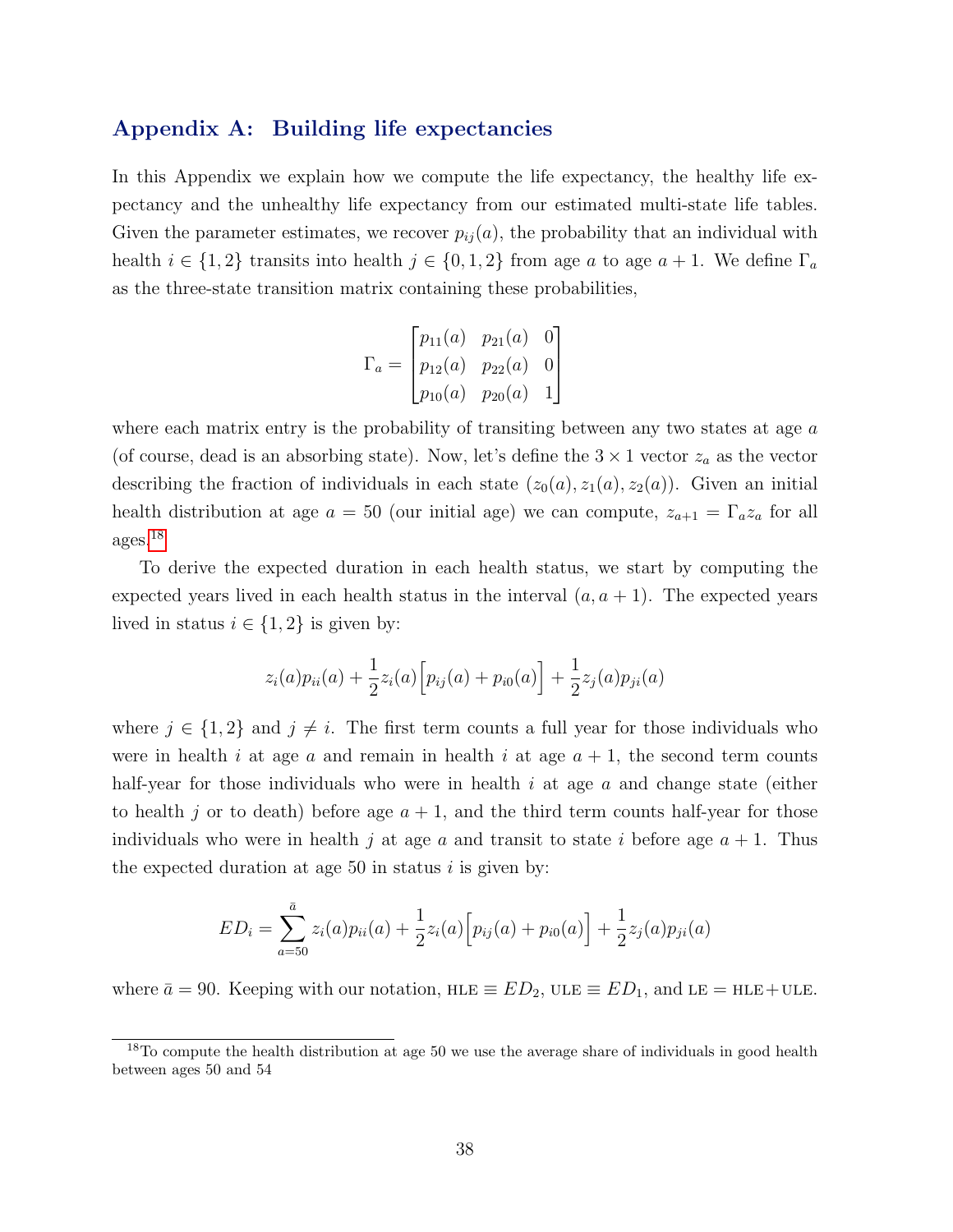#### Appendix B: Extra tables

<span id="page-40-0"></span>

|                       |       | EUROSTAT (Age 55-74) |       | Sample (Age $55-74$ ) |       | Sample (Age $50-90$ ) |
|-----------------------|-------|----------------------|-------|-----------------------|-------|-----------------------|
|                       | Males | Females              | Males | Females               | Males | Females               |
| Austria <sup>*</sup>  | 19.6  | 7.9                  | 20.0  | 14.2                  | 20.3  | 14.6                  |
| Belgium               | 22.7  | 17.2                 | 29.1  | 24.4                  | 29.7  | 25.6                  |
| $Czechia^*$           | 13.9  | 7.8                  | 20.6  | 11.7                  | 20.3  | 12.1                  |
| $Demmark^*$           | 25.1  | 23.1                 | 36.5  | 36.5                  | 37.4  | 37.7                  |
| Estonia*              | 26.8  | 31.4                 | 21.4  | 20.5                  | 21.7  | 21.2                  |
| France*               | 15.9  | 13.2                 | 20.5  | 16.5                  | 20.8  | 16.9                  |
| Germany               | 30.1  | 13.8                 | 33.5  | 20.4                  | 33.6  | 20.7                  |
| Greece                | 15.3  | 7.7                  | 18.6  | 8.8                   | 19.2  | 9.5                   |
| $Italy*$              | 8.9   | 6.3                  | 8.6   | $5.8\,$               | 8.9   | 6.1                   |
| Netherlands           | 29.1  | 17.0                 | 26.5  | 16.5                  | 27.2  | 17.7                  |
| Poland*               | 12.9  | 10.9                 | 6.4   | 5.4                   | 6.4   | 5.3                   |
| Slovenia <sup>*</sup> | 17.3  | 13.1                 | 15.2  | 10.7                  | 14.9  | 10.9                  |
| Spain*                | 17.3  | 9.6                  | 10.8  | 6.8                   | 11.1  | $7.9\,$               |
| Sweden*               | 21.6  | 26.6                 | 21.8  | 22.9                  | 21.8  | 22.9                  |
| Switzerland           | 33.8  | 12.7                 | 19.3  | 10.4                  | 19.6  | 11.3                  |
| $England^*$           | 26.4  | 23.8                 | 16.4  | 12.5                  | 16.4  | 12.6                  |
| $US^*$                | 31.3  | 24.1                 | 27.7  | 20.4                  | 27.8  | 21.1                  |

Table B.1: Educational Attainment

Notes: An <sup>∗</sup> mark indicates that the country sample has been selected for the main exercises of the paper. Sources: EUROSTAT (Population by educational attainment level, sex and age [edat lfs 9903]) share of population age 55-74 with ISCED11 tertiary education (levels 5-8), average for years 2004-2012. For the US: OECD (2016) share of population age 55-64 with at least a bachelor's degree. Sample: In continental Europe, share of population with at least 15 years of education. In England, share of population finished full-time education after age 19. In the US, share of population with completed college.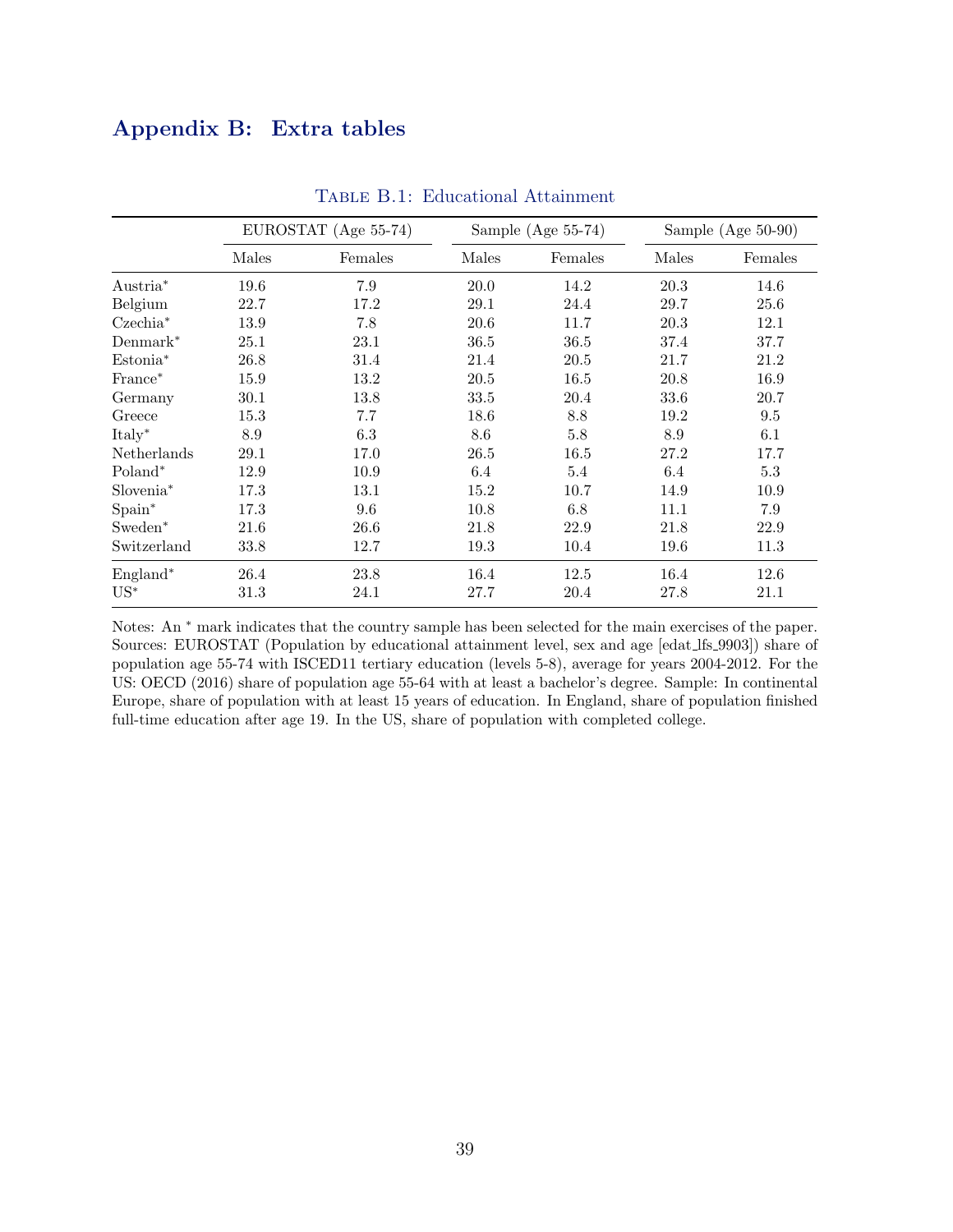<span id="page-41-0"></span>

|                |           | A. Males |              |          | <b>B.</b> Females |              |           | C. Difference |              |
|----------------|-----------|----------|--------------|----------|-------------------|--------------|-----------|---------------|--------------|
|                | $\rm{LE}$ | HLE      | $_{\rm ULE}$ | $\rm LE$ | ${\rm HLE}$       | $_{\rm ULE}$ | $\rm{LE}$ | ${\rm HLE}$   | $_{\rm ULE}$ |
| Western Europe | 34.1      | 30.9     | $\!3.2\!$    | 35.6     | 31.9              | $3.7\,$      | $-1.5$    | $-1.0$        | $-0.5$       |
|                | (0.6)     | (0.6)    | (0.3)        | (0.6)    | (0.6)             | (0.4)        | (0.8)     | (0.8)         | (0.5)        |
| Austria        | $33.5\,$  | 30.3     | $\!3.2\!$    | 34.3     | $31.1\,$          | $\!3.2\!$    | $-0.8$    | $-0.8$        | $-0.0$       |
|                | (0.8)     | (0.8)    | (0.4)        | (0.9)    | (0.9)             | (0.5)        | (1.2)     | (1.2)         | (0.7)        |
| France         | 34.7      | 31.4     | 3.3          | 36.7     | 32.5              | 4.2          | $-2.0$    | $-1.1$        | $-0.9$       |
|                | (0.8)     | (0.9)    | (0.5)        | (0.7)    | (0.8)             | (0.6)        | (1.1)     | (1.2)         | (0.8)        |
| Eastern Europe | $30.2\,$  | $26.9\,$ | $3.3\,$      | 35.7     | 31.8              | $3.9\,$      | $-5.5$    | $-4.9$        | $-0.6$       |
|                | (0.7)     | (0.6)    | (0.3)        | (0.5)    | (0.5)             | (0.3)        | (0.9)     | (0.8)         | (0.4)        |
| Czechia        | 29.6      | $26.6\,$ | $2.9\,$      | 36.9     | $32.1\,$          | 4.7          | $-7.3$    | $-5.5$        | $-1.8$       |
|                | (1.2)     | (1.1)    | (0.4)        | (0.9)    | (1.1)             | (0.8)        | (1.5)     | (1.5)         | (0.9)        |
| Estonia        | 30.1      | $26.5\,$ | $3.5\,$      | $35.2\,$ | 31.3              | $3.9\,$      | $-5.1$    | $-4.8$        | $-0.4$       |
|                | (1.1)     | (1.0)    | (0.4)        | (0.6)    | (0.7)             | (0.4)        | (1.3)     | (1.2)         | (0.6)        |
| Poland         | 30.8      | 26.1     | $4.5\,$      | 31.6     | 26.7              | 4.7          | $-0.9$    | $-0.6$        | $-0.1$       |
|                | (1.8)     | (1.8)    | (1.1)        | (2.5)    | (2.5)             | (1.7)        | (3.1)     | (3.0)         | (2.0)        |
| Slovenia       | 32.1      | 29.3     | 2.7          | 37.0     | 34.5              | $2.3\,$      | $-4.8$    | $-5.2$        | $0.4\,$      |
|                | (1.5)     | (1.4)    | (0.7)        | (1.4)    | (1.6)             | (0.9)        | (2.0)     | (2.1)         | (1.1)        |
| Mediterranean  | 33.0      | $30.6\,$ | $2.4\,$      | 34.4     | 32.7              | 1.6          | $-1.3$    | $-2.1$        | $0.8\,$      |
|                | (0.9)     | (0.9)    | (0.5)        | (1.1)    | (1.1)             | (0.4)        | (1.4)     | (1.5)         | (0.6)        |
| Italy          | 33.5      | 30.3     | 3.1          | 36.3     | $34.5\,$          | 1.6          | $-2.7$    | $-4.2$        | $1.5\,$      |
|                | (1.3)     | (1.4)    | (0.8)        | (1.6)    | (1.8)             | (0.8)        | (2.0)     | (2.2)         | (1.1)        |
| Spain          | 32.5      | 30.5     | 1.9          | 33.4     | 31.5              | 1.9          | $-0.9$    | $-1.0$        | 0.1          |
|                | (1.3)     | (1.3)    | (0.5)        | (1.3)    | (1.4)             | (0.6)        | (1.9)     | (1.9)         | (0.7)        |
| Scandinavia    | 32.7      | $30.2\,$ | $2.5\,$      | 34.6     | 32.2              | 2.4          | $-1.9$    | $-2.0$        | 0.1          |
|                | (0.5)     | (0.5)    | (0.3)        | (0.5)    | (0.5)             | (0.3)        | (0.7)     | (0.8)         | (0.4)        |
| Denmark        | 31.6      | $29.3\,$ | $2.3\,$      | $33.1\,$ | 31.3              | $1.7\,$      | $-1.4$    | $-2.0$        | $0.5\,$      |
|                | (0.8)     | (0.8)    | (0.3)        | (0.8)    | (0.8)             | (0.3)        | (1.1)     | (1.1)         | (0.4)        |
| Sweden         | 33.6      | 30.8     | 2.7          | 36.0     | 32.9              | $3.1\,$      | $-2.4$    | $-2.0$        | $-0.4$       |
|                | (0.7)     | (0.7)    | (0.4)        | (0.6)    | (0.7)             | (0.4)        | (0.9)     | (1.0)         | (0.6)        |
| England        | 32.6      | 28.2     | $4.4\,$      | 33.9     | $28.5\,$          | $5.4\,$      | $-1.3$    | $-0.3$        | $-0.9$       |
|                | (0.5)     | (0.5)    | (0.3)        | (0.5)    | (0.5)             | (0.4)        | (0.7)     | (0.7)         | (0.5)        |
| <b>US</b>      | 31.0      | 28.2     | 2.8          | 33.9     | 29.8              | 4.1          | $-2.9$    | $-1.5$        | $-1.4$       |
|                | (0.4)     | (0.4)    | (0.1)        | (0.3)    | (0.3)             | (0.2)        | (0.5)     | (0.5)         | (0.2)        |

Table B.2: Life expectancies: College

Notes: le stands for life expectancy, hle for healthy life expectancy, and ule for unhealthy life expectancy. For each country we report the median (and the standard deviation in parenthesis) of the distribution of the corresponding life expectancies that arises from the posterior distribution of the estimated  $\beta$  parameters.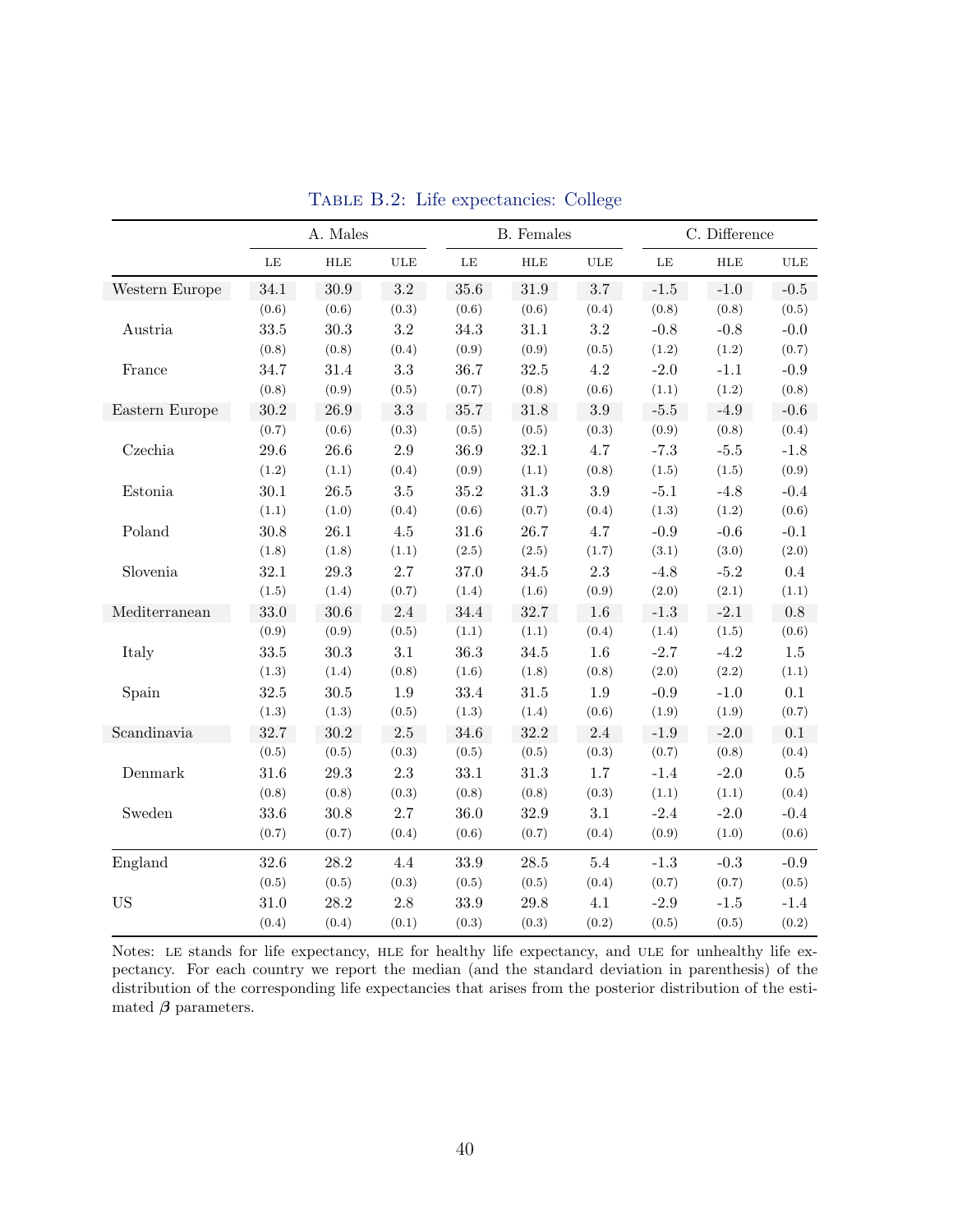<span id="page-42-0"></span>

|                |          | A. Males    |            |          | <b>B.</b> Females |            |        | C. Difference |            |
|----------------|----------|-------------|------------|----------|-------------------|------------|--------|---------------|------------|
|                | $\rm LE$ | ${\rm HLE}$ | <b>ULE</b> | LE       | ${\rm HLE}$       | <b>ULE</b> | LE     | ${\rm HLE}$   | <b>ULE</b> |
| Western Europe | $30.2\,$ | $26.2\,$    | $4.0\,$    | 33.9     | $28.9\,$          | 5.0        | $-3.7$ | $-2.6$        | $-1.0$     |
|                | (0.5)    | (0.4)       | (0.2)      | (0.3)    | (0.3)             | (0.2)      | (0.6)  | (0.5)         | (0.2)      |
| Austria        | 29.6     | 26.2        | $3.4\,$    | 32.6     | 28.4              | 4.2        | $-3.0$ | $-2.2$        | $-0.8$     |
|                | (0.7)    | (0.7)       | (0.3)      | (0.5)    | (0.5)             | (0.2)      | (0.9)  | (0.8)         | (0.4)      |
| France         | 30.7     | 26.3        | $4.4\,$    | 34.9     | $29.2\,$          | $5.7\,$    | $-4.2$ | $-2.9$        | $-1.3$     |
|                | (0.6)    | (0.5)       | (0.2)      | (0.4)    | (0.4)             | (0.2)      | (0.7)  | (0.6)         | (0.3)      |
| Eastern Europe | 26.2     | 22.6        | $3.6\,$    | 31.8     | 26.6              | $5.2\,$    | $-5.6$ | $-4.1$        | $-1.6$     |
|                | (0.4)    | (0.3)       | (0.1)      | (0.3)    | (0.2)             | (0.1)      | (0.4)  | (0.4)         | (0.2)      |
| Czechia        | 26.0     | 22.6        | 3.5        | $31.0\,$ | 26.4              | 4.5        | $-4.9$ | $-3.8$        | $-1.1$     |
|                | (0.6)    | (0.5)       | (0.2)      | (0.4)    | (0.4)             | (0.2)      | (0.7)  | (0.7)         | (0.3)      |
| Estonia        | $25.5\,$ | 21.9        | $3.6\,$    | 32.7     | 26.8              | $5.9\,$    | $-7.3$ | $-4.9$        | $-2.4$     |
|                | (0.7)    | (0.6)       | (0.2)      | (0.5)    | (0.4)             | (0.3)      | (0.8)  | (0.7)         | (0.3)      |
| Poland         | $25.4\,$ | 21.6        | $3.8\,$    | $30.6\,$ | $25.4\,$          | $5.3\,$    | $-5.3$ | $-3.8$        | $-1.5$     |
|                | (0.8)    | (0.7)       | (0.3)      | (0.6)    | (0.6)             | (0.4)      | (1.0)  | (0.9)         | (0.5)      |
| Slovenia       | 29.6     | $25.6\,$    | $3.9\,$    | 34.0     | $29.2\,$          | 4.7        | $-4.4$ | $-3.5$        | $-0.8$     |
|                | (0.9)    | (0.8)       | (0.4)      | (0.7)    | (0.7)             | (0.4)      | (1.2)  | (1.1)         | (0.5)      |
| Mediterranean  | 30.0     | $27.2\,$    | $2.8\,$    | 33.6     | $28.6\,$          | $5.1\,$    | $-3.7$ | $-1.4$        | $-2.3$     |
|                | (0.3)    | (0.3)       | (0.1)      | (0.3)    | (0.2)             | (0.1)      | (0.4)  | (0.4)         | (0.2)      |
| Italy          | 30.9     | 28.2        | 2.7        | 33.7     | 28.6              | $5.1\,$    | $-2.8$ | $-0.4$        | $-2.4$     |
|                | (0.4)    | (0.4)       | (0.2)      | (0.3)    | (0.3)             | (0.2)      | (0.6)  | (0.5)         | (0.3)      |
| Spain          | 29.0     | 26.2        | 2.8        | 33.4     | 28.5              | $5.0\,$    | $-4.4$ | $-2.3$        | $-2.1$     |
|                | (0.5)    | (0.5)       | (0.2)      | (0.4)    | (0.4)             | (0.2)      | (0.6)  | (0.6)         | (0.3)      |
| Scandinavia    | 30.5     | $27.3\,$    | $\!3.2\!$  | 32.3     | $28.5\,$          | $3.8\,$    | $-1.8$ | $-1.2$        | $-0.6$     |
|                | (0.4)    | (0.4)       | (0.2)      | (0.4)    | (0.4)             | (0.2)      | (0.5)  | (0.5)         | (0.3)      |
| Denmark        | 29.6     | 26.3        | $\!3.3$    | $31.0\,$ | 27.3              | 3.7        | $-1.3$ | $-0.9$        | $-0.4$     |
|                | (0.6)    | (0.6)       | (0.3)      | (0.6)    | (0.6)             | (0.3)      | (0.9)  | (0.9)         | (0.4)      |
| Sweden         | 31.1     | $27.9\,$    | 3.2        | 33.2     | 29.3              | 3.9        | $-2.1$ | $-1.4$        | $-0.7$     |
|                | (0.5)    | (0.5)       | (0.2)      | (0.4)    | (0.5)             | (0.2)      | (0.7)  | (0.7)         | (0.3)      |
| England        | 29.2     | 23.5        | 5.7        | 32.7     | 25.5              | $7.2\,$    | $-3.5$ | $-2.0$        | $-1.5$     |
|                | (0.3)    | (0.3)       | (0.1)      | (0.2)    | (0.2)             | (0.2)      | (0.3)  | (0.3)         | (0.2)      |
| <b>US</b>      | 27.5     | 23.0        | $4.5\,$    | 30.7     | 24.6              | 6.1        | $-3.3$ | $-1.6$        | $-1.6$     |
|                | (0.2)    | (0.2)       | (0.1)      | (0.2)    | (0.2)             | (0.1)      | (0.3)  | (0.3)         | (0.1)      |

Table B.3: Life expectancies: No College

Notes: le stands for life expectancy, hle for healthy life expectancy, and ule for unhealthy life expectancy. For each country we report the median (and the standard deviation in parenthesis) of the distribution of the corresponding life expectancies that arises from the posterior distribution of the estimated  $\beta$  parameters.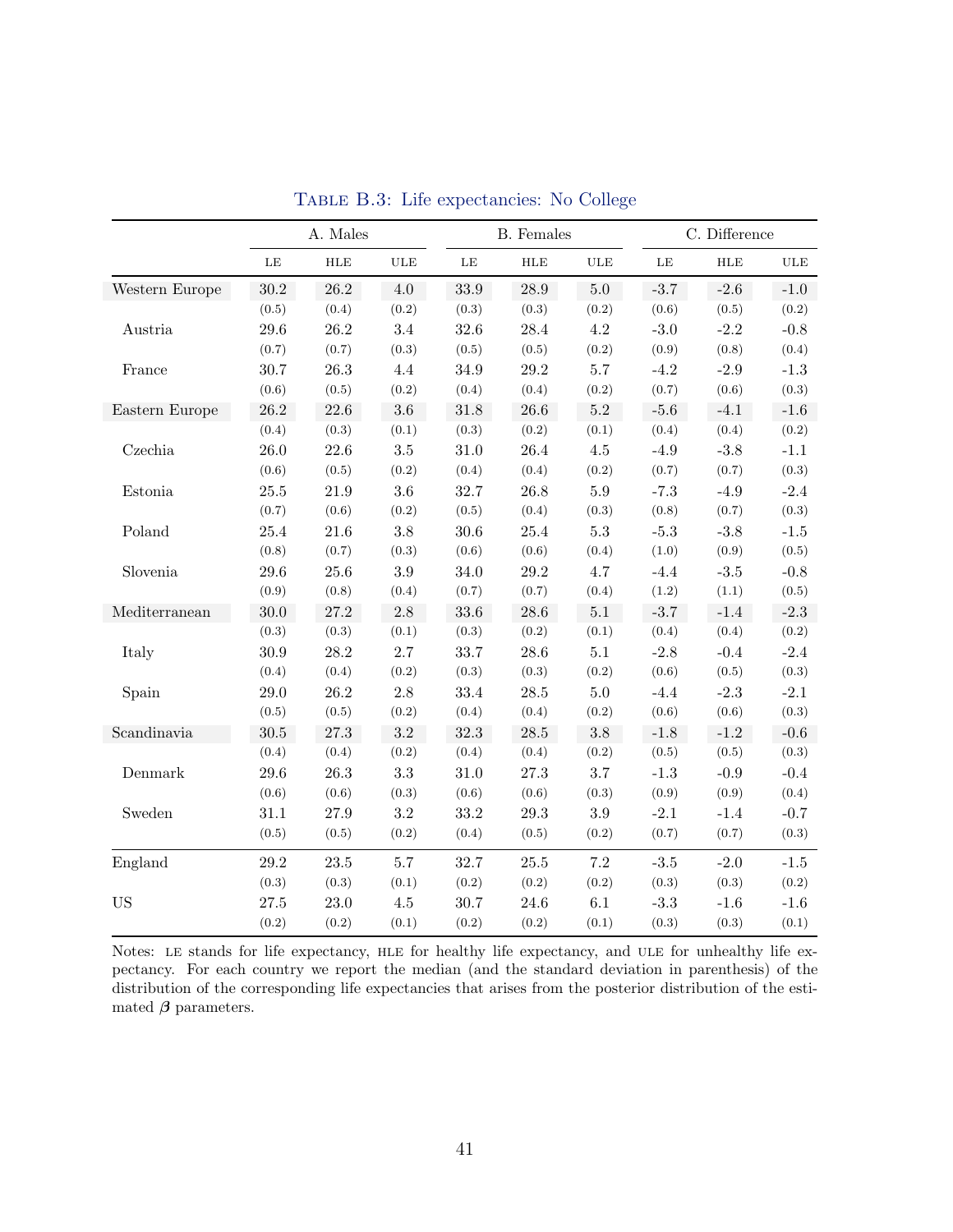<span id="page-43-0"></span>

|                |           | A. Males    |              |          | <b>B.</b> Females |              |           | C. Difference |              |
|----------------|-----------|-------------|--------------|----------|-------------------|--------------|-----------|---------------|--------------|
|                | $\rm{LE}$ | ${\rm HLE}$ | $_{\rm ULE}$ | $\rm LE$ | ${\rm HLE}$       | $_{\rm ULE}$ | $\rm{LE}$ | ${\rm HLE}$   | $_{\rm ULE}$ |
| Western Europe | $31.3\,$  | 27.4        | $3.8\,$      | 34.3     | $29.5\,$          | $4.8\,$      | $-3.0$    | $-2.0$        | $-1.0$       |
|                | (0.4)     | (0.3)       | (0.2)        | (0.3)    | (0.3)             | (0.2)        | (0.5)     | (0.4)         | (0.2)        |
| Austria        | 30.8      | $27.5\,$    | 3.3          | 32.9     | 28.9              | 4.0          | $-2.1$    | $-1.4$        | $-0.7$       |
|                | (0.6)     | (0.5)       | (0.2)        | (0.5)    | (0.4)             | (0.2)        | (0.7)     | (0.7)         | (0.3)        |
| France         | 31.7      | 27.4        | $4.2\,$      | $35.2\,$ | $29.8\,$          | $5.4\,$      | $-3.5$    | $-2.3$        | $-1.2$       |
|                | (0.5)     | (0.4)       | (0.2)        | (0.3)    | (0.3)             | (0.2)        | (0.6)     | (0.6)         | (0.3)        |
| Eastern Europe | 26.9      | 23.3        | $3.6\,$      | 32.4     | $27.4\,$          | $5.0\,$      | $-5.5$    | $-4.0$        | $-1.4$       |
|                | (0.3)     | (0.3)       | (0.1)        | (0.2)    | (0.2)             | (0.1)        | (0.4)     | (0.4)         | (0.2)        |
| Czechia        | 26.7      | 23.3        | 3.3          | $31.5\,$ | 27.0              | 4.5          | $-4.8$    | $-3.7$        | $-1.2$       |
|                | (0.5)     | (0.5)       | (0.2)        | (0.4)    | (0.4)             | (0.2)        | (0.7)     | (0.6)         | (0.3)        |
| Estonia        | 26.4      | 22.9        | $3.5\,$      | 33.3     | $27.9\,$          | $5.5\,$      | $-6.9$    | $-5.0$        | $-1.9$       |
|                | (0.6)     | (0.5)       | (0.2)        | (0.4)    | (0.4)             | (0.2)        | (0.7)     | (0.6)         | (0.3)        |
| Poland         | 26.0      | 22.1        | 3.8          | 30.8     | $25.6\,$          | $5.2\,$      | $-4.8$    | $-3.4$        | $-1.4$       |
|                | (0.7)     | (0.7)       | (0.3)        | (0.6)    | (0.6)             | (0.4)        | (0.9)     | (0.9)         | (0.5)        |
| Slovenia       | 30.1      | 26.4        | 3.7          | 34.3     | $29.8\,$          | $4.5\,$      | $-4.2$    | $-3.4$        | $-0.8$       |
|                | (0.8)     | (0.8)       | (0.3)        | (0.6)    | (0.6)             | (0.3)        | (1.1)     | (1.0)         | (0.5)        |
| Mediterranean  | $30.2\,$  | $27.5\,$    | $2.8\,$      | 33.7     | 28.8              | 4.9          | $-3.4$    | $-1.3$        | $-2.1$       |
|                | (0.3)     | (0.3)       | (0.1)        | (0.2)    | (0.2)             | (0.1)        | (0.4)     | (0.4)         | (0.2)        |
| Italy          | 31.2      | 28.4        | 2.8          | 33.8     | 28.8              | $5.0\,$      | $-2.7$    | $-0.4$        | $-2.2$       |
|                | (0.4)     | (0.4)       | (0.2)        | (0.3)    | (0.3)             | (0.2)        | (0.5)     | (0.5)         | (0.3)        |
| Spain          | 29.4      | 26.6        | 2.8          | 33.4     | 28.6              | 4.8          | $-4.1$    | $-2.0$        | $-2.0$       |
|                | (0.5)     | (0.4)       | (0.1)        | (0.4)    | (0.3)             | (0.2)        | (0.6)     | (0.5)         | (0.2)        |
| Scandinavia    | 31.1      | 28.2        | $3.0\,$      | 33.0     | 29.7              | $3.3\,$      | $-1.9$    | $-1.5$        | $-0.3$       |
|                | (0.3)     | (0.3)       | (0.1)        | (0.3)    | (0.3)             | (0.1)        | (0.4)     | (0.4)         | (0.2)        |
| Denmark        | 30.3      | 27.4        | 2.9          | 31.8     | 28.8              | $3.0\,$      | $-1.5$    | $-1.4$        | $-0.1$       |
|                | (0.5)     | (0.5)       | (0.2)        | (0.5)    | (0.5)             | (0.2)        | (0.7)     | (0.7)         | (0.3)        |
| Sweden         | 31.8      | 28.8        | $3.0\,$      | 33.9     | $30.4\,$          | 3.5          | $-2.1$    | $-1.6$        | $-0.5$       |
|                | (0.4)     | (0.4)       | (0.2)        | (0.3)    | (0.4)             | (0.2)        | (0.5)     | (0.6)         | (0.3)        |
| England        | 29.8      | 24.4        | $5.4\,$      | 32.8     | 26.0              | $6.9\,$      | $-3.0$    | $-1.6$        | $-1.5$       |
|                | (0.2)     | (0.2)       | (0.1)        | (0.2)    | (0.2)             | (0.1)        | (0.3)     | (0.3)         | (0.2)        |
| <b>US</b>      | 28.3      | 24.3        | 4.1          | $31.3\,$ | $25.5\,$          | $5.8\,$      | $-3.0$    | $-1.3$        | $-1.7$       |
|                | (0.2)     | (0.2)       | (0.1)        | (0.2)    | (0.2)             | (0.1)        | (0.3)     | (0.2)         | (0.1)        |

Table B.4: Life expectancies: Pooled education

Notes: le stands for life expectancy, hle for healthy life expectancy, and ule for unhealthy life expectancy. For each country we report the median (and the standard deviation in parenthesis) of the distribution of the corresponding life expectancies that arises from the posterior distribution of the estimated  $\beta$  parameters.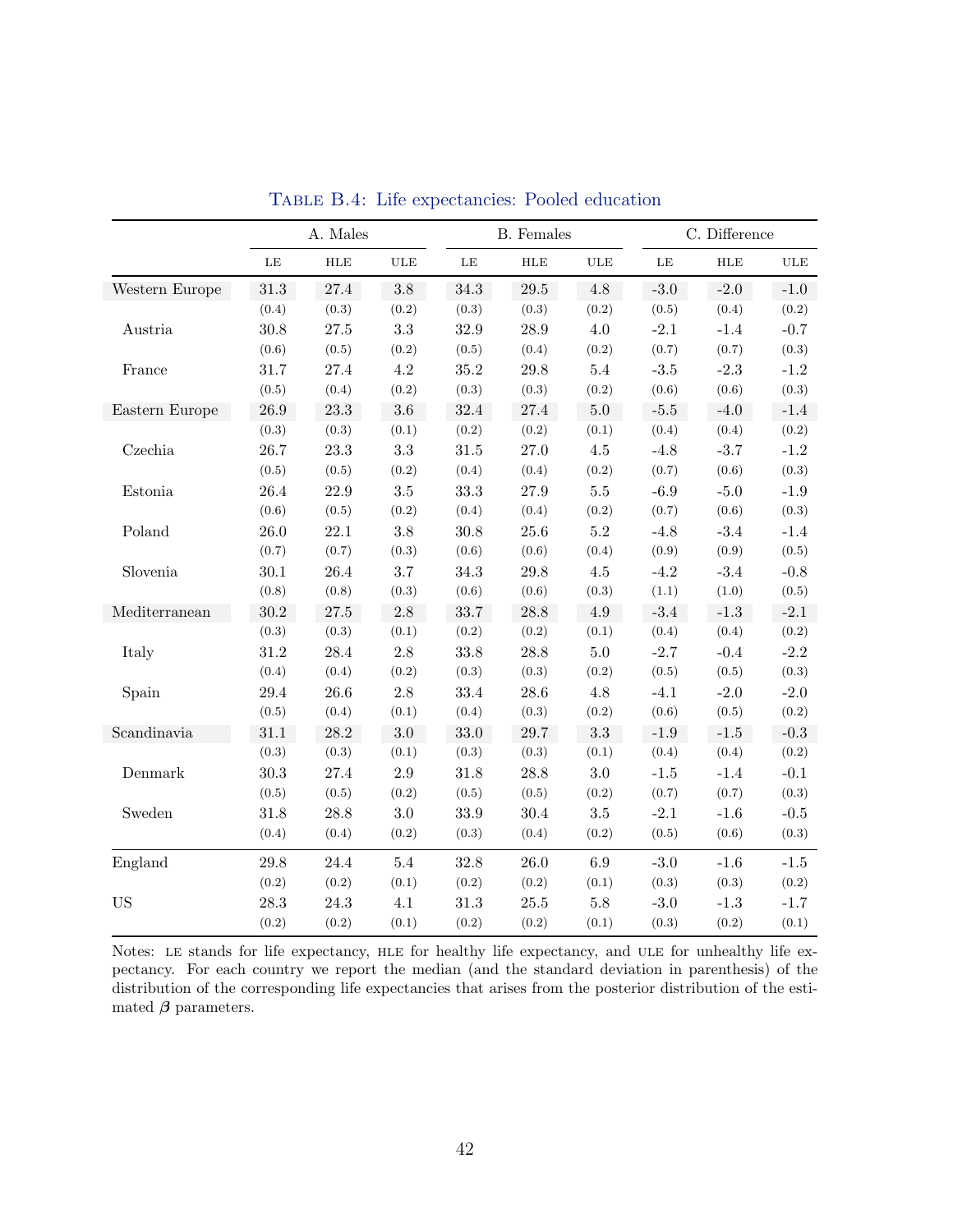<span id="page-44-0"></span>

|                | LE    | <b>HLE</b> | <b>ULE</b> |
|----------------|-------|------------|------------|
| Western Europe | 5.4   | 5.6        | $-0.3$     |
|                | (0.7) | (0.7)      | (0.4)      |
| Austria        | 4.6   | 4.9        | $-0.2$     |
|                | (1.2) | (1.1)      | (0.5)      |
| France         | 5.9   | 6.1        | $-0.2$     |
|                | (0.9) | (1.0)      | (0.7)      |
| Eastern Europe | 9.5   | 9.2        | 0.3        |
|                | (0.6) | (0.6)      | (0.4)      |
| Czechia        | 10.8  | 9.5        | 1.2        |
|                | (1.1) | (1.2)      | (0.8)      |
| Estonia        | 9.8   | 9.4        | 0.3        |
|                | (0.9) | (0.9)      | (0.5)      |
| Poland         | 6.3   | 5.1        | 0.9        |
|                | (2.6) | (2.6)      | (1.7)      |
| Slovenia       | 7.3   | 8.9        | $-1.7$     |
|                | (1.7) | (1.8)      | (1.0)      |
| Mediterranean  | 4.4   | 5.5        | $-1.2$     |
|                | (1.1) | (1.2)      | (0.4)      |
| Italy          | 5.3   | 6.3        | $-1.2$     |
|                | (1.6) | (1.8)      | (0.8)      |
| Spain          | 4.4   | 5.3        | $-1.0$     |
|                | (1.4) | (1.5)      | (0.6)      |
| Scandinavia    | 4.1   | 4.9        | $-0.8$     |
|                | (0.6) | (0.7)      | (0.3)      |
| Denmark        | 3.4   | 5.0        | $-1.6$     |
|                | (1.0) | (1.0)      | (0.4)      |
| Sweden         | 4.9   | 5.0        | $-0.1$     |
|                | (0.8) | (0.8)      | (0.5)      |
| England        | 4.7   | 5.0        | $-0.3$     |
|                | (0.6) | (0.6)      | (0.4)      |
| US             | 6.5   | 6.8        | $-0.3$     |
|                | (0.4) | (0.4)      | (0.2)      |

TABLE B.5: Gender-education gradients

Notes: le stands for life expectancy, hle for healthy life expectancy, and ULE for unhealthy life expectancy, all at age 50. The Gender-education gradient is the difference in the corresponding life expectancy between college females and non-college males. For each country we report the median (and the standard deviation in parenthesis) of the distribution of the corresponding life expectancy that arises from the posterior distribution of the estimated  $\beta$  parameters.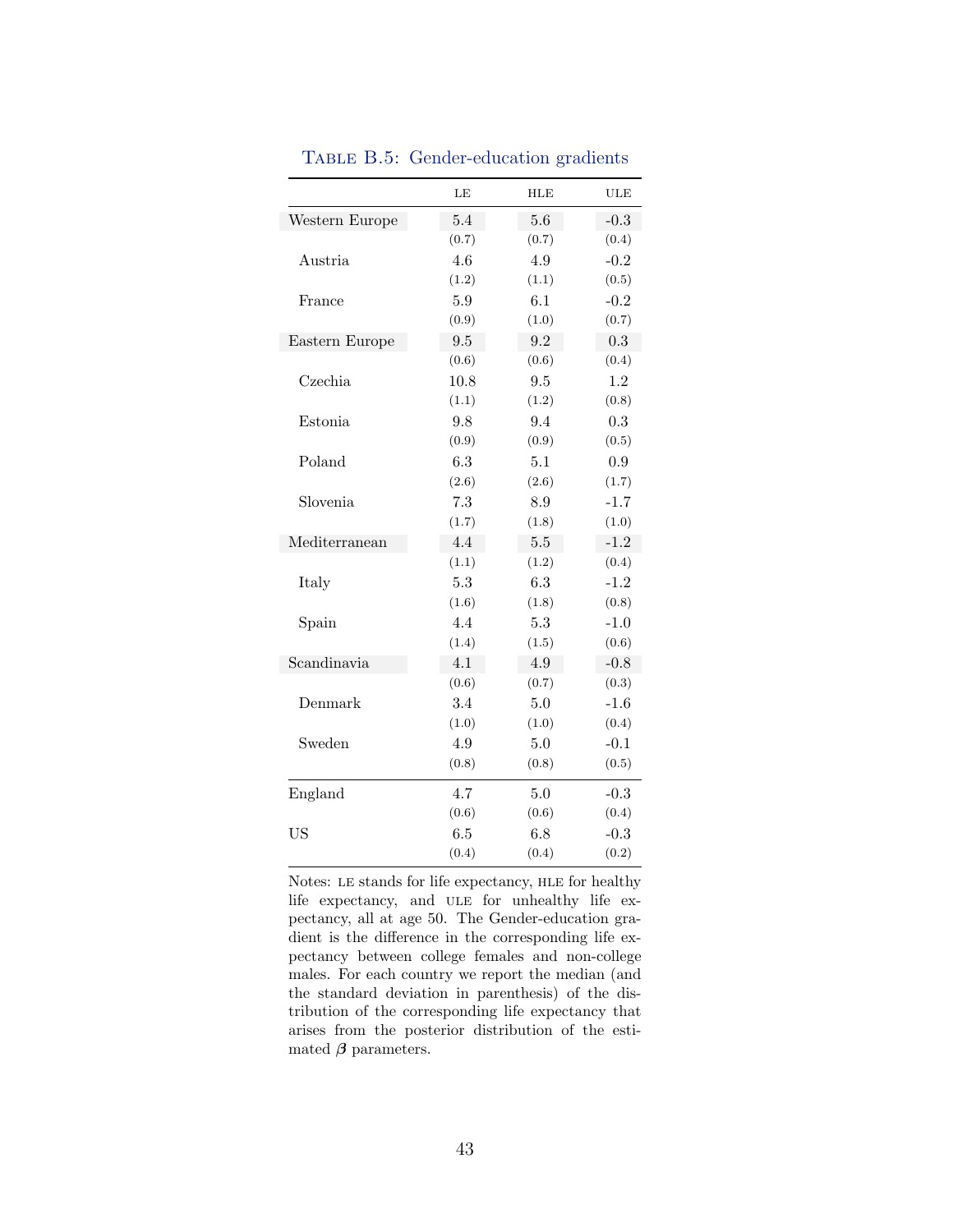|                                   | A. Males        |                  |                  |                 | <b>B.</b> Females |                  |  |  |
|-----------------------------------|-----------------|------------------|------------------|-----------------|-------------------|------------------|--|--|
|                                   | $\rm LE$        | ${\rm HLE}$      | <b>ULE</b>       | $\rm LE$        | <b>HLE</b>        | ULE              |  |  |
| Gini income                       | $0.10*$         | $0.10*$          | 0.00             | $-0.09$         | $-0.04$           | $-0.05$          |  |  |
|                                   | (0.05)          | (0.05)           | (0.05)           | (0.09)          | (0.09)            | (0.07)           |  |  |
| Health spending                   | $-0.44**$       | $-0.08$          | $-0.35**$        | $-0.12$         | 0.09              | $-0.18$          |  |  |
|                                   | (0.19)          | (0.23)           | (0.14)           | (0.35)          | (0.34)            | (0.25)           |  |  |
| Edu gradient ever smoked, $(m,f)$ | $-1.13$         | $-3.41$          | 2.09             | $-8.55$         | $-2.90$           | $-6.09$          |  |  |
|                                   | (5.02)          | (4.80)           | (3.72)           | (6.00)          | (6.30)            | (4.39)           |  |  |
|                                   |                 | A. Males         |                  |                 | <b>B.</b> Females |                  |  |  |
|                                   | LE <sub>b</sub> | HLE <sub>b</sub> | ULE <sub>b</sub> | LE <sub>b</sub> | HLE <sub>b</sub>  | ULE <sub>b</sub> |  |  |
| Gini income                       | $0.01\,$        | $0.02\,$         | $-0.01$          | $0.01\,$        | $0.03\,$          | $-0.02$          |  |  |
|                                   | (0.03)          | (0.06)           | (0.03)           | (0.03)          | (0.08)            | (0.05)           |  |  |
| Health spending                   | 0.13            | 0.34             | $-0.20*$         | 0.12            | 0.26              | $-0.12$          |  |  |
|                                   | (0.09)          | (0.19)           | (0.11)           | (0.10)          | (0.28)            | (0.19)           |  |  |
| Edu gradient ever smoked, $(m,f)$ | $-1.39$         | $-4.00$          | 2.69             | 0.66            | $3.60\,$          | $-2.74$          |  |  |
|                                   | (2.16)          | (4.57)           | (2.57)           | (1.98)          | (5.29)            | (3.42)           |  |  |
|                                   |                 | A. Males         |                  |                 | <b>B.</b> Females |                  |  |  |
|                                   | LE <sub>c</sub> | HLE <sub>c</sub> | $_{\rm ULE_{c}}$ | LE <sub>c</sub> | HLE <sub>c</sub>  | $_{\rm ULE_{c}}$ |  |  |
| Gini income                       | 0.09            | 0.07             | 0.02             | $-0.10$         | $-0.06$           | $-0.04$          |  |  |
|                                   | (0.07)          | (0.05)           | (0.02)           | (0.10)          | (0.06)            | (0.05)           |  |  |
| Health spending                   | $-0.55**$       | $-0.41**$        | $-0.13*$         | $-0.23$         | $-0.21$           | $-0.01$          |  |  |
|                                   | (0.21)          | (0.16)           | (0.06)           | (0.39)          | (0.21)            | (0.18)           |  |  |
| Edu gradient ever smoked, $(m,f)$ | $0.55\,$        | 1.33             | $-0.80$          | $-12.13*$       | $-6.38$           | $-5.58*$         |  |  |
|                                   | (5.88)          | (4.51)           | (1.56)           | (6.28)          | (3.69)            | (2.86)           |  |  |

#### <span id="page-45-0"></span>Table B.6: Cross-country regressions: education gradients and their decompositions

Notes: Each entry reports the regression coefficient of the corresponding life expectancy gradient on the gini index of income (first row), the health spending over GDP (second row), and the education gradient in smoking for males or females (third row). The top block refers to the actual gradients, the middle block refers to the counterfactual gradients in which education groups only differ in transitions, and the bottom block refers to the counterfactual gradients in which education groups only differ in conditional mortality. Standard errors in parenthesis. Statistical significance: <sup>∗</sup> at 10%, ∗∗ at 5%, ∗∗∗ at 1%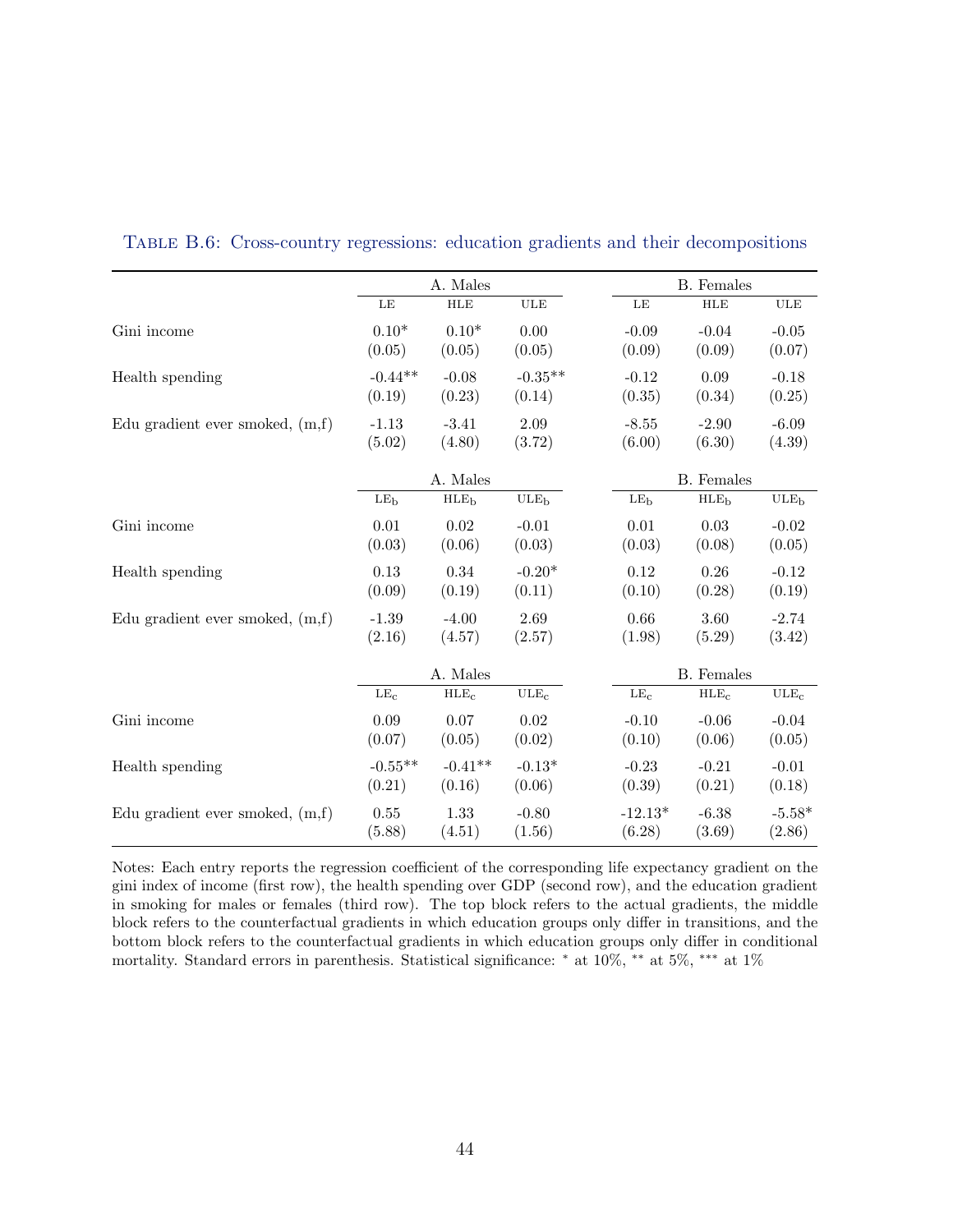#### References

- <span id="page-46-0"></span>Alvaredo, F., L. Chancel, T. Piketty, E. Saez, and G. Zucman (2018): World Inequality Report, World Inequality Lab.
- <span id="page-46-7"></span>AMERIKS, J., J. S. BRIGGS, A. CAPLIN, M. D. SHAPIRO, AND C. TONETTI (2015): "Long-term Care Utility and Late in Life Saving," NBER Working Paper 20973.
- <span id="page-46-10"></span>Aron-Dine, A., L. Einav, and A. Finkelstein (2013): "The RAND Health Insurance Experiment, Three Decades Later," Journal of Economic Perspectives, 27, 197– 222.
- <span id="page-46-4"></span>Avendano, M., R. Kok, M. Glymour, L. Berkman, I. Kawachi, A. Kunst, and J. Mackenbach (2011): "Do Americans Have Higher Mortality Than Europeans at All Levels of the Education Distribution?: A Comparison of the United States and 14 European Countries," in International Differences in Mortality at Older Ages: Dimensions and Sources, ed. by E. M. Crimmins, S. H. Preston, and B. Cohen, National Academies Press, chap. 11.
- <span id="page-46-2"></span>BLUNDELL, R., E. FRENCH, AND G. TETLOW (2016): "Retirement Incentives and Labor Supply," in *Handbook of the Economics of Population Aging*, ed. by J. Piggott and A. Woodland, Amsterdam: North Holland, chap. 8, 457–566.
- <span id="page-46-5"></span>BOHÁČEK, R., L. CRESPO, P. MIRA, AND J. PIJOAN-MAS (2015): "The Educational Gradient in Life Expectancy in Europe: Preliminary Evidence from SHARE," in Ageing in Europe - Supporting Policies for an Inclusive Society, ed. by A. Börsch-Supan, T. Kneip, H. Litwin, M. Myck, and G. Weber, Berlin: de Gruyter, chap. 29, 321–330.
- <span id="page-46-6"></span>BÖRSCH-SUPAN, A., M. BRANDT, C. HUNKLER, T. KNEIP, J. KORBMACHER, F. Malter, B. Schaan, S. Stuck, and S. Zuber (2013): "Data Resource Profile: The Survey of Health, Ageing and Retirement in Europe (SHARE)," International Journal of Epidemiology, 42, 992–1001, dOI: 10.1093/ije/dyt088.
- <span id="page-46-8"></span>BRAUN, R. A., K. A. KOPECKY, AND T. KORESHKOVA (2017): "Old, Frail, and Uninsured: Accounting for Puzzles in the US Long-Term Care Insurance Market," Federal Reserve Bank of Atlanta, Working Paper 2017-3b.
- <span id="page-46-1"></span>Brown, J. (2002): "Differential Mortality And The Value Of Individual Account Retirement Annuities," in The Distributional Aspects of Social Security and Social Security Reform, ed. by M. Feldstein and J. B. Liebman, University of Chicago Press, chap. 10.
- <span id="page-46-9"></span>Buckles, K., A. Hagemann, O. Malamud, M. Morrill, and A. Wozniak (2016): "The Effect of College Education on Mortality," Journal of Health Economics, 50, 99– 114.
- <span id="page-46-3"></span>Bueren, J. (2017): "Long-Term Care Needs: Implication for Savings, Welfare and Public Policy," Mimeo, Cemfi.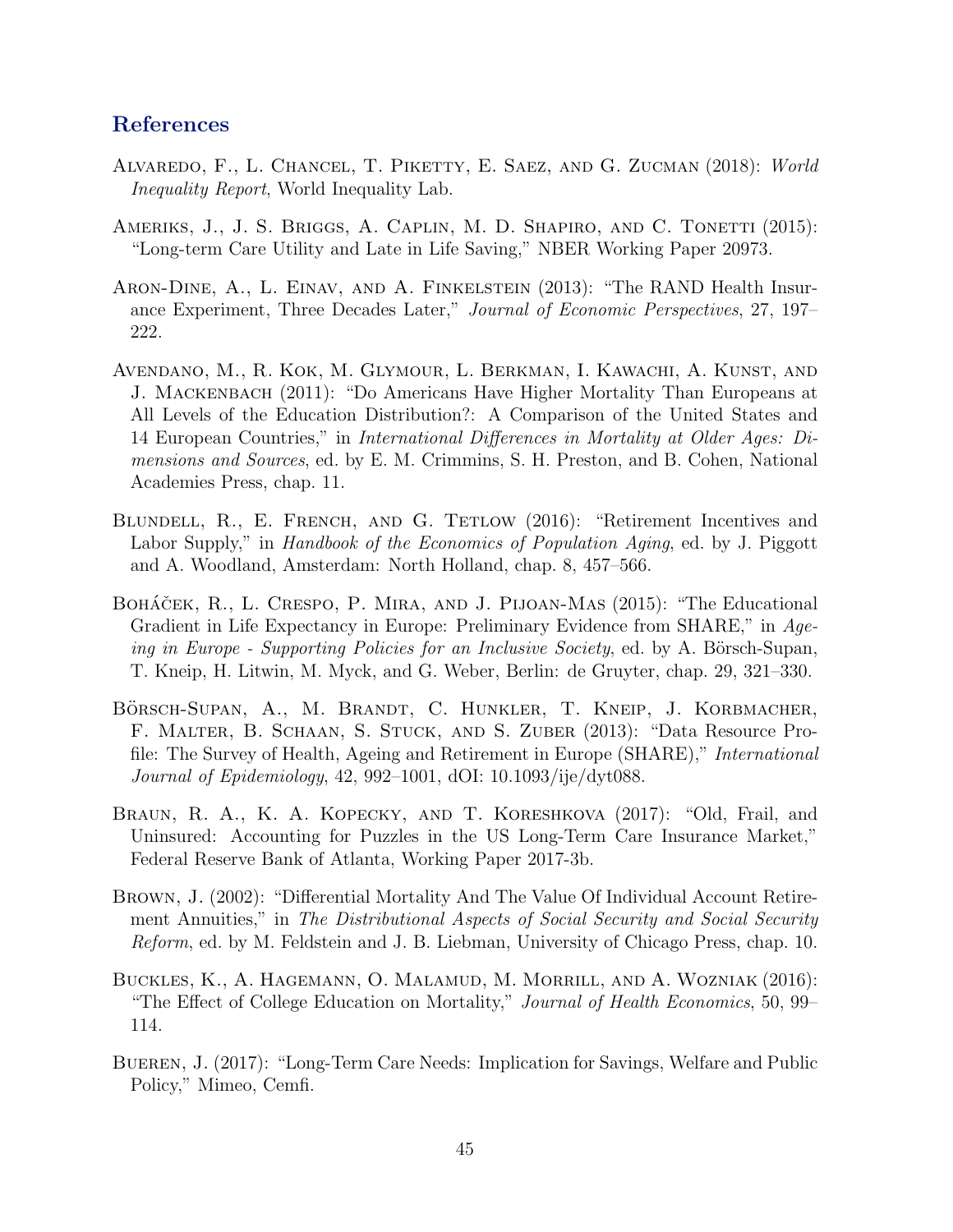- <span id="page-47-0"></span>Case, A. and A. Deaton (2017): "Mortality and Morbidity in the 21st Century," Brooking Papers on Economic Activity, Spring, 397–443.
- <span id="page-47-10"></span>Case, A. and C. Paxson (2005): "Sex Differences in Morbidity and Mortality," Demography, 42, 189–214.
- <span id="page-47-6"></span>Chan, K., J. Kasper, J. Brandt, and L. Pezzin (2012): "Measurement Equivalence in ADL and IADL Difficulty Across International Surveys of Aging: Findings from the HRS, SHARE, and ELSA," The Journals of Gerontology, Series B: Psychological Sciences and Social Sciences, 67, 121–132.
- <span id="page-47-12"></span>Clark, D. and H. Royer (2013): "The Effect of Education on Adult Mortality and Health: Evidence from Britain," American Economic Review, 103, 2087–2120.
- <span id="page-47-7"></span>Crimmins, E. M. and E. Cambois (2003): "Social Inequalities in Health Expectancy," in Determining Health Expectancies, ed. by J.-M. Robine, C. Jagger, C. D. Mathers, E. M. Crimmins, and R. M. Suzman, Chichester, UK: John Wiley & Sons, Ltd, chap. 5, 111–125.
- <span id="page-47-8"></span>Crimmins, E. M., J. K. Kim, and A. Sole-Auro (2011): "Gender differences in health: Results from SHARE, ELSA and HRS," European Journal of Public Health, 21, 81–91.
- <span id="page-47-9"></span>Cutler, D. M., K. Ghosh, and M. B. Landrum (2013): "Evidence for Significant Compression of Morbidity in the Elderly U.S. Population," NBER Working Paper 19268.
- <span id="page-47-4"></span>Cutler, D. M. and A. Lleras-Muney (2010): "Understanding Differences in Health Behaviors by Education," *Journal of Health Economics*, 29, 1–28.
- <span id="page-47-2"></span>de Gelder, R., G. Menvielle, G. Costa, K. Koavcs, P. Martikainen, and ´ B. H. STRAND (2017): "Long-term Trends of Inequalities in Mortality in 6 European Countries," International Journal of Public Health, 62, 127–141.
- <span id="page-47-1"></span>DE NARDI, M., E. FRENCH, AND J. JONES (2016): "Medicaid Insurance in Old Age," American Economic Review, 106, 3480–3520.
- <span id="page-47-3"></span>DELAVANDE, A. AND S. ROHWEDDER (2011): "Differential Survival in Europe and the United States: Estimates Based on Subjective Probabilities of Survival," Demography, 48, 1377–1400.
- <span id="page-47-5"></span>DWYERA, D. S. AND O. S. MITCHELL (1999): "Health Problems as Determinants of Retirement: Are Self-Rated Measures Endogenous?" Journal of Health Economics, 18, 173–193.
- <span id="page-47-11"></span>EUROSTAT (2017): "Smoking of tobacco products by sex, age and educational attainment level. Table: hlth ehis sk1e. Data from the European Health Interview Survey (EHIS),"

.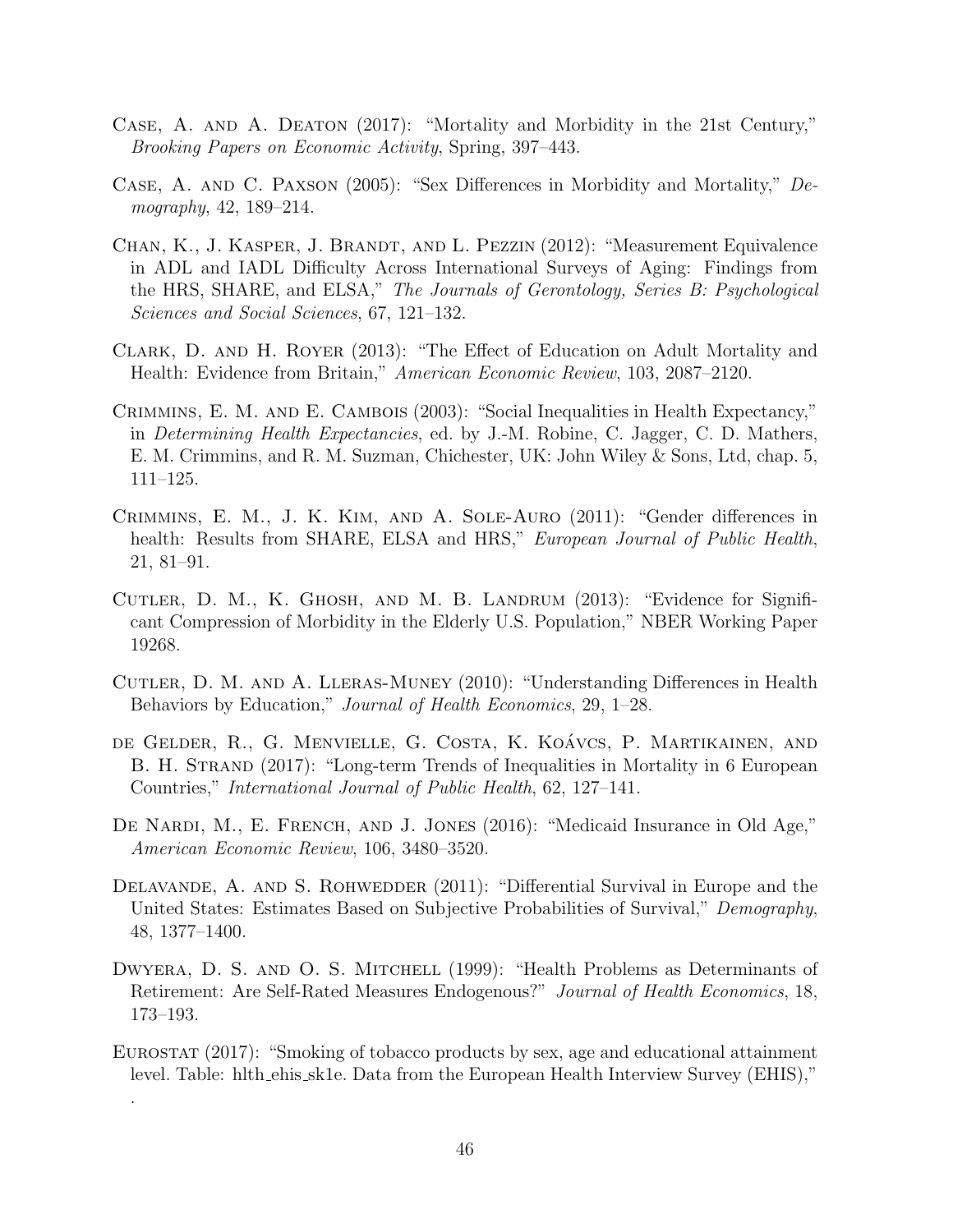- <span id="page-48-10"></span>Finkelstein, A., S. Taubman, B. Wright, M. Bernstein, J. Gruber, J. P. Newhouse, H. Allen, and K. Baicker (2012): "The Oregon Health Insurance Experiment: Evidence from the First Year," Quarterly Journal of Economics, 127, 1057–1106.
- <span id="page-48-0"></span>Fries, J. F. (1980): "Aging, Natural Death, and the Compression of Morbidity," The New England Journal of Medicine, 303, 130–135.
- <span id="page-48-8"></span>FRIES, J. F., B. BRUCE, AND E. CHAKRAVARTY (2011): "Compression of Morbidity 1980-2011: A Focused Review of Paradigms and Progress," Journal of Aging Research, 261702.
- <span id="page-48-2"></span>FUSTER, L., A. IMROHOROĞLU, AND S. IMROHOROĞLU (2003): "A Welfare Analysis of Social Security in a Dynastic Framework," International Economic Review, 44, 1247– 1274.
- <span id="page-48-7"></span>GRUENBERG, E. (1977): "The Failures of Success," Milbank Memorial Fund Quarterly, 55, 3–24.
- <span id="page-48-4"></span>KATZ, S., A. B. FORD, R. W. MOSKOWITZ, B. A. JACKSON, AND M. W. JAFFE (1963): "Studies of Illness in the Aged: the Index of ADL: a Standardized Measure of Biological and Psychosocial Function," JAMA, 185, 914–919.
- <span id="page-48-1"></span>LADITKA, S. B. AND M. D. HAYWARD (2003): "The Evolution of Demographic Methods to Calculate Health Expectancies," in Determining Health Expectancies, ed. by J.-M. Robine, C. Jagger, C. D. Mathers, E. M. Crimmins, and R. M. Suzman, Chichester, UK: John Wiley & Sons, Ltd, chap. 11.
- <span id="page-48-9"></span>Lleras-Muney, A. (2005): "The Relationship Between Education and Adult Mortality in the United States," Review of Economic Studies, 72, 189–221.
- <span id="page-48-6"></span>Mackenbach, J. P. (2017): "Nordic Paradox, Southern Miracle, Eastern Disaster: Persistence of Inequalities in Mortality in Europe," *European Journal of Public Health*, 14–17.
- <span id="page-48-5"></span>Mackenbach, J. P., I. Kulhanova, M. Bopp, P. Deboosere, T. A. Eikemo, R. Hoffmann, M. C. Kulik, M. Leinsalu, P. Martikainen, G. Menvielle, E. Regidor, B. Wojtyniak, O. Ostergren, and O. Lundberg (2015a): "Variations in the Relation Between Education and Cause-Specific Mortality in 19 European populations: A Test of the 'Fundamental Causes' Theory of Social Inequalities in Health," Social Science and Medicine, 127, 51–62.
- <span id="page-48-3"></span>Mackenbach, J. P., I. Kulhanova, G. Menvielle, M. Bopp, C. Borrell, G. Costa, P. Deboosere, S. Esnaola, R. Kalediene, K. Kovacs, M. Leinsalu, P. Martikainen, E. Regidor, M. Rodriguez-Sanz, B. H. Strand, R. HOFFMANN, T. A. EIKEMO, O. STERGREN, AND O. LUNDBERG (2015b): "Trends in Inequalities in Premature Mortality: a Study of 3.2 Million Deaths in 13 European Countries," Journal of Epidemiology and Community Health, 69, 207–217.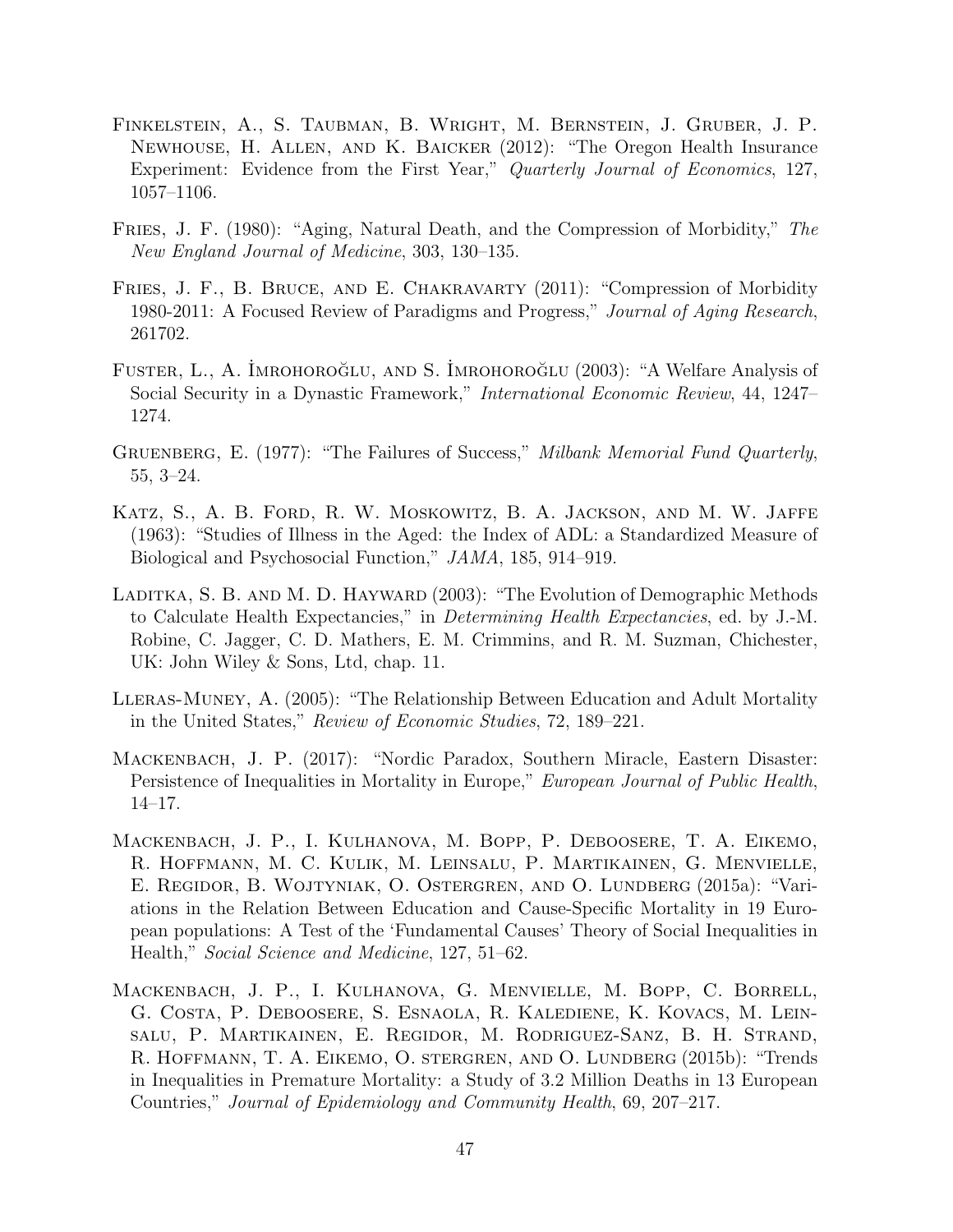- <span id="page-49-11"></span>Mackenbach, J. P., C. W. Looman, B. Artnik, M. Bopp, P. Deboosere, C. Dibben, R. Kalediene, K. Kovacs, M. Leinsalu, P. Martikainen, E. REGIDOR, J. RYCHTARIKOVA, AND R. DE GELDER (2017): "'Fundamental Causes' of Inequalities in Mortality: an Empirical Test of the Theory in 20 European Populations," Sociology of Health and Illness, 1–17.
- <span id="page-49-4"></span>Mackenbach, J. P., I. Stirbu, A.-J. R. Roskam, M. M. Schaap, G. Menvielle, M. Leinsalu, and A. E. Kunst (2008): "Socioeconomic Inequalities in Health in 22 European Countries," The New England Journal of Medicine, 358, 2468–2481.
- <span id="page-49-3"></span>Majer, I., W. Nusselder, J. Mackenbach, and A. Kunst (2010): "Socioeconomic Inequalities in Life and Health Expectancies Around Official Retirement Age in 10 Western-European Countries," Journal of Epidemiology and Community Health.
- <span id="page-49-5"></span>Maki, N., P. Martikainen, T. Eikemo, G. Menvielle, O. Lundberg, O. Ostergren, D. Jasilionis, and J. P. Mackenbach (2013): "Educational Differences in Disability-free Life Expectancy: a Comparative Study of long-standing Activity Limitation in Eight European Countries," Social Science and Medicine, 94, 1–8.
- <span id="page-49-1"></span>Meara, E., S. Richards, and D. Cutler (2008): "The Gap Gets Bigger: Changes in Mortality and Life Expectancy by Education, 1981-2000," Health Affairs, 27, 350–360.
- <span id="page-49-10"></span>Meghir, C., M. Palme, and E. Simeonova (2013): "Education, Cognition And Health: Evidence From A Social Experiment," NBER Working Paper 19002.
- <span id="page-49-6"></span>Montez, J. K., R. A. Hummer, M. D. Hayward, H. Woo, and R. G. Rogers (2011): "Trends in the Educational Gradient of U.S. Adult Mortality from 1986 through 2006 by Race, Gender, and Age Group," Research on Aging, 2, 145–171.
- <span id="page-49-7"></span>Nakajima, M. and I. A. Telyukova (2015): "Medical Expenses and Saving in Retirement: The Case of U.S. and Sweden," Mimeo.
- <span id="page-49-9"></span>OECD (2018): "Health expenditure indicators: Health expenditure and financing," Doi  $=$ http://dx.doi.org/10.1787/data-00349-en.
- <span id="page-49-2"></span>PIJOAN-MAS, J. AND J. V. RÍOS-RULL (2014): "Heterogeneity in Expected Longevities," Demography, 51, 2075–2102.
- <span id="page-49-12"></span>PRESTON, S. H. AND H. WANG (2006): "Sex Mortality Differences in the United States: The Role of Cohort Smoking Patterns," Demography, 43, 197–222.
- <span id="page-49-0"></span>Sanders, B. S. (1964): "Measuring Community Health Levels," American Journal of Public Health, 54, 1063–1070.
- <span id="page-49-8"></span>SOLÉ-AURÓ, A., P.-C. MICHAUD, M. D. HURD, AND E. CRIMMINS (2015): "Disease Incidence and Mortality Among Older Americans and Europeans," Demography, 52, 593–611.